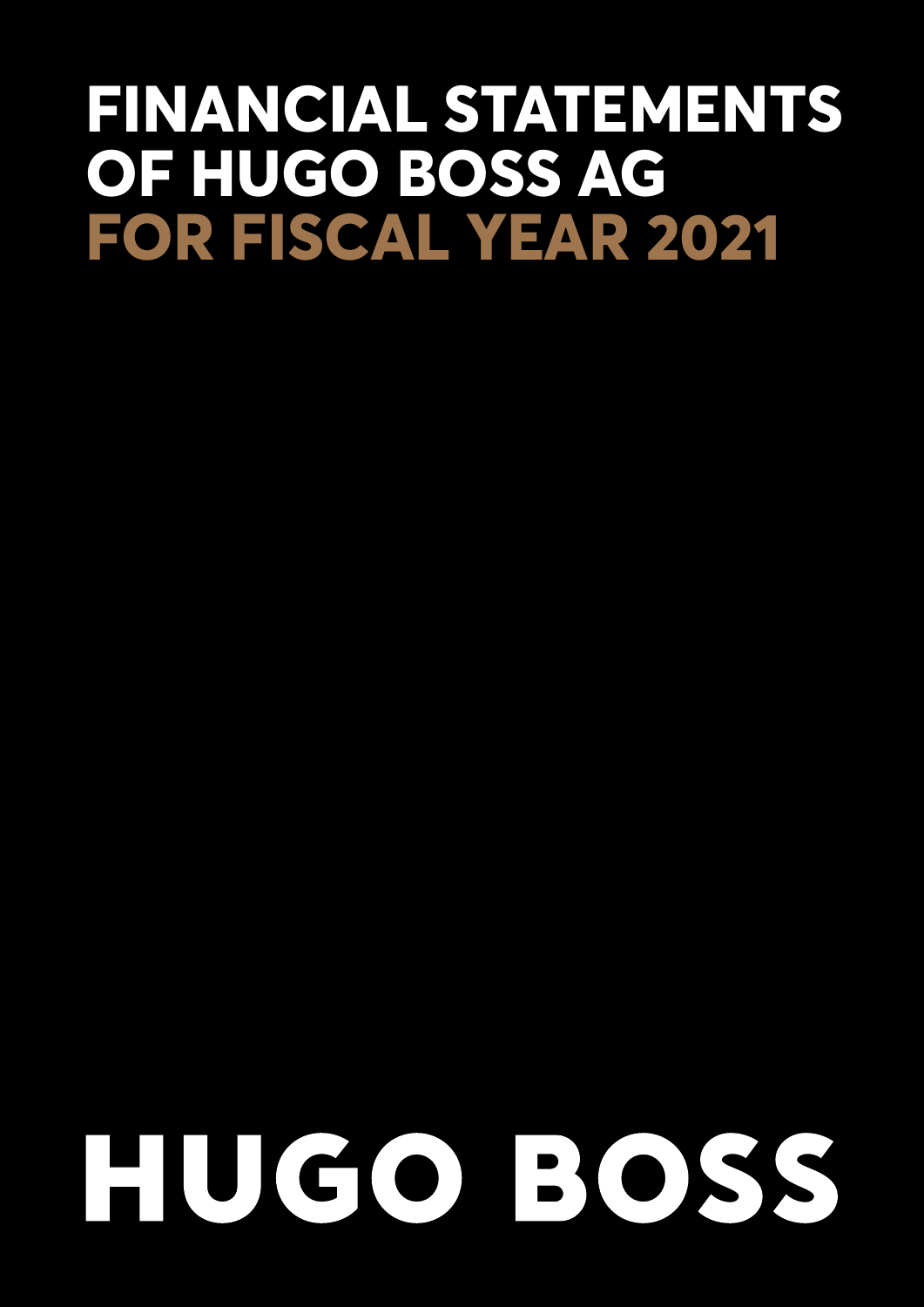#### **1 [COMBINED](#page-2-0)  [MANAGEMENT REPORT](#page-2-0)**

**4** [Combined Management Report](#page-3-0)

# **2 [FINANCIAL STATEMENTS](#page-4-0)  OF [HUGO BOSS AG](#page-4-0)**

- **6** [Balance Sheet](#page-5-0)
- **8** [Income Statement](#page-7-0)
- **9** [Notes to the Annual Financial Statements](#page-8-0)
	- **9** [General Information](#page-8-0)
	- **10** [Accounting Policies](#page-9-0)
	- 14 [Notes to the Balance Sheet](#page-13-0)
	- **24** [Notes to the Income Statement](#page-23-0)
	- **28** [Additional Information](#page-27-0)
	- **34** [Disclosures pursuant to Section 160\(1\)](#page-33-0)  No. [8 AktG \["Aktiengesetz":](#page-33-0)  [German Stock Corporation Act\]](#page-33-0)
	- **35** [Managing Board](#page-34-0)
	- **36** [Supervisory Board](#page-35-0)
	- **37** [Additional disclosures on the](#page-36-0)  members [of the Supervisory Board](#page-36-0)  and the [Managing](#page-36-0) Board
	- **38** [Disclosure](#page-37-0)

# **3 [ADDITIONAL](#page-38-0)  [INFORMATION](#page-38-0)**

- **40** [Responsibility Statement](#page-39-0)
- **41** [Independent Auditor's Report](#page-40-0)
- **50** [Forward-looking Statements](#page-49-0)
- **51** [Financial Calendar and Contacts](#page-50-0)
- **52** [Legal Notice](#page-51-0)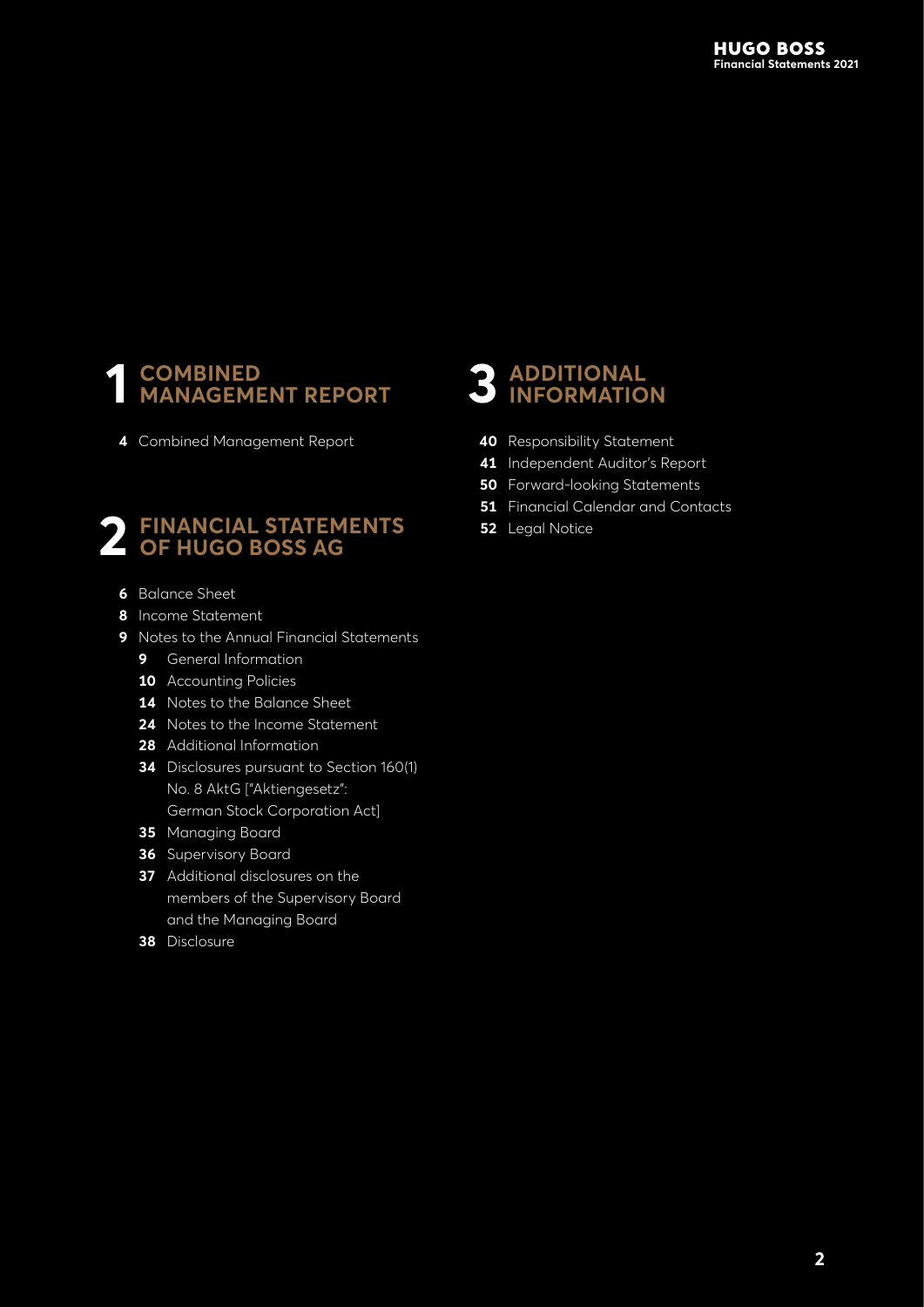



# <span id="page-2-0"></span>**CHAPTER 1 COMBINED MANAGEMENT REPORT**

**3**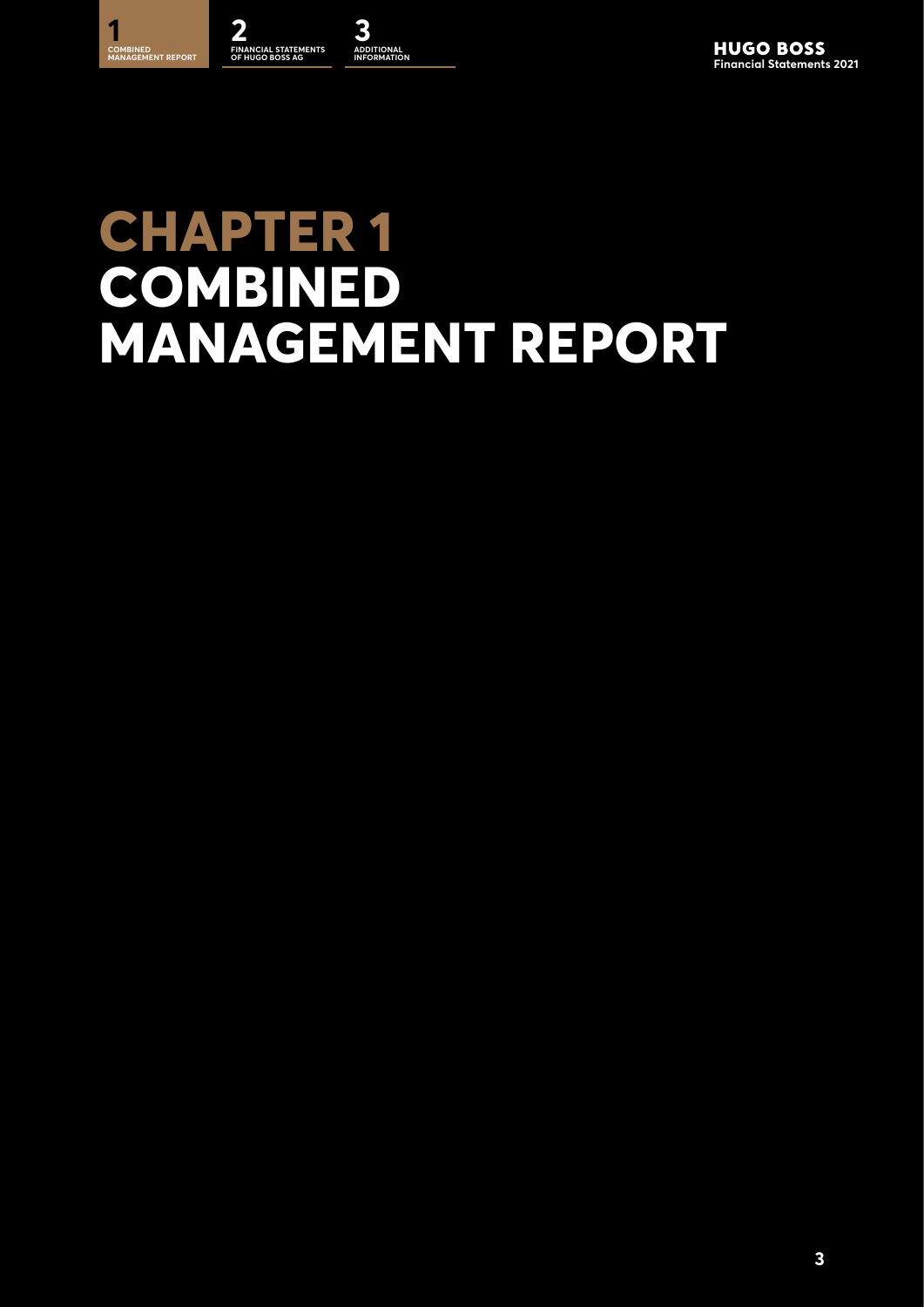<span id="page-3-0"></span>**2 [FINANCIAL STATEMENTS](#page-4-0)  OF HUGO BOSS AG**

**[3](#page-38-0) ADDITIONAL** 

# **COMBINED MANAGEMENT REPORT**

The management report of HUGO BOSS AG and the Group management report are combined in accordance with section 315(5) HGB ("Handelsgesetzbuch": German Commercial Code) in conjunction with section 298(2) HGB and published in the 2021 annual report.

The financial statements and the management report of HUGO BOSS AG, which is combined with the Group management report, for fiscal year 2021 are submitted to and published in the elektronischer Bundesanzeiger (Electronic German Federal Gazette).

The financial statements of HUGO BOSS AG and the Group's annual report for fiscal year 2021 are also published online at http://group.hugoboss.com/en/investor-relations/financial-reports/.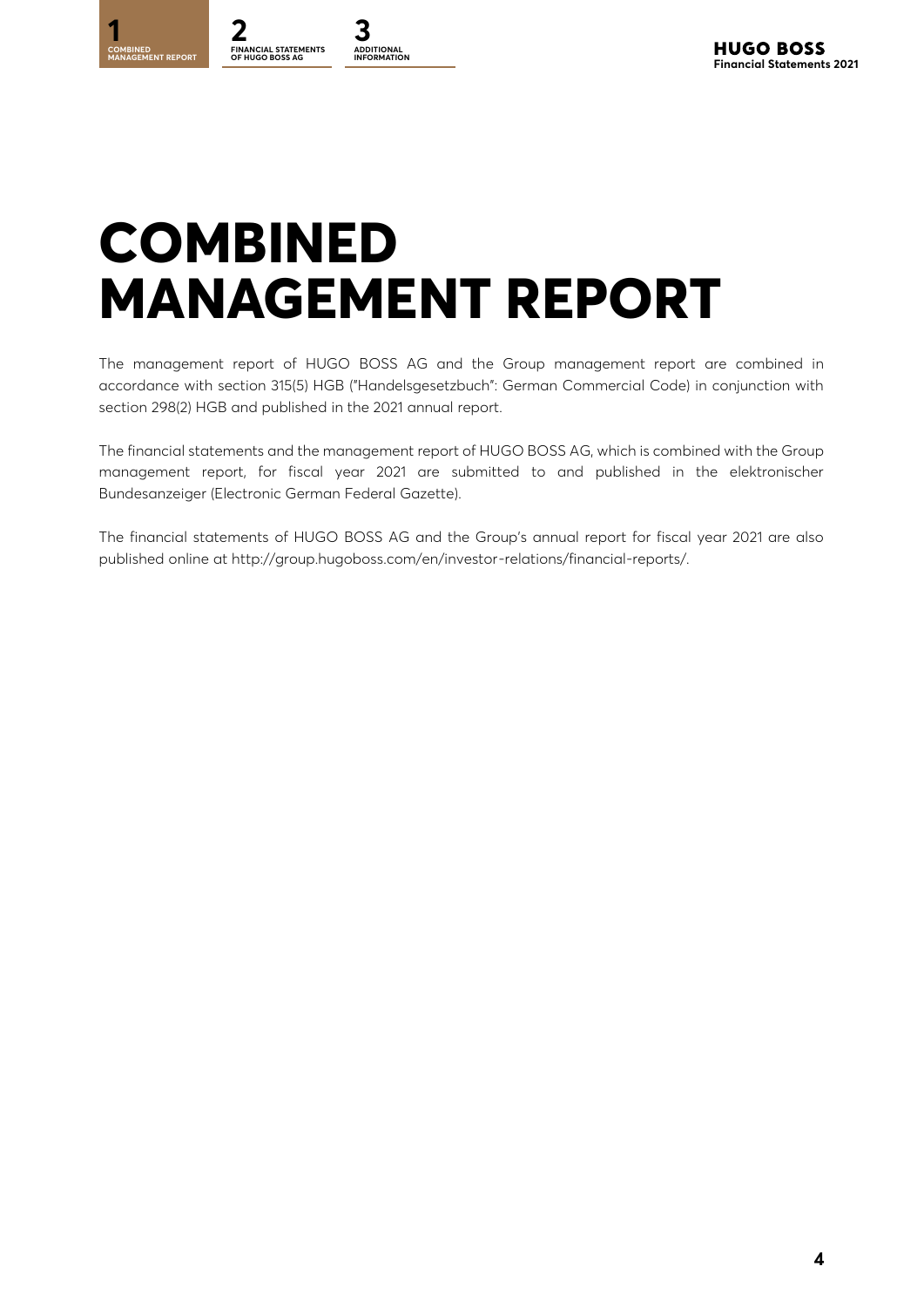

**INFORMATION**

# <span id="page-4-0"></span>**CHAPTER 2 FINANCIAL STATEMENTS OF HUGO BOSS AG**

**5**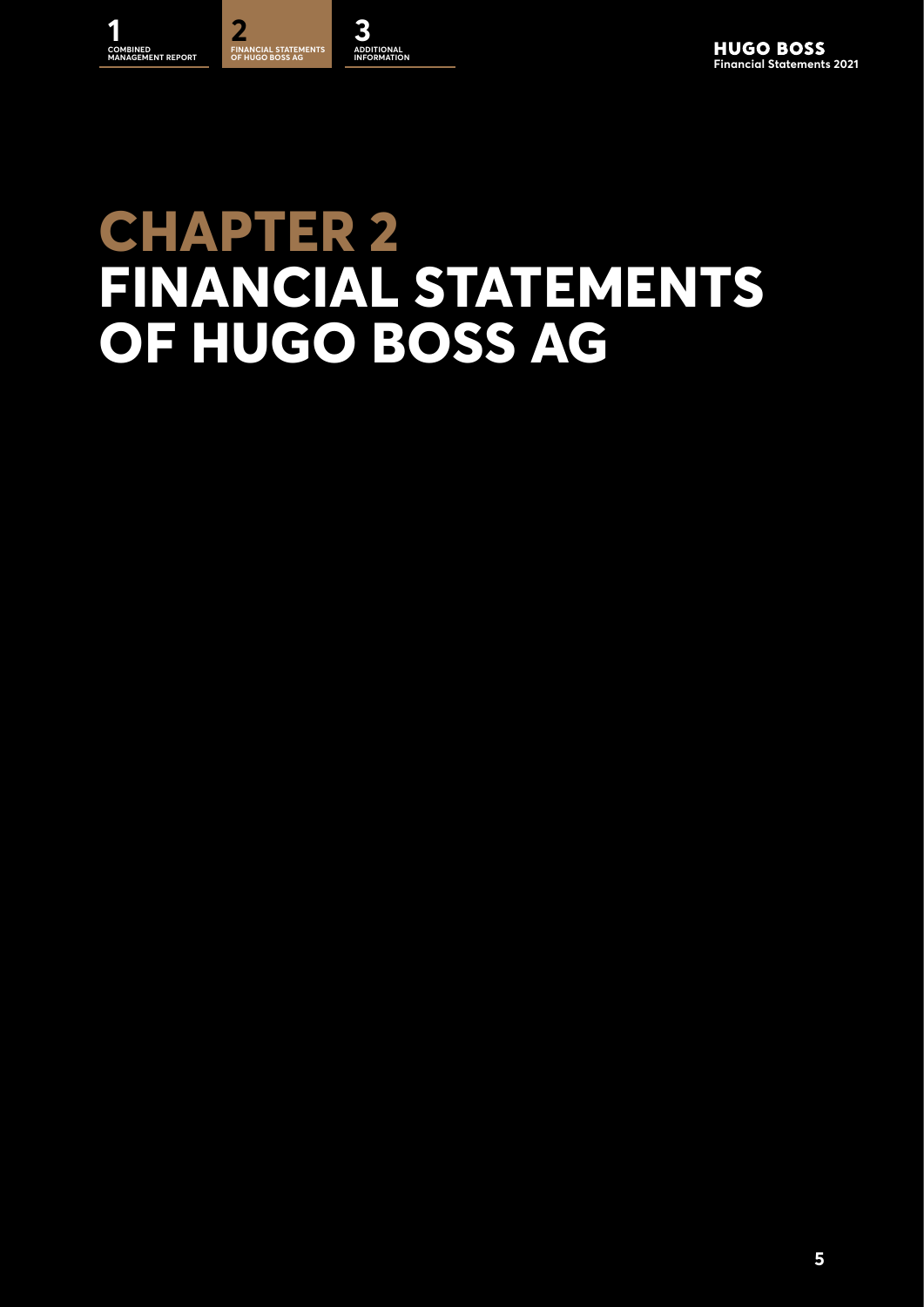# <span id="page-5-0"></span>**BALANCE SHEET**

# **of HUGO BOSS AG as of December 31, 2021**

#### **ASSETS** (in EUR thousands)

|                  |                                                                                             | Notes-No. | 12/31/2021     | 12/31/2020 |
|------------------|---------------------------------------------------------------------------------------------|-----------|----------------|------------|
| А.               | <b>Fixed assets</b>                                                                         |           |                |            |
| ı.               | Intangible assets                                                                           | (1)       |                |            |
| 1.               | Self-created commercial property rights and similar rights and assets                       |           | 28             | 34         |
| 2.               | For consideration industrial property rights and similar rights as well as licenses in such |           |                |            |
|                  | riahts and assets                                                                           |           | 82,460         | 88.606     |
| 3.               | Goodwill                                                                                    |           |                | 52         |
| 4                | Prepayments                                                                                 |           | 2,468          | 1,778      |
|                  |                                                                                             |           | 84,956         | 90,470     |
| П.               | Property, plant and equipment                                                               | (1)       |                |            |
| 1.               | Land and buildings incl. buildings on third party land                                      |           | 121,858        | 127,251    |
| $\overline{2}$   | Technical equipment and machinery                                                           |           | 567            | 813        |
| 3.               | Other equipment, factory and office equipment                                               |           | 88,328         | 90,997     |
| 4.               | Prepayments and construction in progress                                                    |           | 2.93           | 3,076      |
|                  |                                                                                             |           | 213,684        | 222,137    |
| III.             | <b>Financial assets</b>                                                                     | (2)       |                |            |
| 1.               | Shares in affiliated companies                                                              |           | 645,540        | 661,462    |
| 2.               | Other shares                                                                                |           | 1 <sup>c</sup> | 10         |
|                  |                                                                                             |           | 645,550        | 661,472    |
|                  |                                                                                             |           | 944,190        | 974,079    |
| В.               | <b>Current assets</b>                                                                       |           |                |            |
| ı.               | <b>Inventories</b>                                                                          |           |                |            |
| 1.               | Raw materials and supplies                                                                  |           | 22.754         | 21,151     |
| $\overline{2}$ . | Work in progress                                                                            |           | 436            | 287        |
| 3.               | Finished goods and merchandise                                                              |           | 164,946        | 154,730    |
| 4.               | Payments on account                                                                         |           |                | $\Omega$   |
|                  |                                                                                             |           | 188,136        | 176,168    |
| П.               | Receivables and other assets                                                                | (3)       |                |            |
| 1.               | Trade receivables                                                                           |           | 29.819         | 11.871     |
| $\overline{2}$ . | Receivables from affiliated companies                                                       |           | 59,332         | 50,651     |
| 3.               | Other assets                                                                                |           | 45,83C         | 34.150     |
|                  |                                                                                             |           | 134,981        | 96,672     |
| Ш.               | Cash and cash equivalents                                                                   |           | 24,288         | 1,123      |
|                  |                                                                                             |           | 347,405        | 273,963    |
|                  | Prepaid expenses                                                                            | (4)       | 11,743         | 4,650      |
|                  |                                                                                             |           | 1,303,338      | 1,252,692  |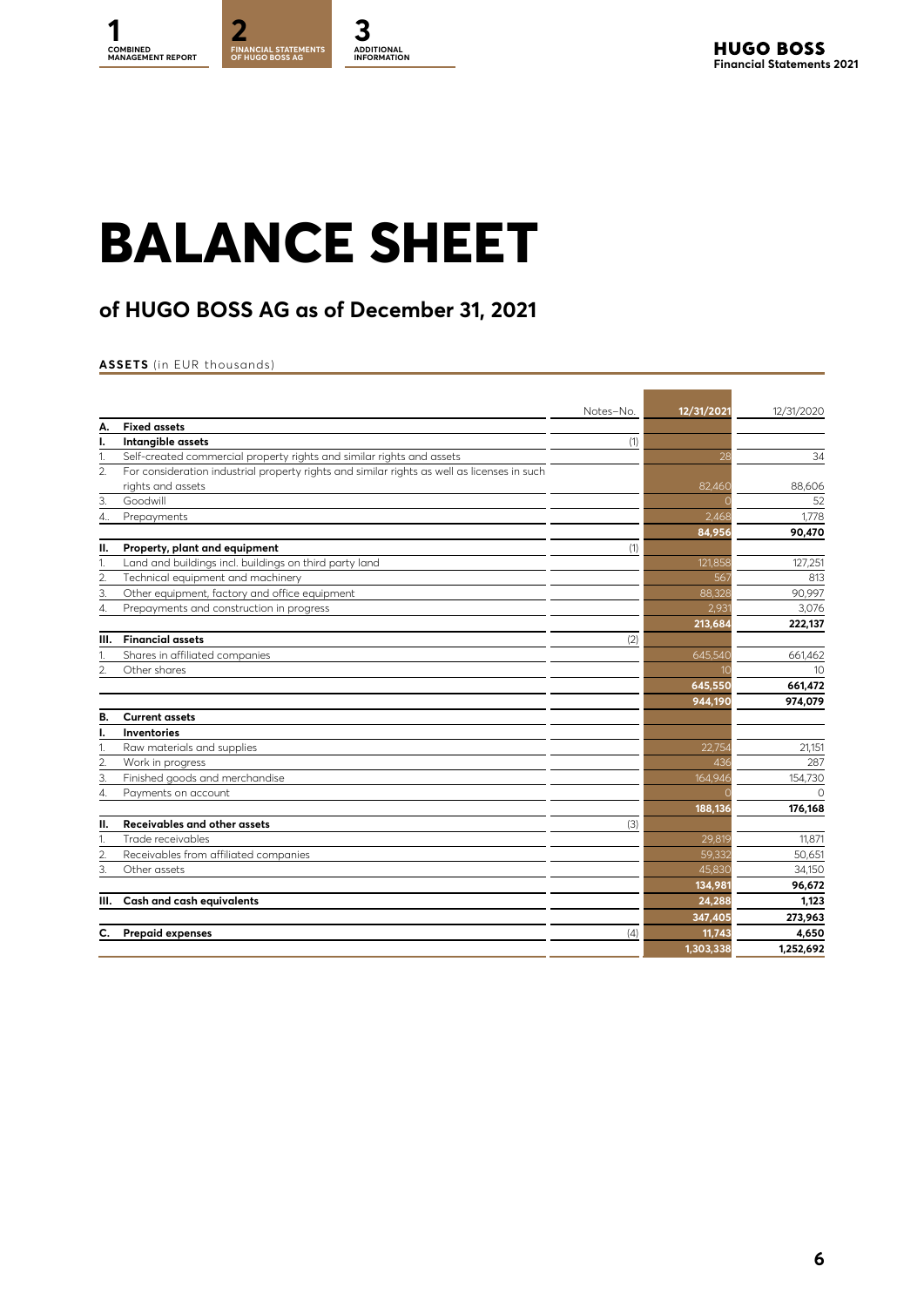#### **EQUITY AND LIABILITIES** (in EUR thousands)

|                |                                                  | Notes-No. | 12/31/2021 | 12/31/2020 |
|----------------|--------------------------------------------------|-----------|------------|------------|
| А.             | Shareholders' equity                             |           |            |            |
| ı.             | Subscribed capital                               | (5)       |            |            |
|                | Common Stock                                     |           | 70,400     | 70,400     |
|                | Nominal amount - treasury shares of common stock |           | (1, 384)   | (1, 384)   |
|                |                                                  |           | 69,016     | 69,016     |
| н.             | <b>Capital reserve</b>                           | (5)       | 399        | 399        |
|                | III. Retained earnings                           | (5)       |            |            |
|                | egal reserves                                    |           | 6,64       | 6,641      |
| 2.             | Other revenue reserves                           |           | 403,74     | 355,538    |
|                |                                                  |           | 410,382    | 362,179    |
|                | IV. Unappropriated income                        | (6)       | 83,704     | 38,262     |
|                |                                                  |           | 563,501    | 469,856    |
| В.             | <b>Provisions</b>                                |           |            |            |
|                | Provisions for pensions and similar obligations  | (8)       | 12,057     | 10,211     |
| $\overline{2}$ | Tax provisions                                   |           | 29,946     | 31,318     |
| 3.             | Other provisions                                 | (9)       | 108,789    | 99,723     |
|                |                                                  |           | 150,792    | 141,252    |
| C.             | <b>Liabilities</b>                               | (10)      |            |            |
|                | Liabilities due to banks                         |           | 69,942     | 83,384     |
| $\overline{2}$ | Trade payables                                   |           | 170,299    | 98,983     |
| 3              | Liabilities against affiliated companies         |           | 330,749    | 439,873    |
| 4.             | Other liabilities                                |           | 16,25C     | 16,204     |
|                |                                                  |           | 587,240    | 638,444    |
| D.             | <b>Prepaid income</b>                            |           | 1,805      | 3,140      |
|                |                                                  |           | 1,303,338  | 1,252,692  |
|                |                                                  |           |            |            |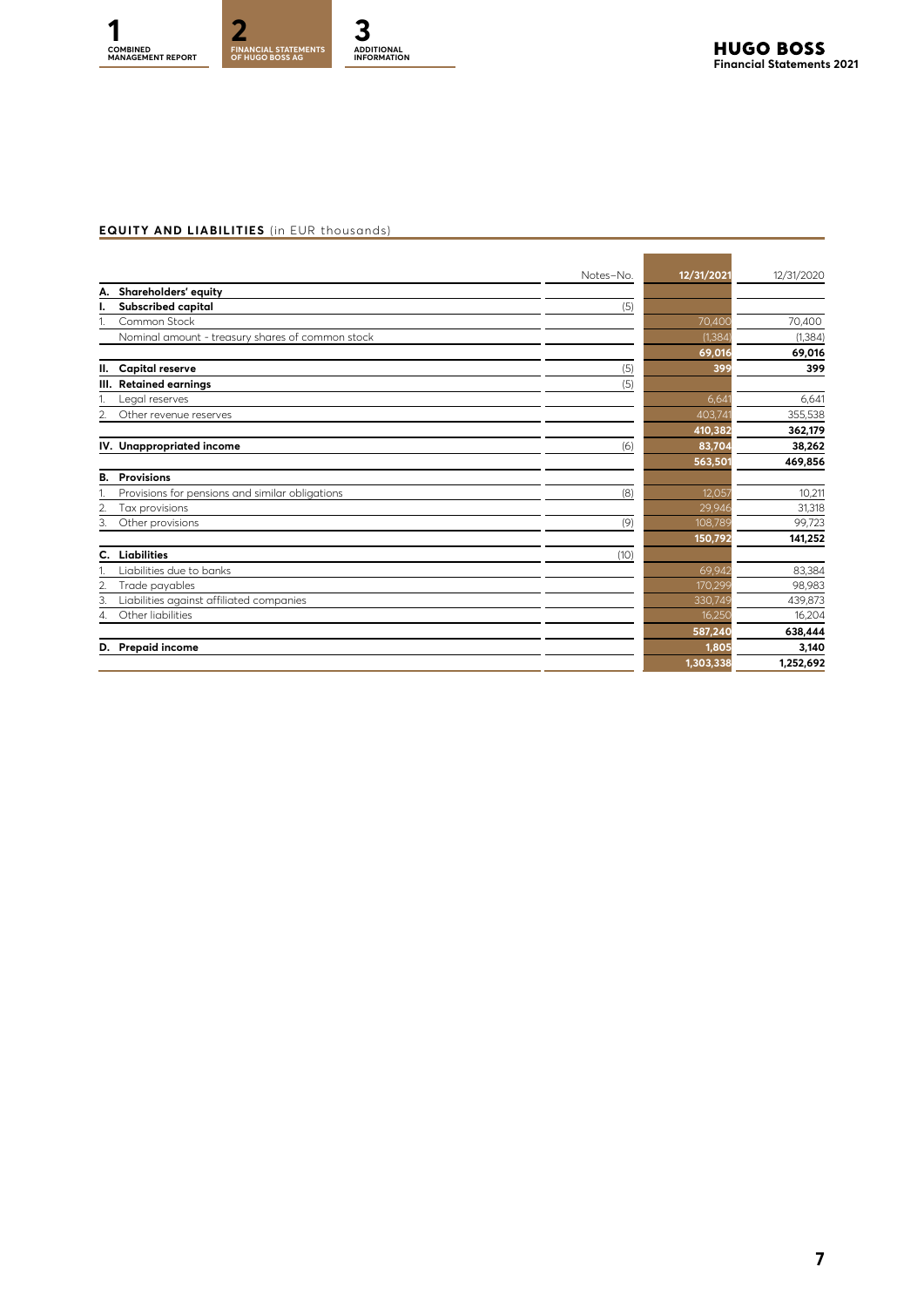# <span id="page-7-0"></span>**INCOME STATEMENT**

#### **OF HUGO BOSS AG FOR THE PERIOD FROM JANUARY 1 TO DECEMBER 31, 2 021** (in EUR thousands )

|     |                                                                                    | Notes - No. | 2021       | 2020       |
|-----|------------------------------------------------------------------------------------|-------------|------------|------------|
|     | Net sales                                                                          | (12)        | 1,300,773  | 893,841    |
| 2.  | Cost of Sales (Cost of goods sold and services rendered to generate revenue)       |             | (869, 924) | (719, 614) |
| 3.  | <b>Gross profit</b>                                                                |             | 430,849    | 174,227    |
| 4.  | Distribution expenses                                                              | (13)        | (263, 360) | (211, 985) |
| 5.  | General administrative expenses                                                    | (14)        | (104, 220) | (93, 210)  |
| 6.  | Other operating income                                                             | (15)        | 53,568     | 39,678     |
| 7.  | Other operating expenses                                                           | (16)        | (52, 166)  | (65, 682)  |
| 8.  | <b>Operating result</b>                                                            |             | 64,671     | (156, 972) |
| 9.  | Income from investments                                                            | (17)        | 84,47      | 41,327     |
| 10. | Other interests and similar income                                                 | (18)        | 2,626      | 1,658      |
| 11. | Losses from loss transfer agreements                                               | (19)        | (293)      | (116)      |
|     | Depreciation/amortization of financial assets and securities classified as current |             |            |            |
| 12. | assets                                                                             | (20)        | (15, 922)  | (17, 291)  |
| 13. | Interests and similar expenses                                                     | (18)        | (20, 105)  | (14,930)   |
| 14. | Income taxes                                                                       | (21)        | (18, 629)  | (5,984)    |
| 15. | After tax income                                                                   |             | 96,819     | 152,308    |
| 16. | Other taxes                                                                        |             | (413)      | (269)      |
| 17. | Net income / Net loss                                                              |             | 96,406     | (152, 577) |
| 18. | Transfer to other revenue reserves                                                 |             | $-48,203$  | $\circ$    |
| 19. | Accumulated income previous year                                                   |             | 35,501     | 190,839    |
| 20. | Unappropriated income                                                              |             | 83,704     | 38,262     |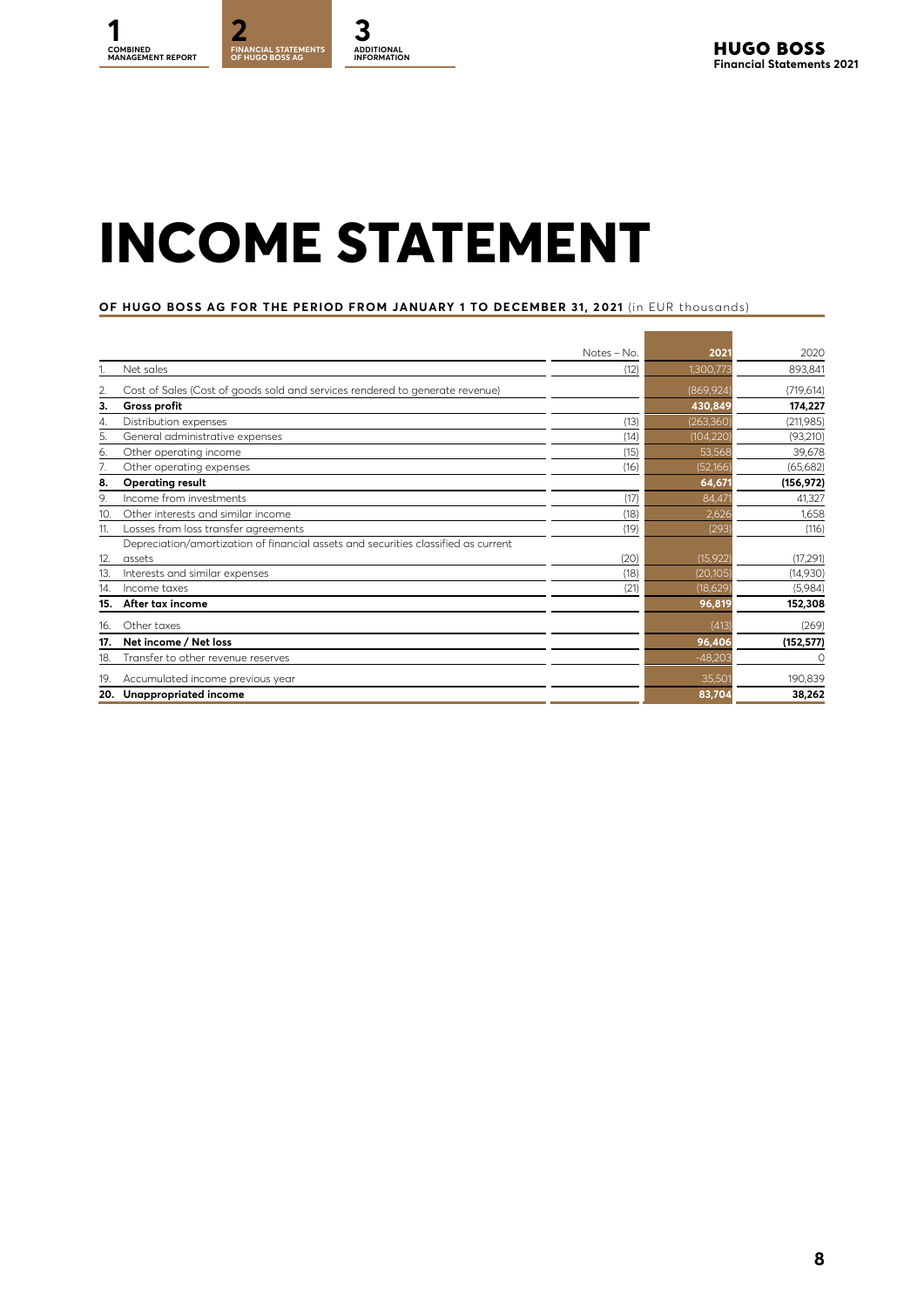# <span id="page-8-0"></span>**NOTES TO THE ANNUAL FINANCIAL STATEMENTS**

# **of HUGO BOSS AG for fiscal year 2021**

# **General information**

HUGO BOSS AG is a public listed stock corporation with registered office in Dieselstrasse 12, 72555 Metzingen, Germany. The Company is registered in the commercial register of Stuttgart local court under HRB 360610.

The financial statements comprise the balance sheet, the income statement and the notes.

HUGO BOSS AG prepares its income statement in line with the cost of sales format. To ensure the clarity of the balance sheet and the income statement, comments and explanations for individual items have only been included in the notes in accordance with section 265(7) of the Handelsgesetzbuch (HGB -- German Commercial Code). Section 265 (5) and (6) of the Handelsgesetzbuch (HGB -- German Commercial Code) has been applied in the presentation of the balance sheet and income statement.

The 2021 annual financial statements of HUGO BOSS AG were prepared in accordance with the regulations of the Handelsgesetzbuch (HGB -- German Commercial Code) and the Aktiengesetz (AktG -- German Stock Corporation Act). Amounts are reported in thousands of euro (EUR thousand).

Owing to rounding differences it is possible that individual figures in the annual financial statements of HUGO BOSS AG do not exactly add up to the totals shown and that the percentages shown do not reflect the absolute figures to which they refer.

# **Effects of COVID-19**

For the global apparel industry, fiscal year 2021 continued to be marked by the implications of the COVID-19 pandemic. In addition to regional lockdowns and related store closures, ongoing international travel restrictions weighed on industry development. Furthermore, global supply chain disruptions led to bottlenecks in transportation and logistics, as well as an increase in material and freight costs. Despite this volatile environment, the industry largely recovered from prior year's losses during the course of 2021.

In fiscal year 2021, HUGO BOSS recorded strong improvements in sales, earnings and free cash flow. While the implications of the COVID-19 pandemic were still noticeable at the beginning of the year, particularly in Europe, business recovery strongly accelerated from the second quarter onwards. As a result of the lifting of pandemic-related restrictions and strong progress in vaccination campaigns, global consumer sentiment picked up noticeably. The corresponding increase in local demand was particularly evident in Europe and the Americas. In the third quarter, in light of a further strong recovery of its global business, HUGO BOSS already returned to pre-pandemic sales and earnings levels. Finally, in the fourth quarter, the Company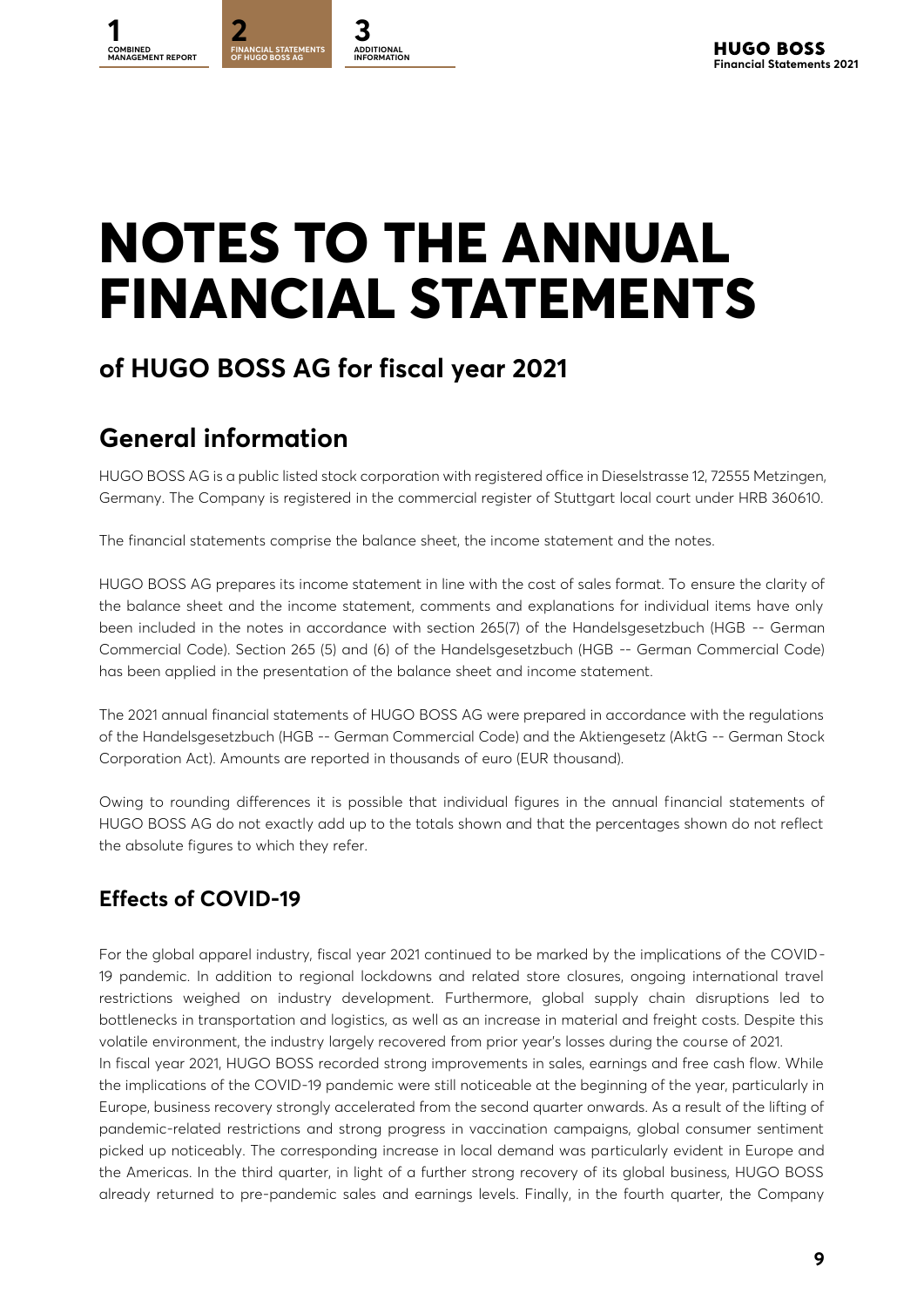<span id="page-9-0"></span>

recorded the highest quarterly sales in its history thanks to a further acceleration in momentum. As a result, HUGO BOSS was able to exceed its sales and earnings targets for fiscal year 2021, which had already been revised upwards back in October.

Nevertheless, against the backdrop of the ongoing pandemic situation, HUGO BOSS has made estimates and underlying assumptions in the context of preparing the annual financial statements, particularly with regard to the valuation of inventories, the collectability of trade receivables, and the recoverability of financial assets. Taking into account the existing uncertainties in connection with the further course of the pandemic - for example with regard to new virus variants and associated renewed waves of infection - the actual results may differ from the assumptions and estimates made.

# **Accounting policies**

The accounting policies of the prior year were maintained.

### **Fixed assets**

Self-created intangible assets are valued at their creation costs and amortized on a linear basis over the expected useful life of seven years.

Purchased intangible assets were capitalized at cost of acquisition and written down on a straight-line basis over an expected useful life of three to sixteen years. Capitalized purchased goodwill is amorti zed over an expected useful life of eight or 15 years. The useful lives are based on long-term tenancy agreements.

Tangible fixed assets are carried at acquisition or production cost less depreciation. Real estate rights are capitalized at acquisitionrelated costs.

Useful lives of eight to 50 years are used for depreciation on buildings, of five to 19 years for technical equipment and machinery, five to 16 years for other equipment and three to 23 years for operating and office equipment. Additions prior to December 31, 2007 are depreciated using the declining balance method. Additions acquired after December 31, 2007 are depreciated using the straight-line method only.

Low-value assets with an acquisition or production cost up to EUR 250 are written down in full in the year of addition. An omnibus item is recognized for low-value assets with an individual acquisition or production cost of between EUR 250 and EUR 1,000. The omnibus item is written down in profit or loss by a fifth in the year of recognition and each of the four subsequent fiscal years.

Financial assets are measured at cost. For the purpose of impairment testing, HUGO BOSS AG measures the fair values of all investments on an annual basis by discounting future cash flows. The assessment of impairment is based on detailed planning of results of operations, of the statement of financial position and of investments for the next three years for all units of the Group, which is prepared annually in the Companywide budget planning process and approved by the Supervisory Board, taking account of the current business situation. For periods beyond the budget's planning horizon, a long-term growth rate is set to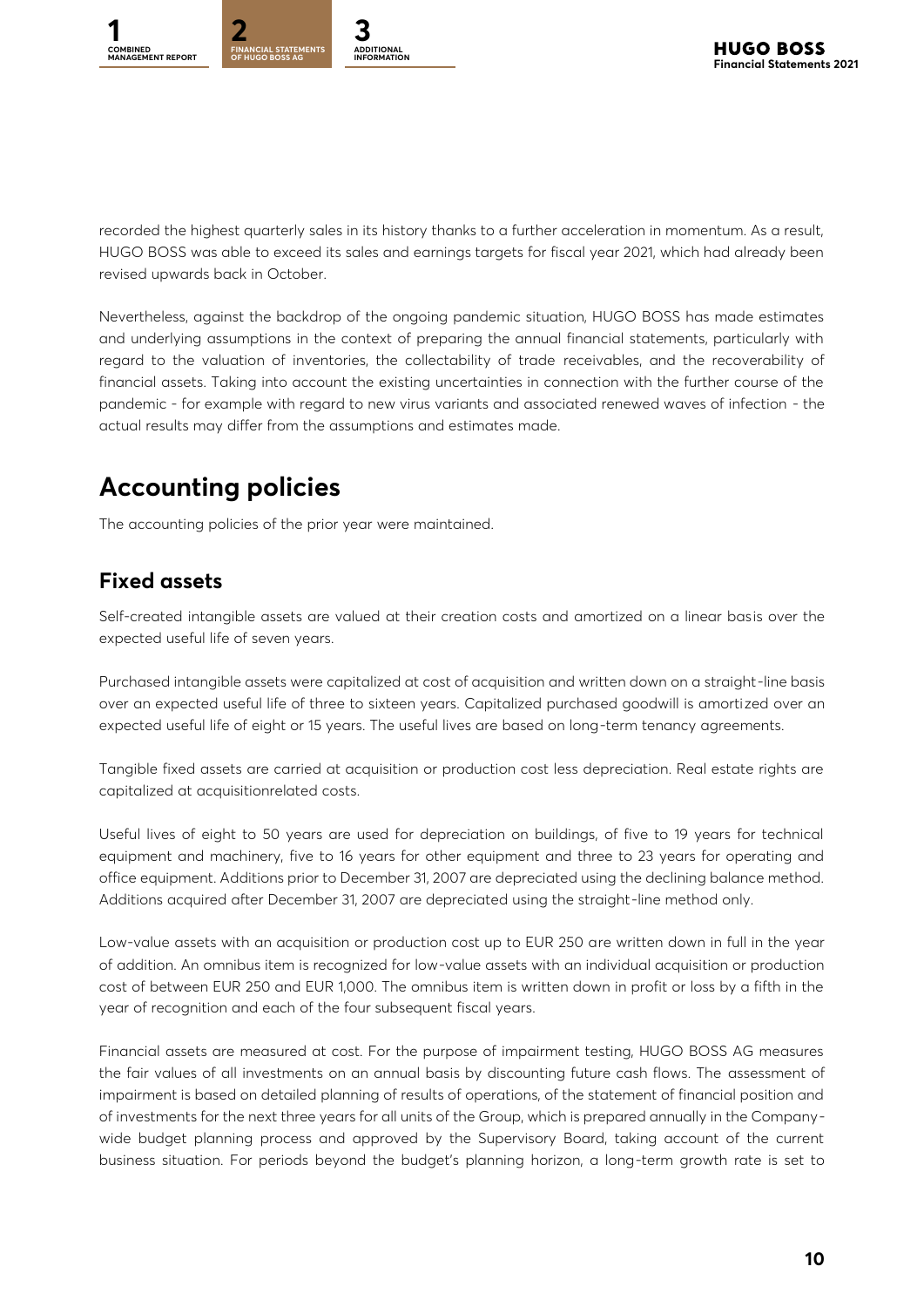

project future cash flows in the detailed planning period of two additional years. The growth rates used are based on country-specific expected nominal retail growth rates based on external information sources.

### **Current assets**

Raw materials, consumables and supplied are measured at the moving average cost of acquisition.

Work in progress and finished goods are measured at the cost of production.

Production cost includes direct material, direct labor, proportionate material and production overheads, and amortization and depreciation insofar as this is a consequence of production. Also included are general administrative expenses and expenses for social facilities, expenses for voluntary social benefits and occupational pensions, to the extent that they are related to production and are incurred in the production period. Borrowing costs are not capitalized. Production-related development costs are generally included in the calculation of the cost of unfinished and finished goods.

Any risks arising from low inventory turnover and reduced utilization are covered by appropriate write-downs.

Receivables and other assets are measured at the lower of nominal and fair value. Identifiable individual risks with possible effects based on the Coronavirus pandemic were taken into account through allowances. A general valuation allowance appropriately covers general credit risks.

Cash and cash equivalents are measured at the lower of nominal and market value.

## **Equity**

In accordance with section 272(1a) of the Handelsgesetzbuch (HGB -- German Commercial Code), own shares are deducted from subscribed capital at nominal amount on the face of the balance sheet.

## **Provisions and liabilities**

Pension provisions are calculated for accounting purposes on the basis of the projected unit credit (PUC) method. In line with the PUC method, the provision amount is defined as the actuarial present value of pension obligations earned by employees based on their past service as per the pension formula and vesting provisions. They are calculated using an interest rate of 1.87% (2020: 2.31%), dynamic growth on eligible benefits of 2.50%, an adjustment of current pensions of 1.75% and the Heubeck 2018G mortality tables. In accordance with section 253(2) of the Handelsgesetzbuch (HGB -- German Commercial Code), pensions were discounted using the average market interest rate over the past ten years and an assumed residual maturity of 15 years for the fiscal year 2021.

The Company holds assets to secure the pension benefits. These assets satisfy the requirements of the first part of section 246(2) sentence 2 of the Handelsgesetzbuch (HGB -- German Commercial Code) and can be offset against pension provisions. The assets are measured at market value.

In the event of congruent covered pension commitments, the provision is valued at the fair value of the plan.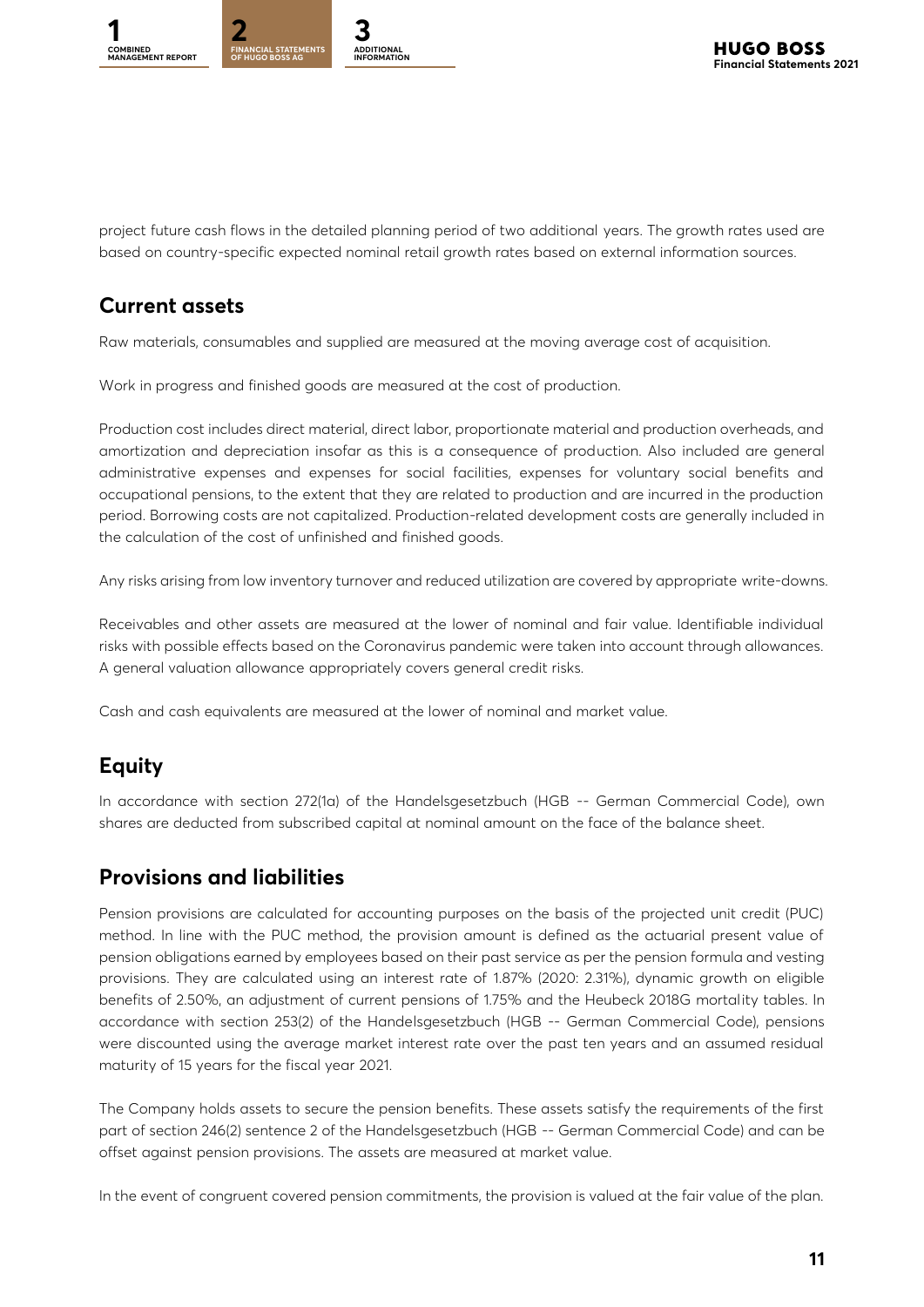The external tax audit for the assessment periods 2012 to 2015 at HUGO BOSS AG was completed in 2021. The assessments for the years 2012 to 2015 were made in 2021. For the subsequent period, the provisions were adjusted to the final findings in the tax audit report.

The other provisions cover all discernible risks and uncertain obligations. They are carried at the settlement amount determined in line with prudent business judgement (i.e. including future cost and price increases). The risks of possible effects from the corona pandemic have been sufficiently taken into account. Provisions with a residual maturity of more than one year were discounted using the average market interest rate over the last seven fiscal years corresponding to their residual maturity. The interest from the external tax audit has also been recognized in other provisions.

Liabilities are carried at settlement amount.

Loans, which were taken out in conjunction with a swap for the purpose of long-term hedging of the interest rates (micro hedge) do not serve a speculative purpose, but is instead intended solely to hedge interest rate risks arising from the financing of property, plant and equipment. As cash flows from the interest rate swap and credit financing balance each other out, this is a valuation unit in accordance with section 255 of the Handelsgesetzbuch (HGB -- German Commercial Code), for which an individual valuation was waived in accordance with section 252 of the Handelsgesetzbuch (HGB -- German Commercial Code).

### **Revenue recognition**

Sales are recognized when the significant risks and rewards of ownership of the goods have passed to the buyer. This is generally the case when the goods are delivered. Sales are disclosed net of sales deductions such as discounts, price reductions, customer bonuses and rebates.

# **Cost of Sales**

Cost of sales includes all costs incurred to generate the sales. These essentially relate to the costs stemming from all direct material costs and overheads, direct labor costs and production overheads, special production costs and systematically allocable costs from product-related administration expenses of the technical product development, product implementation and sourcing functions.

## **Function costs**

Function costs are broken down into cost of sales, selling expenses and general administrative expenses. Operating expenses are essentially allocated to the respective functions based on the allocation of cost centers to functions. Expenses incurred in connection with cross-functional activities or projects are spread among the functions concerned using an adequate allocation key.

## **Currency translation**

Foreign currency receivables and liabilities are translated using the exchange rate on the transaction date and are measured at the mean spot rate on the balance sheet date. Exchange rate losses from assets and liabilities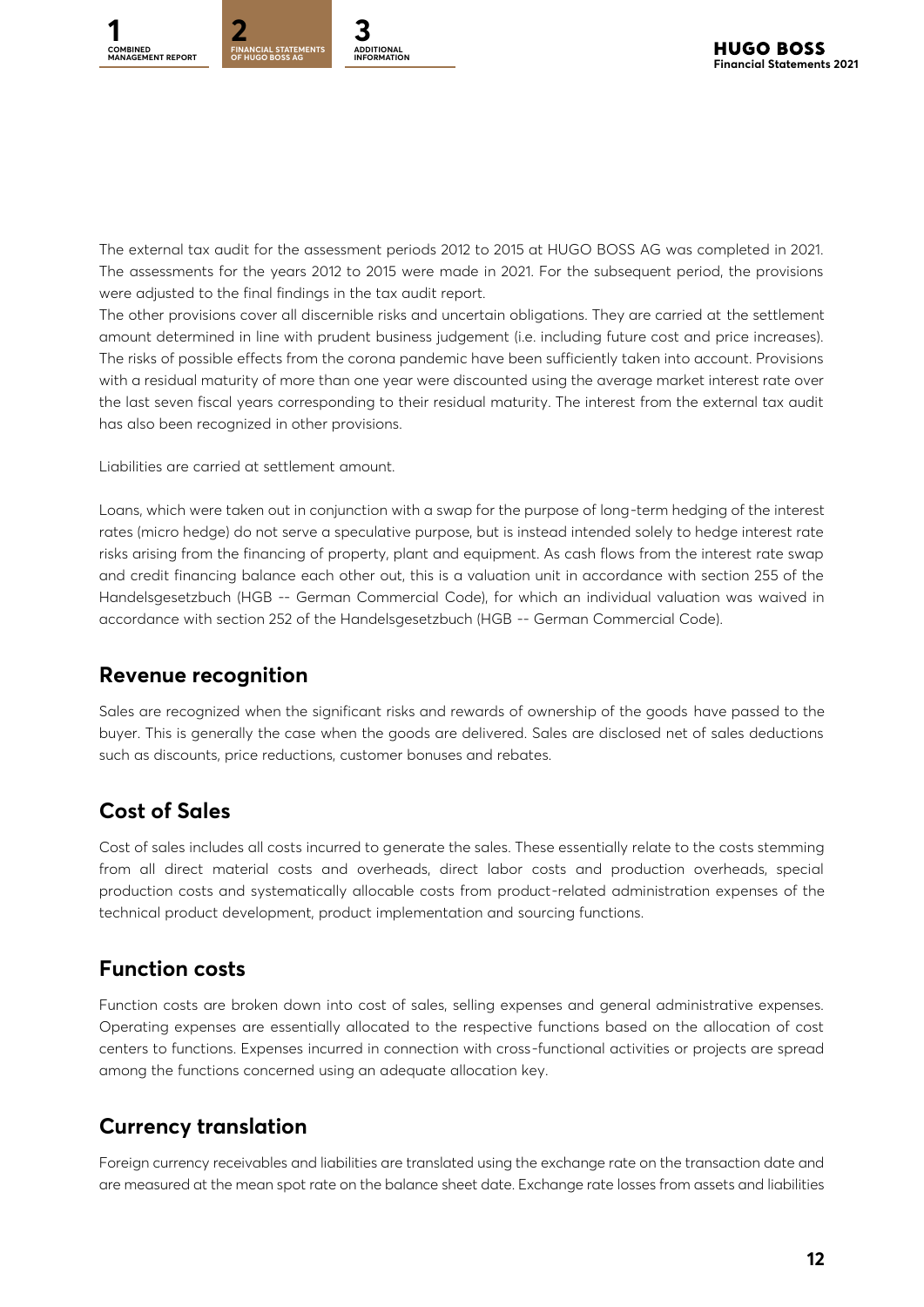denominated in foreign currency incurred as of the reporting date are recorded. Exchange rate gains from the measurement of current assets and liabilities due in less than one year are recognized in profit or loss pursuant to section 256a of the Handelsgesetzbuch (HGB -- German Commercial Code). Exchange rate gains are recognized in the line item other operating income and expenses from currency translation in the line item other operating expenses. Fixed assets purchased and inventories purchased in a foreign currency are translated at the mean spot rate on the transaction date.

# **Deferred taxes**

Deferred taxes are calculated for temporary differences between the accounting and tax carrying amounts of assets, prepaid expenses and deferred income and liabilities. This takes into account not just the differences in the balance sheet items of HUGO BOSS AG, but also in those of Group subsidiaries and partnerships in which HUGO BOSS AG holds interests. Deferred taxes are calculated on the basis of the combined income tax rate of the tax group, which is currently 29.55% (2020: 29.55%) (corporation tax, trade tax and solidarity surcharge). In deviation from this, deferred taxes from temporary accounting differences at investments with the legal form of a partnership are calculated based on a combined income tax rate including only corporation tax and the solidarity surcharge; this is currently 15.83% (2020: 15.83%). Any surplus overall tax expense is carried in the balance sheet as a deferred tax liability. In the event of tax relief, the corresponding capitalization option is not exercised.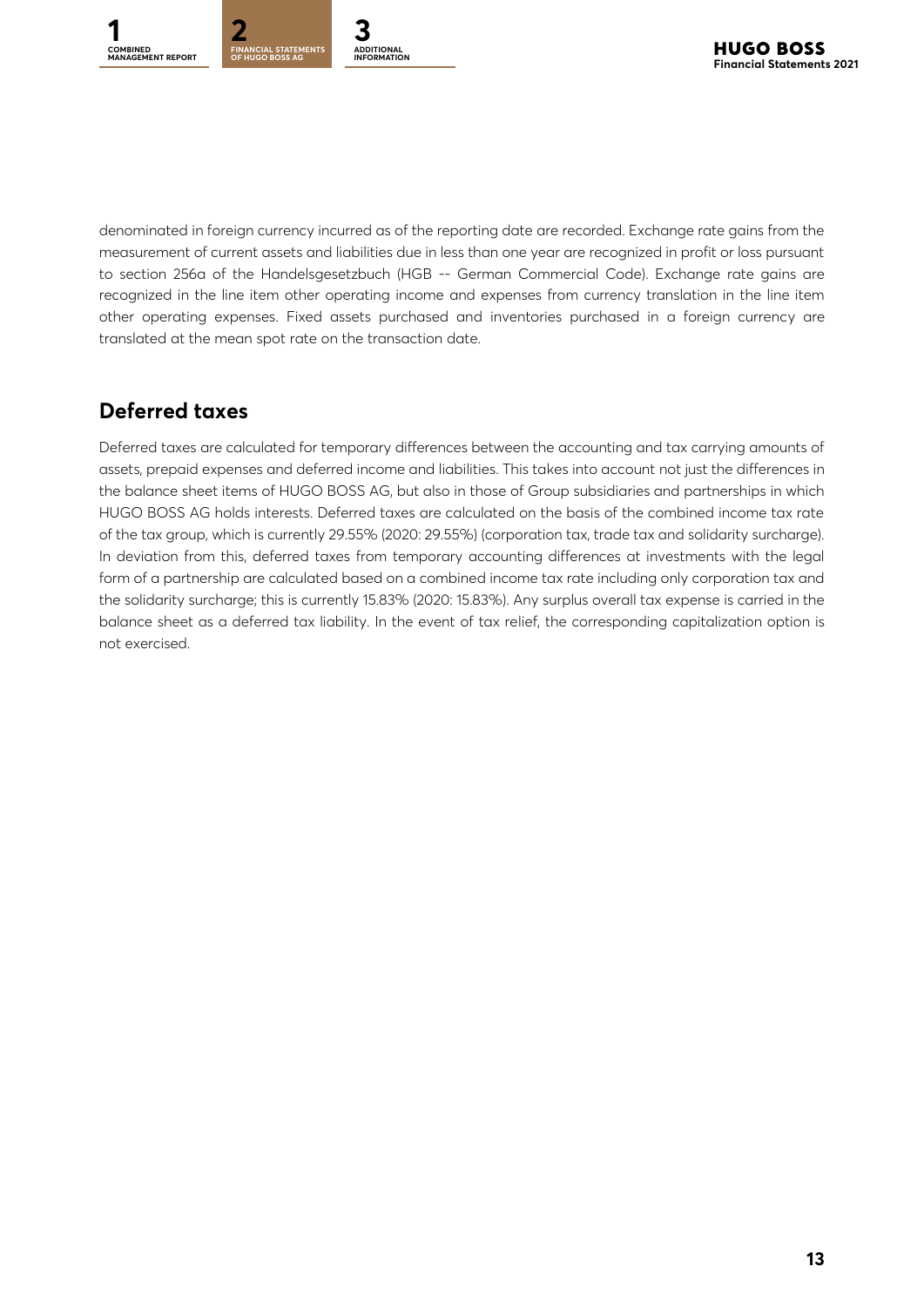# <span id="page-13-0"></span>**Notes to the Balance Sheet**

#### **1 Fixed assets**

Changes in fixed assets are shown in the statement of changes in fixed assets:

(in EUR thousand)

|    |                                                                                                           | <b>Acquisition or manufacturing costs</b> |           |           |                  |            |
|----|-----------------------------------------------------------------------------------------------------------|-------------------------------------------|-----------|-----------|------------------|------------|
|    |                                                                                                           | 01/01/2021                                | Additions | Regrouped | <b>Disposals</b> | 12/31/2021 |
| ı. | <b>Intangible Assets</b>                                                                                  |                                           |           |           |                  |            |
|    | Self-created commercial property rights and<br>similar rights and assets                                  | 41                                        | 0         | 0         | $\Omega$         | 41         |
| 2. | For consideration industrial property rights and<br>similar rights as well as licenses in such rights and |                                           |           |           |                  |            |
|    | assets                                                                                                    | 273,979                                   | 16,107    | 1,712     | 42,620           | 249,178    |
| 3. | Goodwill                                                                                                  | 1,340                                     | $\Omega$  | ∩         | $\bigcap$        | 1,340      |
| 4. | Prepayments                                                                                               | 1,778                                     | 2,323     | $-1,631$  |                  | 2,468      |
|    |                                                                                                           | 277,138                                   | 18,430    | 81        | 42,620           | 253,028    |
| П. | Property, Plant and Equipment                                                                             |                                           |           |           |                  |            |
|    | Land and buildings including buildings on third<br>party land                                             | 156,925                                   | 281       | $\Omega$  | 4,293            | 152,913    |
| 2. | Fechnical equipment and machinery                                                                         | 9,666                                     | 20        | $\Omega$  | 323              | 9,364      |
| 3. | Other equipment, factory and office equipment                                                             | 230,967                                   | 13,541    | 2,230     | 12,581           | 234,158    |
| 4. | Prepayments and construction in progress                                                                  | 3.076                                     | 2,166     | $-2,311$  | $\Omega$         | 2,931      |
|    |                                                                                                           | 400,634                                   | 16,009    | -81       | 17,197           | 399,366    |
| Ш. | <b>Financial Assets</b>                                                                                   |                                           |           |           |                  |            |
|    | Shares in affiliated companies                                                                            | 679,269                                   | $\circ$   | 0         | $\Omega$         | 679,269    |
|    | Other shares                                                                                              | 10                                        | $\Omega$  | 0         | Ω                | 10         |
|    |                                                                                                           | 679,279                                   | 0         | 0         | Ω                | 679,279    |
|    |                                                                                                           | 1,357,051                                 | 34,439    | 0         | 59,817           | 1,331,672  |

The intangible assets mainly relate to software for the group-wide ERP system in industry solutions SAP AFS and SAP Retail and necessary software solutions for the operational business. The addition of EUR 18,430 thousand (2020: EUR 19,040 thousand) essentially arose from investments in software for the future expansion of online trading, associated with disposals within basic software. In addition, due to longer life cycles, the useful lives of various software programs have been extended by up to one year.

Additions to property, plant and equipment amounting to EUR 16,009 thousand (2020: EUR 7,598 thousand) result from investments in IT hardware, the expansion of logistics capacities and the existing retail network in Germany.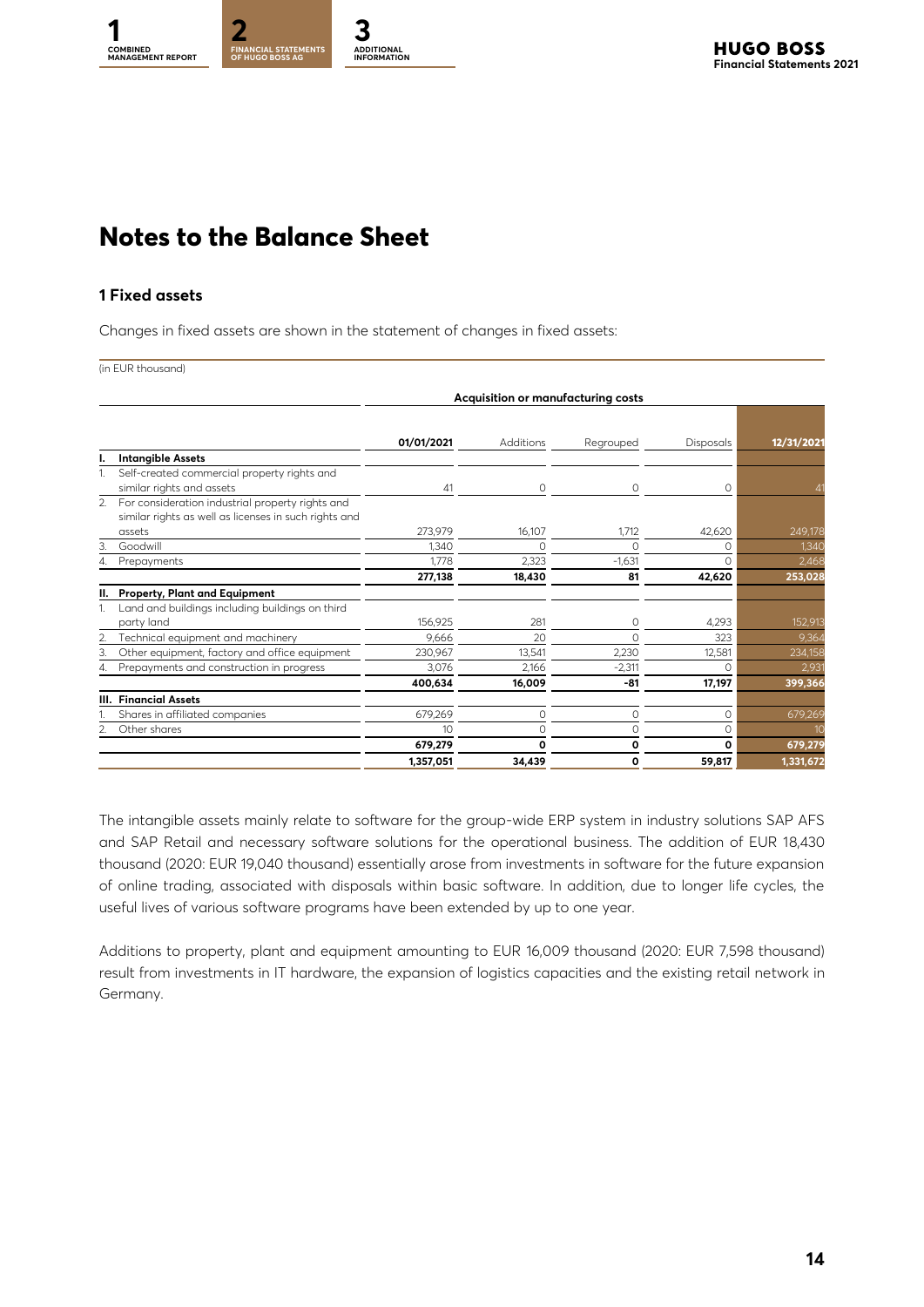|            | <b>Depreciation</b> |             |              |            |            |  | <b>Net values</b> |  |
|------------|---------------------|-------------|--------------|------------|------------|--|-------------------|--|
| 01/01/2021 | Additions           | Disposals   | 12/31/2021   | 12/31/2021 | 12/31/2020 |  |                   |  |
|            | 6                   | 0           |              | 28         | 34         |  |                   |  |
| 185,373    | 22,114              | 40,768      | 166,719      | 82,460     | 88,606     |  |                   |  |
| 1,288      | 52                  | 0           | <b>1,34C</b> |            | 52         |  |                   |  |
| $\circ$    | 0                   | $\Omega$    |              | 2,468      | 1,778      |  |                   |  |
| 186,668    | 22,172              | 40,768      | 168,072      | 84,956     | 90,470     |  |                   |  |
| 29,673     | 3,808               | 2,427       | 31,054       | 121,858    | 127,251    |  |                   |  |
| 8,852      | 267                 | 323         | 8,796        | 567        | 813        |  |                   |  |
| 139,971    | 17,545              | 11,685      | 145,83       | 88,328     | 90,997     |  |                   |  |
| $\circ$    | 0                   | $\Omega$    |              | 2,93'      | 3,076      |  |                   |  |
| 178,496    | 21,620              | 14,435      | 185,681      | 213,684    | 222,137    |  |                   |  |
| 17,807     | 15,922              | 0           | 33,729       | 645,540    | 661,462    |  |                   |  |
| 0          | 0                   | 0           |              |            | 10         |  |                   |  |
| 17,807     | 15,922              | $\mathbf 0$ | 33,729       | 645,550    | 661,472    |  |                   |  |
| 382,972    | 59,714              | 55,203      | 387,482      | 944,190    | 974,079    |  |                   |  |

#### **2 Financial assets with Shareholdings of HUGO BOSS AG in accordance with section 285 No. 11 of the Handelsgesetzbuch (HGB -- German Commerical Code)**

HUGO BOSS AG either directly or indirectly holds 100% of capital in the in the companies shown below in the list of holdings. The only exceptions to this are the 94% shareholding in ROSATA Grundstücks-Vermietungsgesellschaft mbH & Co. Objekt Metzingen KG, the 70% shareholding in Salam Stores HUGO BOSS WLL and the 49% shareholding in HUGO BOSS AL FUTTAIM UAE TRADING L.L.C.

EUR 645,540 thousand (2020: EUR 661,462 thousand) are posted in Shares in affiliated companies in the annual financial statements of HUGO BOSS. The decline of EUR 15,922 thousand (2020: EUR 17,291 thousand) results from unscheduled depreciation on shares in HUGO BOSS Textile Industry Ltd. due to an impairment that is expected to be permanent with section 253(3) sentence 6 of the Handelsgesetzbuch (HGB -- German Commercial Code).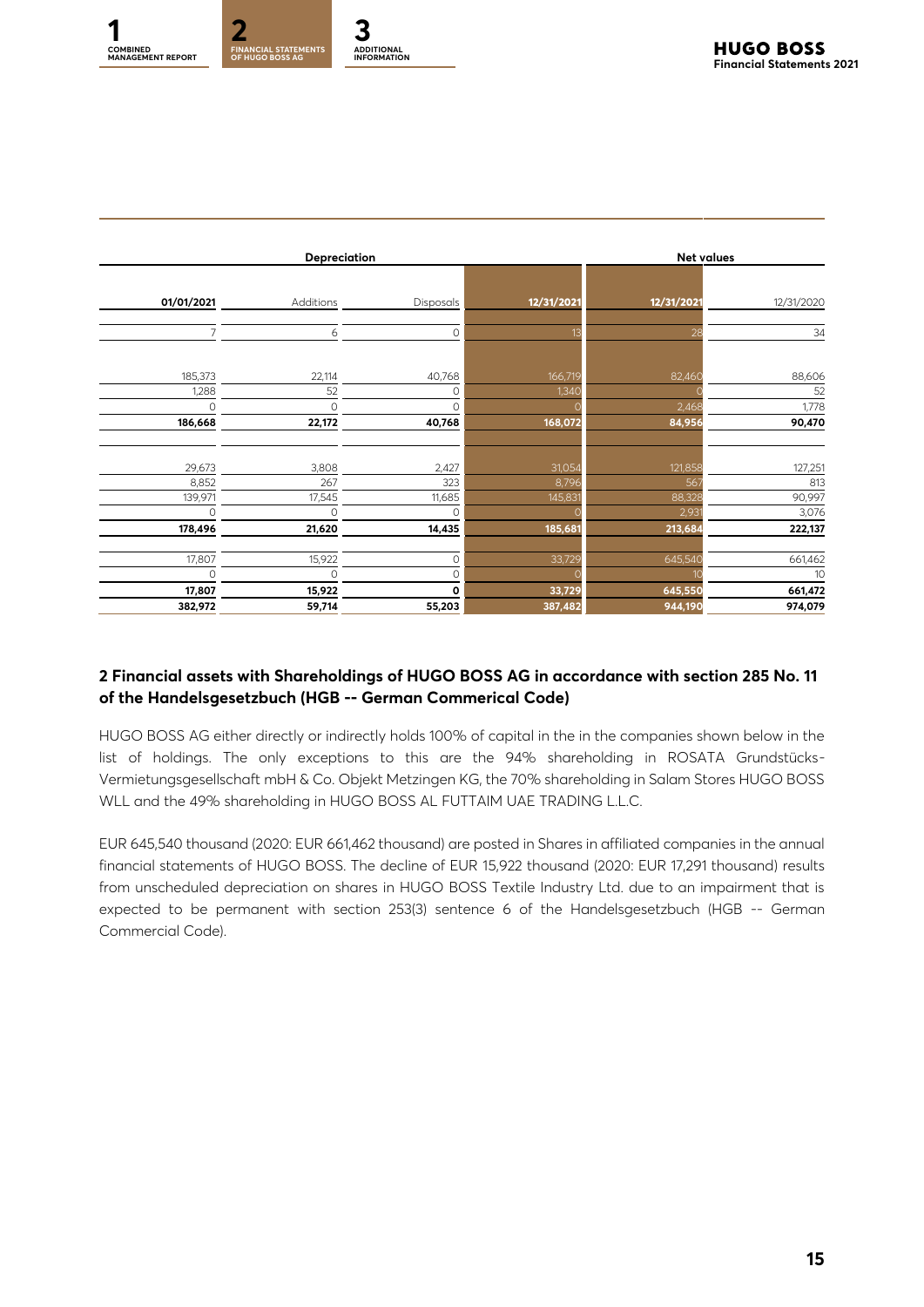#### **Shareholdings of HUGO BOSS AG in accordance with section 285 No. 11 of the Handelsgesetzbuch (HGB -- German Commercial Code)**

Unless stated otherwise, the interest in capital amounts to 100%.

| (in EUR thousand)                                           |                          | Earnings <sup>1</sup> | <b>Equity</b> |
|-------------------------------------------------------------|--------------------------|-----------------------|---------------|
| Company <sup>1</sup>                                        | <b>Registered Office</b> | 2021                  | $202^{\circ}$ |
| HUGO BOSS Holding Netherlands B.V.                          | Amsterdam, Netherlands   | $-1,148$              | 646,682       |
| HUGO BOSS International B.V.                                | Amsterdam, Netherlands   | $-5,853$              | 551,31C       |
| HUGO BOSS Internationale Beteiligungs-GmbH <sup>2,5</sup>   | Metzingen, Germany       | $\Omega$              | 524,800       |
| HUGO BOSS USA, Inc. <sup>4</sup>                            | New York, NY, USA        | 9,726                 | 144,679       |
| <b>HUGO BOSS UK Limited</b>                                 | London, Great Britain    | 18,916                | 81,910        |
| HUGO BOSS China Retail Co. Ltd.                             | Shanghai, China          | 14.453                | 79,14         |
| Lotus (Shenzhen) Commerce Ltd.                              | Shenzhen, China          | 371                   | 62,736        |
| HUGO BOSS Benelux B.V.                                      | Amsterdam, Netherlands   |                       | 52, 547       |
| HUGO BOSS Ticino S.A.                                       | Coldrerio, Switzerland   | 18,168                | 46,925        |
| HUGO BOSS Benelux B.V. y CIA S.C                            | Madrid, Spain            | 36                    | 38,227        |
| HUGO BOSS Lotus Hong Kong Ltd.                              | Hong Kong, China         | $1,08^{\circ}$        | 37,542        |
| HUGO BOSS Canada, Inc.                                      | Toronto, Canada          | 947                   | 35,467        |
| <b>HUGO BOSS France SAS</b>                                 | Paris, France            | $-4,576$              | 32,82         |
| HUGO BOSS Trade Mark Management GmbH & Co. KG <sup>2</sup>  | Metzingen, Germany       | 56,561                | 32,624        |
| HUGO BOSS AL FUTTAIM UAE TRADING L.L.C. <sup>6</sup>        | Dubai, U.A.E.            | 13,293                | 26,804        |
| HUGO BOSS Mexico S.A. de C.V. <sup>2</sup>                  | Mexico-City, Mexico      | 3,259                 | 26,264        |
| HUGO BOSS Textile Industry Ltd. <sup>2</sup>                | Izmir, Turkey            | 838                   | 22,926        |
| HUGO BOSS International Markets AG                          | Zug, Switzerland         | 2,200                 | 15,232        |
| HUGO BOSS Rus LLC <sup>2</sup>                              | Moscow, Russia           | 3,213                 | 13,512        |
| HUGO BOSS Holdings Pty. Ltd.                                | Preston, Australia       | $-7,303$              | 12,363        |
| HUGO BOSS (Schweiz) AG                                      | Zug, Switzerland         | 3,143                 | 11,17C        |
| HUGO BOSS do Brasil Ltda.                                   | São Paulo, Brazil        | 3,992                 | 11,079        |
| HUGO BOSS Middle East FZ-LLC                                | Dubai, U.A.E.            | 911                   | 10,859        |
| HUGO BOSS Shoes & Accessories Italia S.p.A.                 | Morrovalle, Italy        | 108                   | 10,326        |
| HUGO BOSS Scandinavia AB                                    | Stockholm, Sweden        | 606                   | 9,805         |
| HUGO BOSS Portugal & Companhia                              | Lisbon, Portugal         | $-1,034$              | 9,006         |
| HUGO BOSS Italia S.p.A.                                     | Milan, Italy             | $-794$                | 7,405         |
| HUGO BOSS Hong Kong Ltd.                                    | Hong Kong, China         | $-3,510$              | 5,475         |
| <b>HUGO BOSS Nordic ApS</b>                                 | Copenhagen, Denmark      | 1,080                 | 5,077         |
| Lotus Concept Trading (Macau) Co. Ltd.                      | Macau, China             | 687                   | 4,953         |
| HUGO BOSS Guangdong Trading Co. Ltd.                        | Guangzhou, China         | 248                   | 4,787         |
| HUGO BOSS Ireland Limited                                   | Dublin, Ireland          | 408                   | 4,617         |
| HUGO BOSS Belgium BVBA <sup>2</sup>                         | Diegem, Belgium          | 766                   | 4,166         |
| HUGO BOSS Hellas LLC                                        | Athens, Greece           | 167                   | 3,74          |
| HUGO BOSS Australia Pty. Ltd.                               | Preston, Australia       | 1,189                 | 3,683         |
| HUGO BOSS Vermögensverwaltungs GmbH & Co. KG <sup>2</sup>   | Metzingen, Germany       | 348                   | 3,518         |
| HUGO BOSS Thailand Ltd.                                     | Bangkok, Thailand        | $-52$                 | 2,598         |
| HUGO BOSS Magazacilik Ltd. Sti.                             | Izmir, Turkey            | 2,509                 | 2,21          |
| HUGO BOSS Finland OY                                        | Helsinki, Finland        | $-125$                | 1,928         |
| Salam Stores HUGO BOSS WLL <sup>7</sup>                     | Doha, Qatar              | $-37$                 | 1,838         |
| HUGO BOSS Korea Ltd.                                        | Seoul, South Korea       | 1,120                 | 1,685         |
| HUGO BOSS Shoes & Accessories Poland Sp. z o.o.             | Radom, Poland            | 41                    | 1,355         |
| HUGO BOSS Holding Sourcing S.A.                             | Coldrerio, Switzerland   | $-12$                 | 1,166         |
| ROSATA Grundstücks-Vermietungsgesellschaft mbH & Co. Objekt | Metzingen, Germany       |                       |               |
| Dieselstrasse KG <sup>2</sup>                               |                          | 170                   | 994           |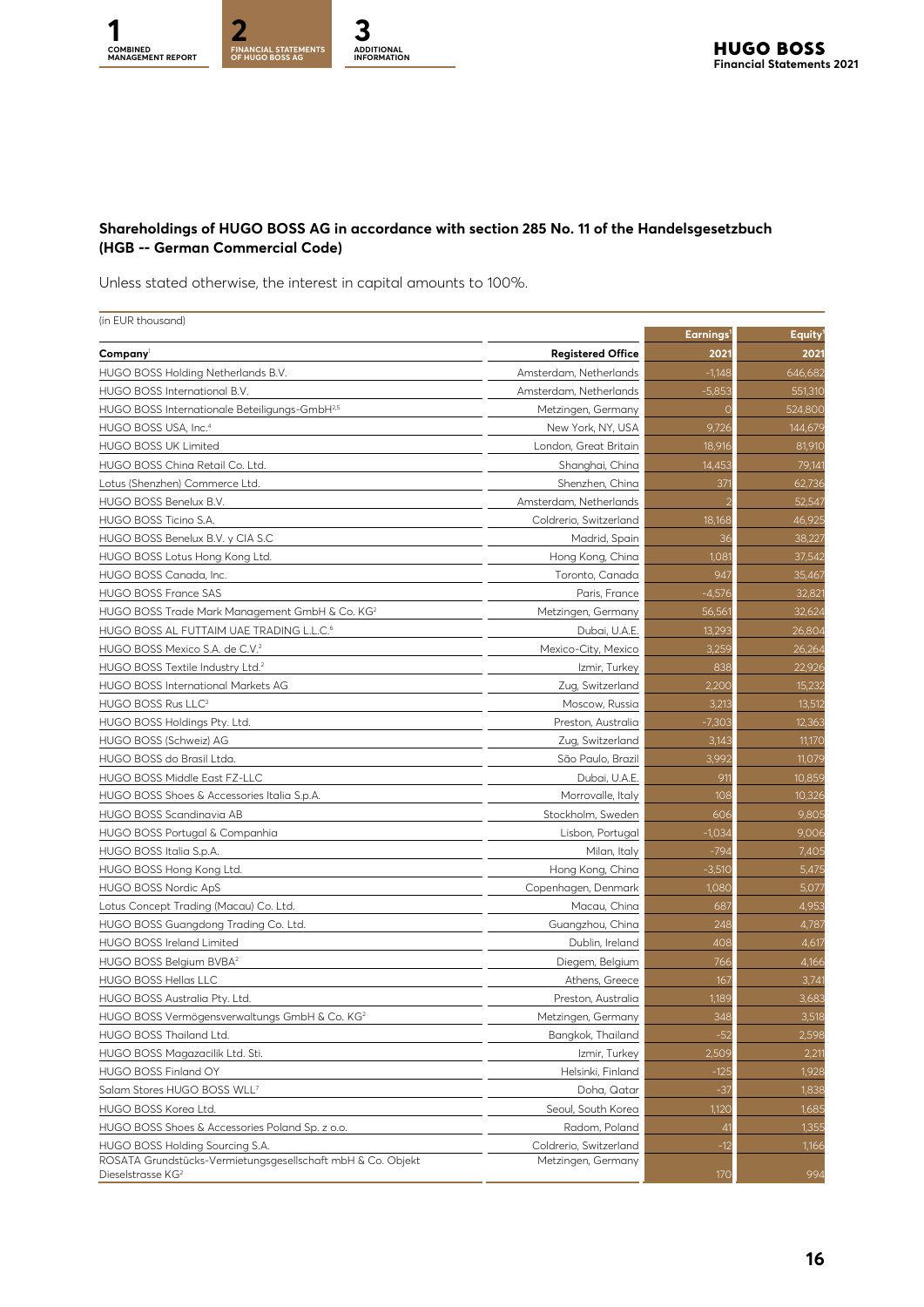#### (in EUR thousand)

|                                                                                            |                          | Earnings <sup>1</sup> | Equity <sup>1</sup> |
|--------------------------------------------------------------------------------------------|--------------------------|-----------------------|---------------------|
| Company                                                                                    | <b>Registered Office</b> | 2021                  | 2021                |
| HUGO BOSS South East Asia PTE.LTD.                                                         | Singapore                | $-826$                | 569                 |
| HUGO BOSS Mexico Management Services S.A. de C.V. <sup>2</sup>                             | Mexico-City, Mexico      | 134                   | 465                 |
| ROSATA Grundstücks-Vermietungsgesellschaft mbH & Co. Objekt<br>Metzingen KG <sup>2,3</sup> | Grünwald, Germany        | 369                   | 379                 |
| HUGO BOSS Malaysia SDN. BHD.                                                               | Kuala Lumpur, Malaysia   | $-557$                | 268                 |
| HUGO BOSS Dienstleistungs GmbH <sup>2</sup>                                                | Metzingen, Germany       |                       | 123                 |
| HUGO BOSS Estonia OÜ                                                                       | Tallinn, Estonia         | -46                   | 69                  |
| HUGO BOSS Trade Mark Management Verwaltungs-GmbH                                           | Metzingen, Germany       |                       | 42                  |
| HUGO BOSS Beteiligungsgesellschaft mbH <sup>2,5</sup>                                      | Metzingen, Germany       |                       | $-85$               |
| HUGO BOSS Latvia SIA.                                                                      | Riga, Latvia             |                       | $-150$              |
| GRAMOLERA Grundstücks-Vermietungsgesellschaft Objekt Ticino mbH                            | Metzingen, Germany       |                       | $-499$              |
| GRETANA Grundstücks-Vermietungsgesellschaft mbH & Co. Objekt D 19 KG                       | Grünwald, Germany        | $-13$                 | $-543$              |
| HUGO BOSS New Zealand Ltd.                                                                 | Auckland, New Zealand    | $-88$                 | $-2,291$            |
| HUGO BOSS Belgium Retail BVBA                                                              | Diegem, Belgium          | <b>16C</b>            | $-4,915$            |
| HUGO BOSS Benelux Retail B.V.                                                              | Amsterdam, Netherlands   | $-64'$                | $-14,561$           |
| HUGO BOSS Japan K.K.                                                                       | Tokyo, Japan             | $-1,645$              | $-25,153$           |

' The figures correspond to the financial statements after possible profit transfer, for subsidiaries according to inner-consolidated IFRS financial statements.<br><sup>2</sup> Directly affiliated to HUGO BOSS AG.

<sup>3</sup> Investments with an equity share of 94%.<br><sup>4</sup> Subgroup financial statement.<br><sup>6</sup> Iompanies with a profit transfer agreement with HUGO BOSS AG.<br><sup>6</sup> Investments with an equity share of 70%.<br><sup>7</sup> Investments with an equity s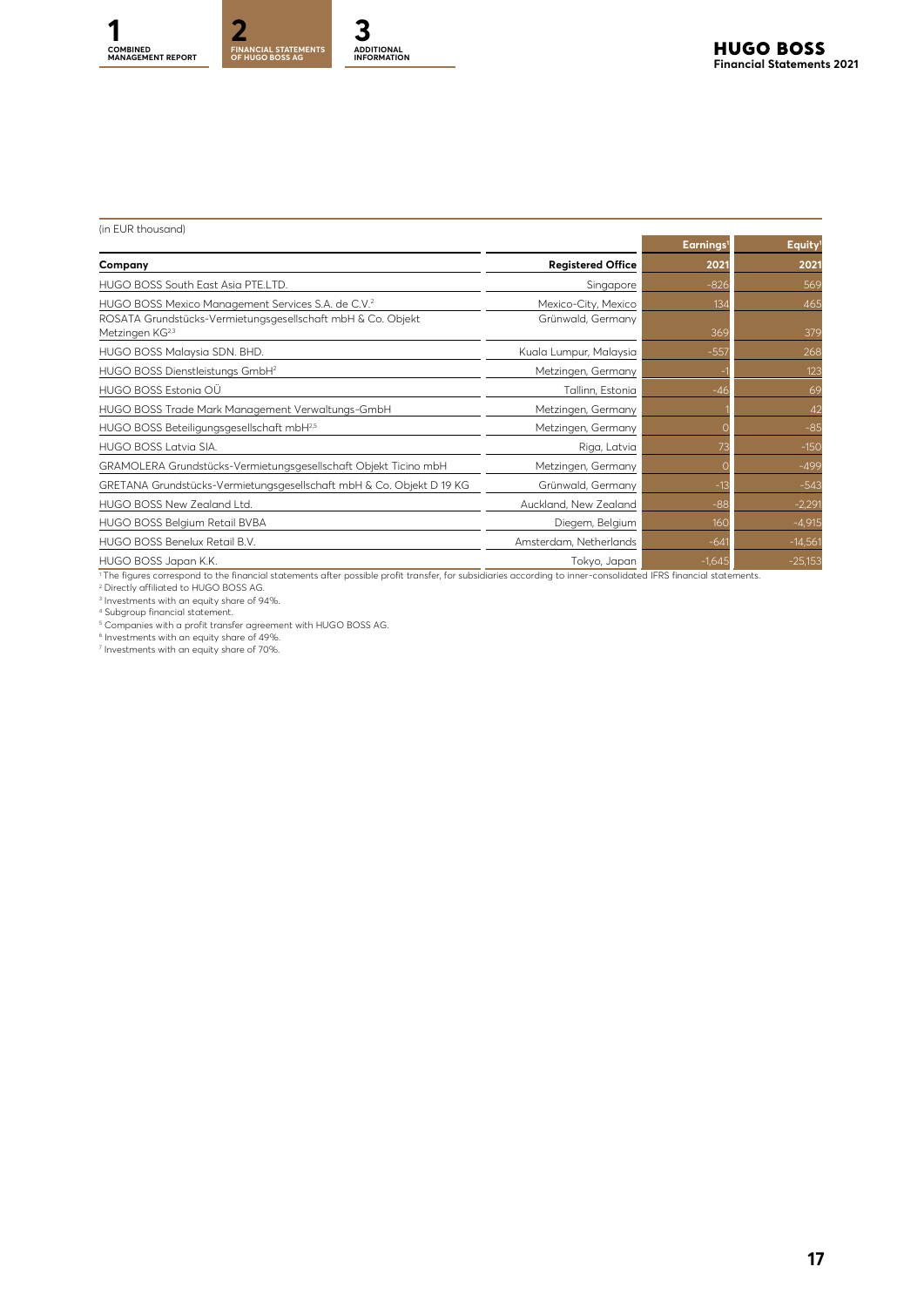#### **3 Receivables and other assets**

| (in EUR thousand)                         |                 |                       |              |              |
|-------------------------------------------|-----------------|-----------------------|--------------|--------------|
| Presentation according to remaining terms |                 | With a remaining term |              |              |
|                                           |                 | from 1 to             | of more than |              |
| 2021                                      | of up to 1 year | 5 years               | 5 years      | <b>Total</b> |
| Trade receivables                         | 29,819          |                       |              | 29,819       |
| Receivables from affiliated companies     | 59,332          |                       |              | 59,332       |
| Other assets                              | 46,620          |                       | 210          | 45,830       |
|                                           | 134,771         |                       | 210          | 134,981      |

| 2020                                  | of up to 1 year | from 1 to<br>5 years | of more than<br>5 years | Total  |
|---------------------------------------|-----------------|----------------------|-------------------------|--------|
| Trade receivables                     | 11.871          |                      |                         | 11.871 |
| Receivables from affiliated companies | 50.651          |                      |                         | 50,651 |
| Other assets                          | 33,993          |                      | 157                     | 34,150 |
|                                       | 96.515          |                      | 157                     | 96,672 |

EUR 10,420 thousand (2020: EUR 10,418 thousand) of loans from affiliated companies relate to intercompany financing, the rest to trade receivables.

As of December 31, 2021, other assets essentially include income tax receivables (EUR 8,306 thousand; 2020: EUR 10,340 thousand), government grants (EUR 8,956 thousand; 2020: EUR 1,082 thousand) and receivables from value added tax (EUR 8,045 thousand; 2020: EUR 5,843 thousand).

#### **4 Prepaid expenses**

Prepaid expenses mainly include to IT maintenance agreements, marketing expenses and consulting services in connection with the expansion of the online business.

#### **5 Equity**

#### **Subscribed capital**

As of December 31, 2021, the subscribed capital of HUGO BOSS AG remained unchanged as compared to the previous year amounting to EUR 69,016 thousand in total. Shares without a par value have a nominal value of EUR 1. The subscribed capital breaks down as follows: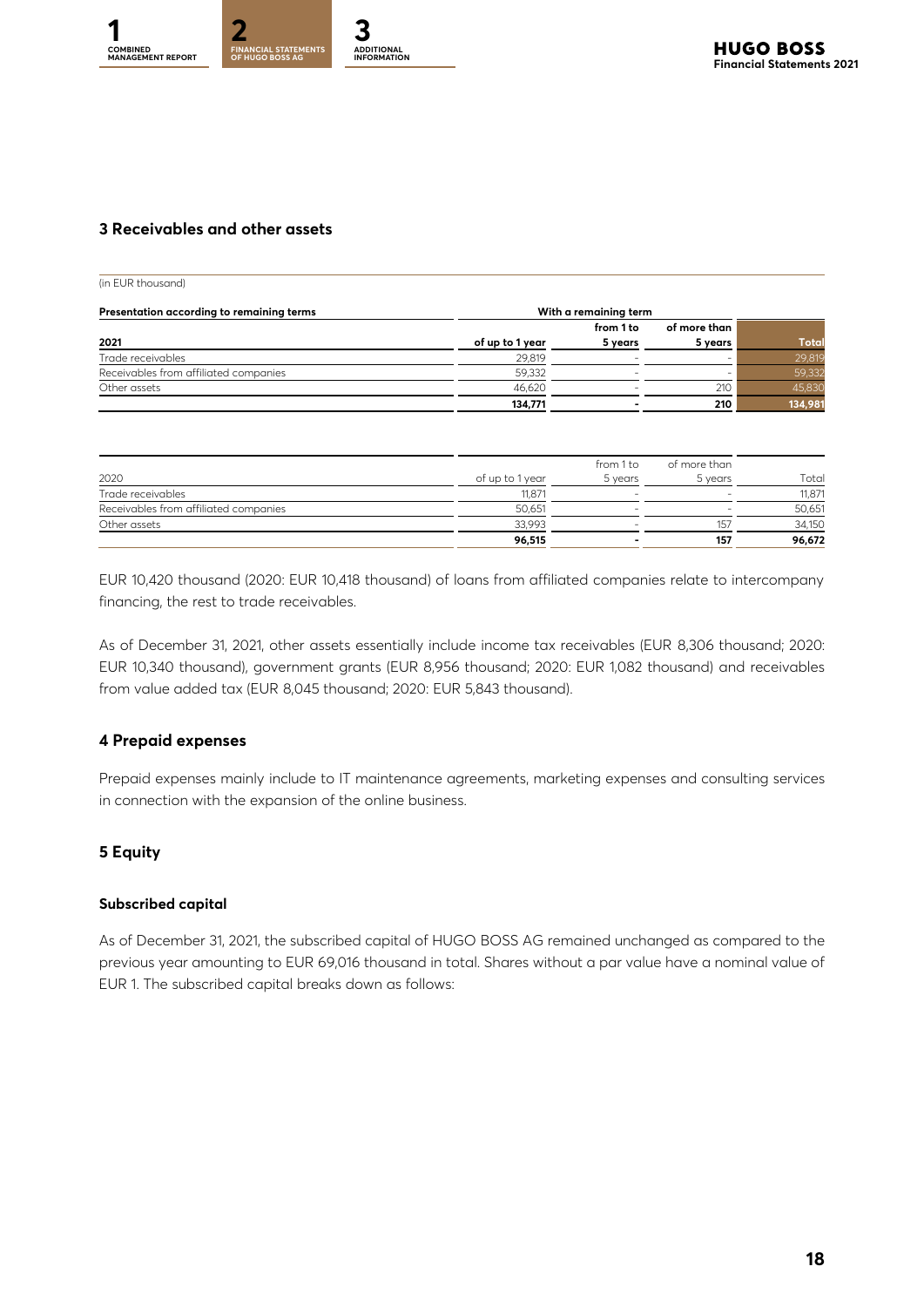

| (in EUR thousand)                     |            |            |
|---------------------------------------|------------|------------|
|                                       | 12/31/2021 | 12/31/2020 |
| bearer common shares                  |            | 70,400     |
| treasury shares, bearer common shares |            | (1, 384)   |
|                                       | 69,016     | 69,016     |

#### **Authorized capital**

The Managing Board of HUGO BOSS AG may, with the consent of the Supervisory Board, increase the share capital by up to EUR 17,600,000.00 on or before May 10, 2026, by issuing up to 17,600,000 new registered shares on a cash and/or non-cash basis once or repeatedly (2021 authorized capital). In general, shareholders have a subscription right. However, the Managing Board is authorized, with the consent of the Supervisory Board, to exclude the subscription rights of shareholders in whole or in part in the cases specified in Art. 4 (4) of the Articles of Association.

#### **Conditional capital**

By resolution of the Annual Shareholders' Meeting of May 11, 2021, the Managing Board was authorized until May 10, 2026, with the consent of the Supervisory Board, to issue convertible bonds and/or warrant bonds, participation rights and/or profit-participation bonds (or combinations of these instruments) in bearer or registered form, with or without a term restriction, once or repeatedly, including in different tranches simultaneously, in the aggregate amount of up to EUR 750,000,000.00.

In this context, the share capital was conditionally increased by up to EUR 17,600,000.00 through the issue of up to 17,600,000 new no-par-value registered shares (2021 conditional capital). The conditional capital increase shall only be implemented to the extent that the holders or creditors of conversion/warrant rights from the bonds can make use of the bonds, satisfy conversion/warrant obligations or offer shares and no other forms of fulfilment are used to service them.

#### **Capital reserves**

The capital reserves contain the share premium received on the issuance of shares and are reported in accordance with section 272(2) no. 1 of the Handelsgesetzbuch (HGB -- German Commercial Code). It remains unchanged at EUR 399 thousand. In fiscal year 2021 no additions or withdrawls were done.

#### **Retained earnings**

As of December 31, 2021, retained earnings include the statutory reserve of EUR 6,641 thousand (2020: EUR 6,641 thousand) and other retained earnings of EUR 403,741 thousand (2020: EUR 355,538 thousand).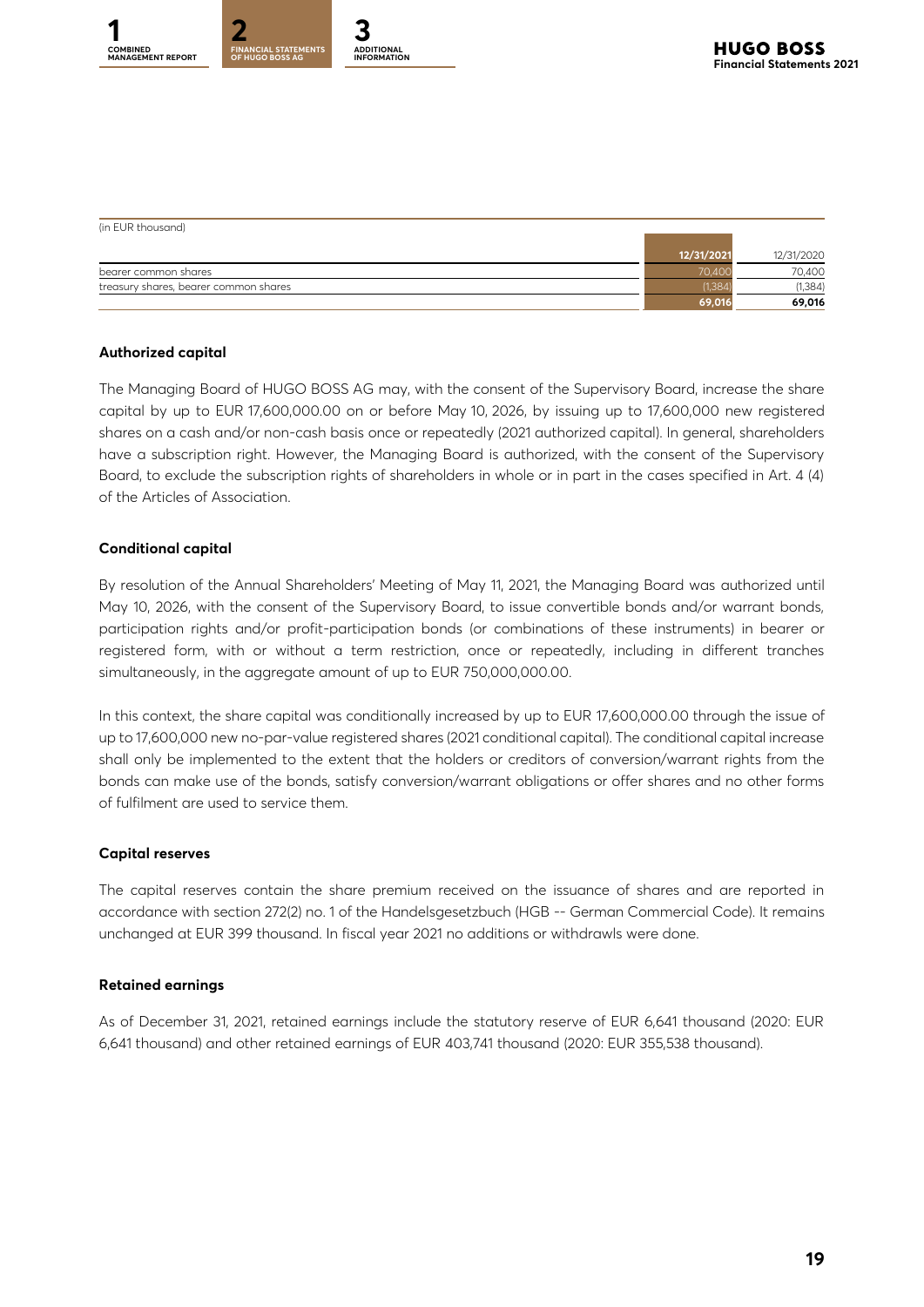

Other retained earnings balance developed as follows:

| (in EUR thousand)                                                            |         |
|------------------------------------------------------------------------------|---------|
| Position as of December 31, 2020                                             | 355,538 |
| Transfer to other revenue reserves according to resolution of Managing Board | 48.203  |
| Position as of December 31, 2021                                             | 403.741 |

#### **Own shares**

The Company held 1,383,833 own shares on December 31, 2021. These account for EUR 1,384 thousand of the subscribed capital remains unchanged to previous year (2020: EUR 1,384 thousand) (2.0%). These own shares include 855,278 former preferred shares, which were converted into ordinary shares on June 15, 2012. The nominal amount was deducted from subscribed capital on the face of the balance sheet. The difference of EUR 30,300 thousand between the nominal value of the own shares and the carrying amount reported as of December 31, 2009 was offset against revenue reserves in 2010.

The own shares were purchased in the years between 2004 and 2007:

| (in EUR thousand)    |                       |                                                         |
|----------------------|-----------------------|---------------------------------------------------------|
| <b>Purchase date</b> | Number of<br>in units | Number of<br>common shares preferred shares<br>in units |
| 03/2004              | 35,966                | 0                                                       |
| 05/2004              | 36,280                | 0                                                       |
| 06/2004              | 11,513                | 0                                                       |
| 07/2004              | 40,506                | 0                                                       |
| 02/2005              | 12,992                | $\circ$                                                 |
| 03/2005              | 34,794                | 1,000                                                   |
| 04/2005              | 84,000                | 82,467                                                  |
| 10/2005              | 21,700                | 153,700                                                 |
| 05/2006              | 0                     | 210,200                                                 |
| 06/2006              | 79,700                | 0                                                       |
| 07/2006              | 158,628               | $\circ$                                                 |
| 08/2006              | $\Omega$              | 20,021                                                  |
| 09/2006              | 9,976                 | 110,084                                                 |
| 01/2007              | $\Omega$              | 94,411                                                  |
| 02/2007              | 2,500                 | 183,395                                                 |
| 06/2012              | 855,278               | $-855,278$                                              |
| 12/31/2021           | 1,383,833             | 0                                                       |

The historical cost of the own shares was EUR 42,362 thousand.

At the Annual Shareholders' Meeting of May 27, 2020, a resolution was passed authorizing the Managing Board to acquire the Company's own shares up to a total of 10% of the current share capital on or before May 26, 2025. In addition, it was authorized to use equity derivatives for the acquisition of the Company's own shares.

No further own shares were bought or sold in fiscal year 2021.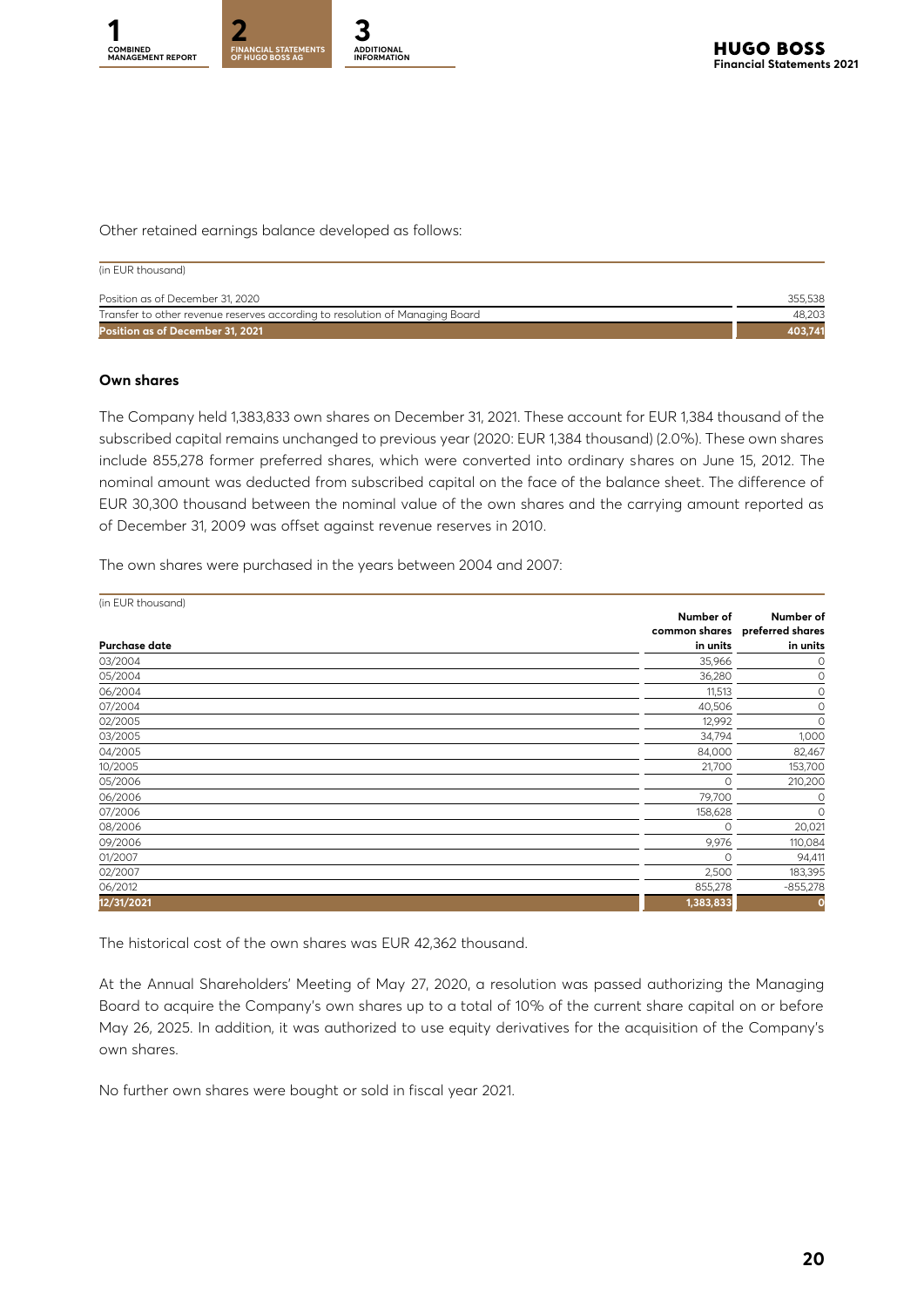

#### **6 Unappropriated income**

| (in EUR thousand)                            |        |
|----------------------------------------------|--------|
|                                              |        |
| Distributable profit as of December 31, 2020 | 38,262 |
| Profit distribution for 2020                 | 2,761  |
| Accumulated income                           | 35,501 |
| Net income 2021                              | 96,406 |
| Transfer to other revenue reserves           | 48,203 |
| Distributable profit as of December 31, 2021 | 83,704 |

#### **7 Disclosures on non-distributable amounts**

As in the previous year, there were no amounts blocked from distribution within the meaning of section 268(8) of the Handelsgesetzbuch (HGB -- German Commercial Code). According to section 253(6) of the Handelsgesetzbuch (HGB -- German Commercial Code), there is a payout block in the amount of the difference between the pension provision and the value of derived if discounting had been performed at the average interest rate over seven years. This results in an amount of EUR 4,324 thousand that is blocked from being paid out (EUR 5,753 thousand).

#### **8 Provisions for pensions and similar obligations**

Obligations under pension commitments are covered in part by qualifying insurance policies (plan assets). The benefits from the insurance policies serve solely to meet the respective pension obligations and are withdrawn from access by other creditors through pledging.

The fair value of the reinsurance claim consists of the insurance company's reserves detailed in the business plan plus any available credit balance from the refund of premiums (so-called profit participation).

| (in EUR thousand)                                         |            |            |
|-----------------------------------------------------------|------------|------------|
|                                                           | 12/31/2021 | 12/31/2020 |
| Settlement amount of pensions and similar obligations     | 96,136     | 91,779     |
| Fair value of reinsurance                                 | 84,079     | 81.568     |
| Net value of pensions and similar obligations (provision) | 12,057     | 10,211     |
| Historical cost of invested assets in reinsurance         | 84,079     | 81,568     |

Income resulting from the cover assets and the interest expenses from corresponding settlement amounts from the provisions for pensions in fiscal year 2021 are shown below:

| (in EUR thousand)                                          |       |       |
|------------------------------------------------------------|-------|-------|
|                                                            | 2021  | 2020  |
| Interest expenses / Interest Income from fund assets       | 358   | (621) |
| Interest expenses for corresponding provisions for pension | .351  | 5.308 |
| Netted interest expenses                                   | 5.709 | 4.687 |

Interest expenses includes EUR 3,246 thousand from the change in the interest rate (2021: 1.87%; 2020: 2.31%).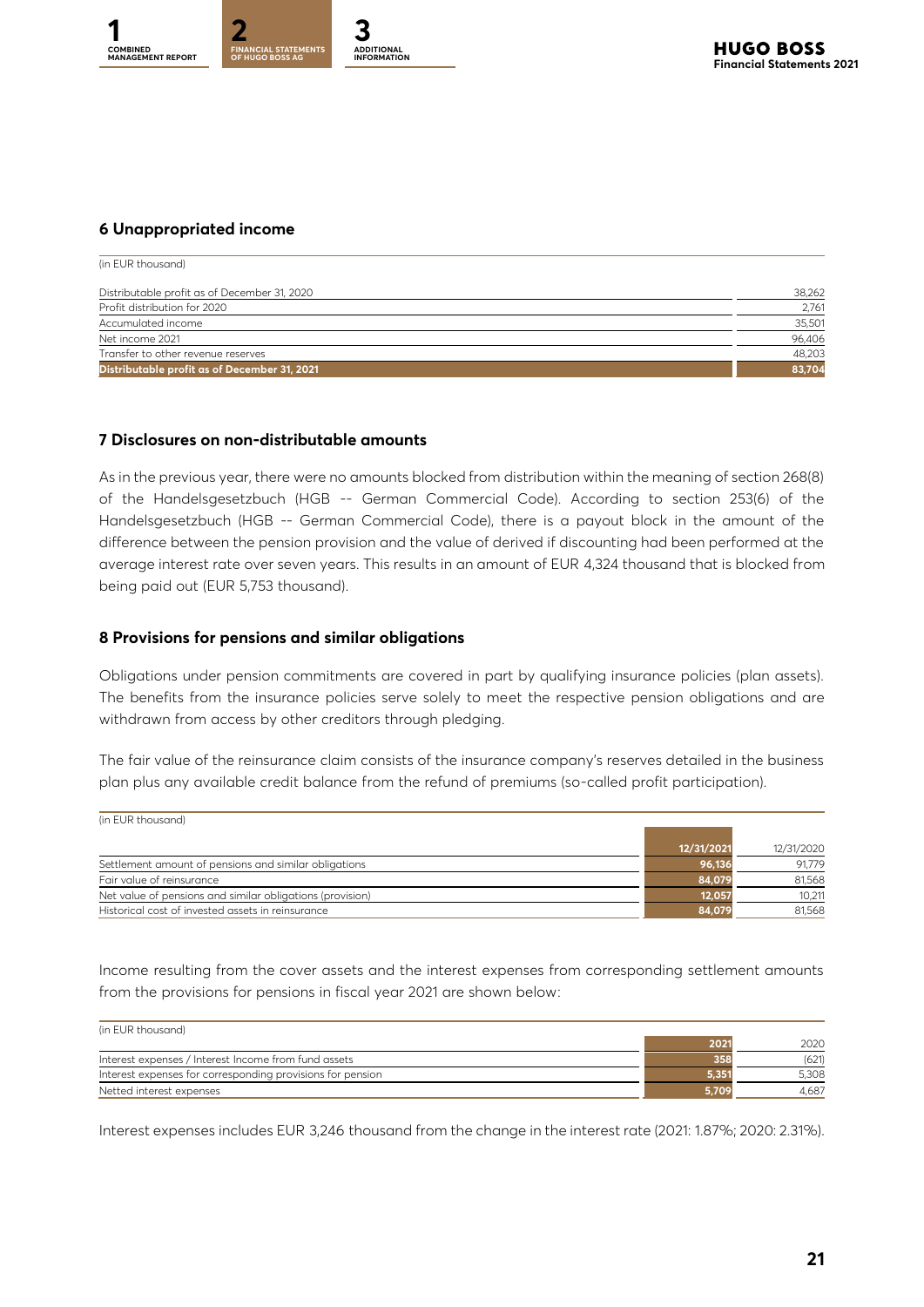

The difference arising from discounting the average market interest rates for a term of ten fiscal years instead of seven stands at EUR 4,324 thousand as of December 31, 2021 (ten-year average: 1.87% / sevenyear average: 1.35%) (2020: EUR 5,753 thousand; ten-year average: 2.31% / seven-year average: 1.61%).

#### **9 Other provisions**

| (in EUR thousand)    |            |            |
|----------------------|------------|------------|
|                      | 12/31/2021 | 12/31/2020 |
| Personnel expenses   | 55,439     | 36,564     |
| Outstanding invoices | 28,789     | 32,840     |
| Refund for goods     | 5,938      | 6,466      |
| Other reserves       | 18,623     | 23,853     |
|                      | 108,789    | 99,723     |

Provisions for personnel expenses mainly relate to provisions for short- and medium-term management bonuses (STI and LTI), partial retirement and severance claims.

Outstanding invoices for which the amount and due date are known are reported in trade payables.

The provision for returns includes returned goods, that are largely expected to be completed within 12 months.

The other provisions primarily relate to provisions for other risks amongst other things as interest from external tax audit, provisions for impending losses for supplier contracts and to provisions for supervisory board remuneration of EUR 1,790 thousand (2020: EUR 1,204 thousand).

#### **10 Liabilities**

(in EUR thousand)

| Presentation according to remaining terms |                 | With a remaining term    |                          |              |
|-------------------------------------------|-----------------|--------------------------|--------------------------|--------------|
|                                           |                 | from 1 to                | of more than             |              |
| 2021                                      | of up to 1 year | 5 years                  | 5 years                  | <b>Total</b> |
| Due to financial institutions             | 10,229          | 59,713                   | $\overline{\phantom{a}}$ | 69,942       |
| Trade payables                            | 170,299         | $\overline{\phantom{0}}$ | $\overline{\phantom{a}}$ | 170,299      |
| Due to affiliated companies               | 330,749         |                          |                          | 330,749      |
| Other Liabilities                         | 16,237          |                          |                          | 16,250       |
|                                           | 527,584         | 59,726                   |                          | 587,240      |

|                               |                 | from 1 to                | of more than |         |
|-------------------------------|-----------------|--------------------------|--------------|---------|
| 2020                          | of up to 1 year | 5 years                  | 5 years      | Total   |
| Due to financial institutions | 13.442          | 34.989                   | 34.953       | 83,384  |
| Trade payables                | 98.983          | $\overline{\phantom{0}}$ |              | 98,983  |
| Due to affiliated companies   | 439,873         | $\overline{\phantom{0}}$ |              | 439,873 |
| Other Liabilities             | 16.188          |                          |              | 16,204  |
|                               | 568,486         | 35.002                   | 34,956       | 638,444 |

EUR 300,720 thousand (2020: EUR 281,844 thousand) of liabilities to affiliated companies relate to loans, the rest to trade payables.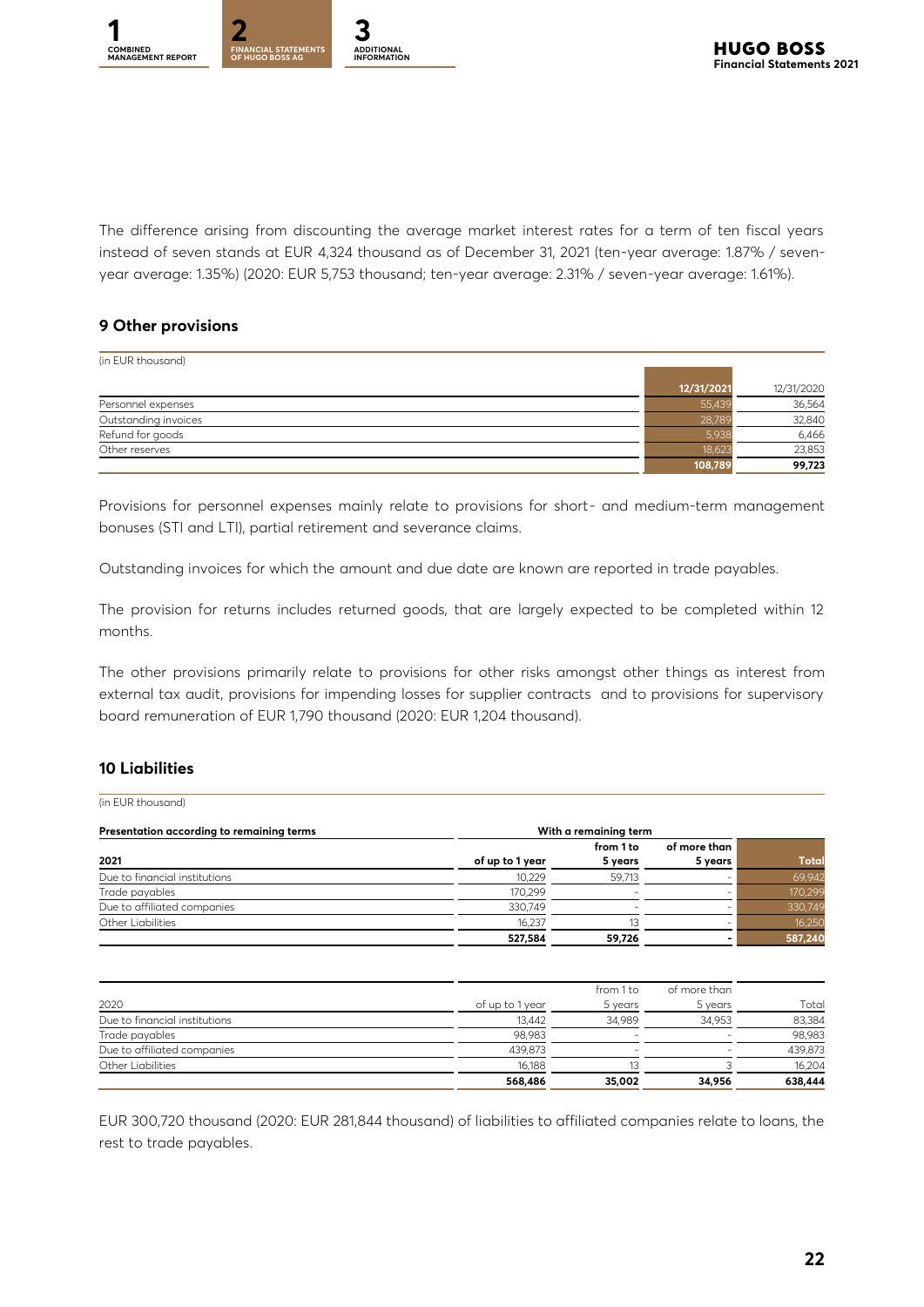

As of December 31, 2021, collateral in the form of land charges were valued at EUR 126,986 thousand for recognized liabilities with banks (2020: EUR 131,537 thousand).

#### **Breakdown of other liabilities**

| (in EUR thousand) |            |            |
|-------------------|------------|------------|
|                   | 12/31/2021 | 12/31/2020 |
| Taxes             | 4.356      | 2,823      |
| Social security   | 123        | 127        |
| Other             | 11.771     | 13,254     |
|                   | 16,250     | 16,204     |

#### **11 Deferred taxes**

Corporation tax, trade tax, the solidarity surcharge and income taxes charged abroad (e.g. eligible withholding tax) are reported as income tax expenses.

In total there was future tax relief from temporary differences between the accounting and tax carrying amounts of assets, prepaid expenses and deferred income and liabilities – taking into account not just HUGO BOSS AG but also the companies and partnerships in the same tax group in which HUGO BOSS AG holds interests – of EUR 32,945 thousand (2020: EUR 54,275 thousand) as of December 31, 2021. This amount was calculated on the basis of a combined income tax rate of 29.55% (2020: 29.55%) (HUGO BOSS AG and tax group companies) and 15.83% (2020: 15.83%) (investments with the legal form of a partnership).

Deferred tax assets are primarily the result of different carrying amounts in fixed assets. The differences between the provisions for pensions and the plan assets to be netted off also result in deferred tax assets. Additional deferred assets result from provisions that are not eligible for tax purposes. Deferred tax liabilities mainly arose from differing carrying amounts recorded in liabilities and intangible assets at the entities included in the Group.

Overall, there was a total deferred tax asset surplus of EUR 32,945 thousand after netting (2020: EUR 54,275 thousand). Deferred tax assets have not been recognized in accordance with the option of section 274(1) sentence 2 of the Handelsgesetzbuch (HGB -- German Commercial Code).

Deferred taxes are not included in tax expenses.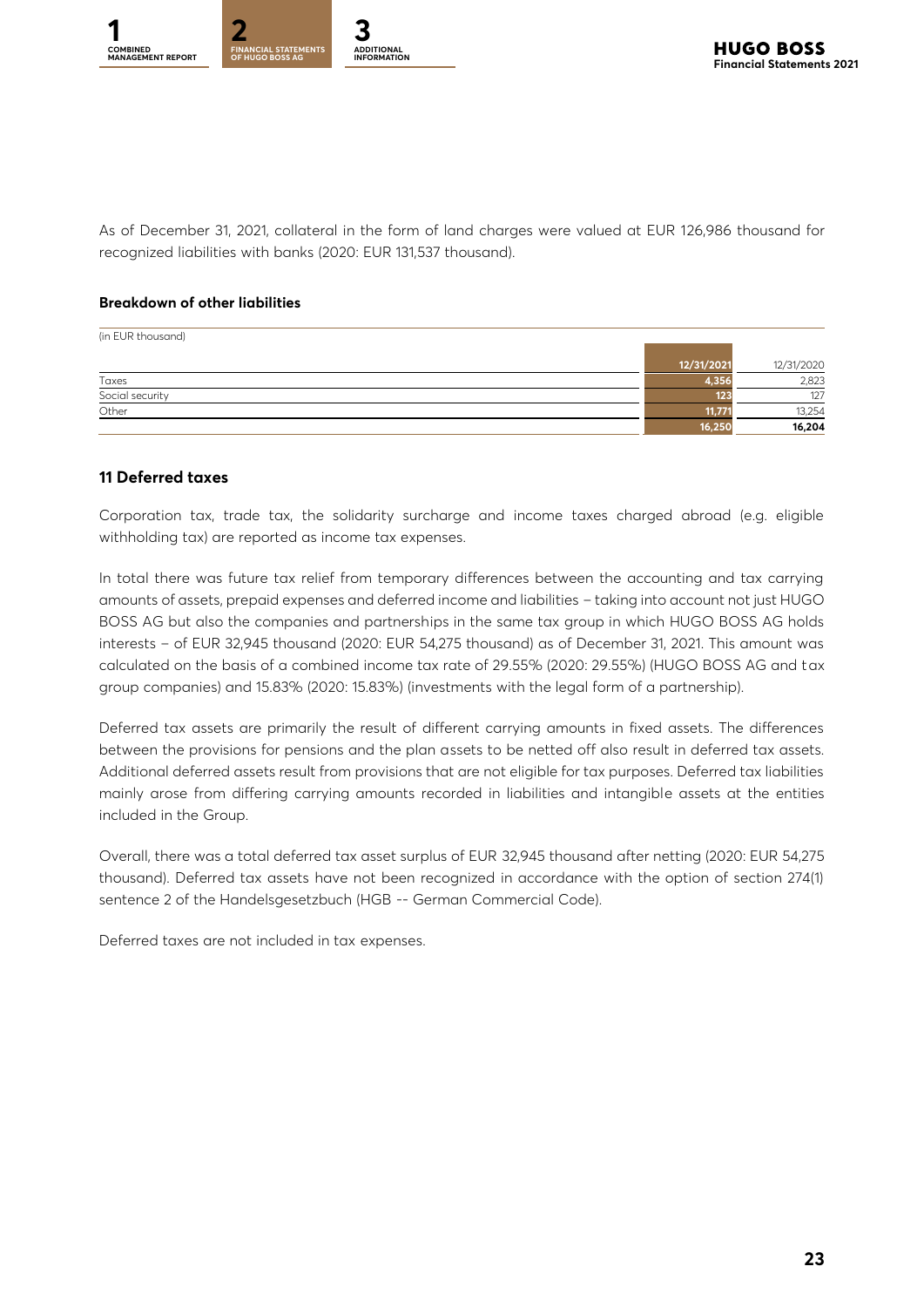# <span id="page-23-0"></span>**Notes to the Income Statement**

#### **12 Sales**

(in EUR thousand)

|                     |             | Collection  |                | <b>Sales</b>    |           |
|---------------------|-------------|-------------|----------------|-----------------|-----------|
| 2021                | <b>BOSS</b> | <b>HUGO</b> | Other products | <b>Services</b> |           |
| Germany             | 252,164     | 101,500     | 5,169          | 1,268           | 360,101   |
| Europe <sup>1</sup> | 417,081     | 90,458      | 9,180          | 152,456         | 669,175   |
| Americas            | 96,422      | 19,965      | 1,020          | 20,155          | 137,562   |
| Asia/Pacific        | 110,296     | 5,628       | .422           | 16,589          | 133,935   |
|                     | 875,963     | 217,551     | 16,791         | 190,468         | 1,300,773 |

<sup>1</sup> w/o Germany, including Middle East and Africa.

|                     | 571,649     | 167,104     | 19,507         | 135,581         | 893,841 |
|---------------------|-------------|-------------|----------------|-----------------|---------|
| Asia/Pacific        | 80.344      | 4.594       | 2,224          | 8.170           | 95,332  |
| Americas            | 21.259      | 13.389      | 2.151          | 6.967           | 43,766  |
| Europe <sup>1</sup> | 284.076     | 64.473      | 10.101         | 119.765         | 478,415 |
| Germany             | 185,970     | 84.648      | 5.031          | 679             | 276,328 |
| 2020                | <b>BOSS</b> | <b>HUGO</b> | Other products | <b>Services</b> |         |

<sup>1</sup> w/o Germany, including Middle East and Africa.

#### **13 Selling expenses**

Selling expenses break down as follows:

(in EUR thousand)

|                                                                                | 2021    | 2020    |
|--------------------------------------------------------------------------------|---------|---------|
| Marketing costs                                                                | 23,340  | 14,015  |
| Expenses for own retail business,<br>indirect sales and marketing organization | 85,558  | 86,091  |
| Costs for storage and procurement                                              | 51,637  | 43,696  |
| Outbound freight and license fees                                              | 102,825 | 68,183  |
|                                                                                | 263,360 | 211.985 |

#### **14 General administrative expenses**

| (in EUR thousand)       |         |        |
|-------------------------|---------|--------|
|                         | 2021    | 2020   |
| Administrative expenses | 104,220 | 93,210 |

General and administrative expenses costs mainly result from personnel expenses, space rental, leasing costs, depreciation and amortization and various IT expenses.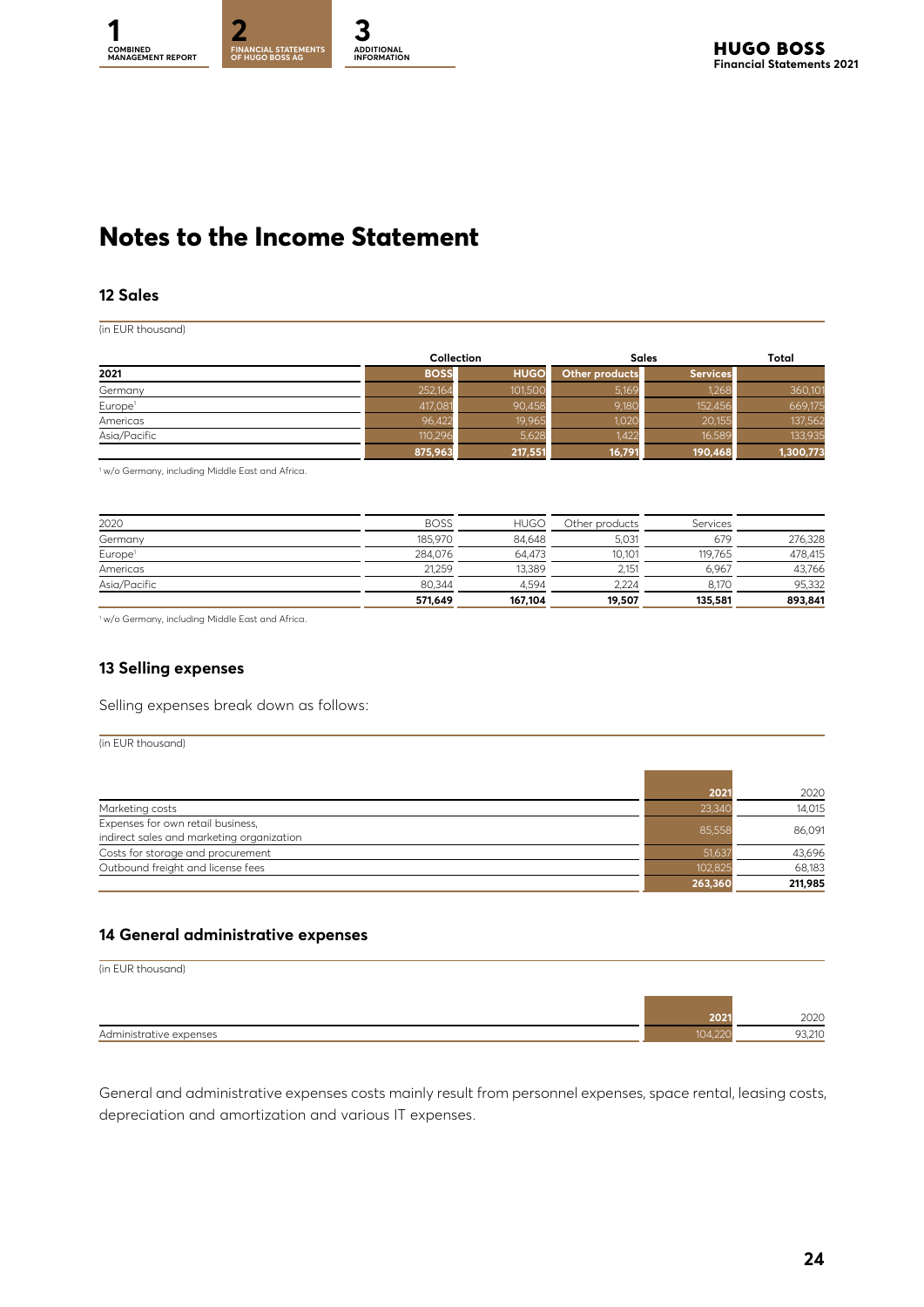

#### **15 Other operating income**

(in EUR thousand)

|                         | 2022 |
|-------------------------|------|
| Other operating income  | 270  |
| thereof from FX effects | 100  |

Other operating income mainly comprises income from charging costs and services to affiliated companies.

#### **16 Other operating expenses**

(in EUR thousand)

|                                               |        | 2020   |
|-----------------------------------------------|--------|--------|
| Other operating expenses                      | 52.166 | 65.682 |
| thereof expenses for research and development |        | 34,142 |
| thereof from FX effects                       |        | 5.319  |

#### **17 Income from equity investments**

As a rule, income from equity investments is recorded on the date on which the entitlement arose and receipt of the corresponding income can be expected with reasonable certainty applying prudent business judgement.

Income from equity investments fully relates to related companies. They mainly concern the net income of HUGO BOSS Trade Mark Management GmbH & Co. KG, Metzingen, in the amount of EUR 57,002 thousand (2020: EUR 39,317 thousand), which is credited to the loan account of HUGO BOSS AG as limited partner in accordance with the partnership agreement, as well as the dividend arrears of HUGO BOSS Textile Industry Ltd. in the amount of EUR 25,000 thousand (2020: EUR 1,688 thousand).

#### **18 Other interest and similar income/interests and similar expenses**

Other interest and similar income contains income from related parties in the amount of EUR 405 thousand (2020: EUR 1,295 thousand) as well as interest income from the reduction of the interest rate due to changes in case law (2021: EUR 1,894 thousand; 2020: EUR -2,284 thousand).

Interests and similar expenses contain expenses from addition of accrued interest of provisions in the amount of EUR 5,871 thousand (2020: EUR 4,885 thousand). In the total amount of interests and similar expenses EUR 11,316 thousand (2020: EUR 4,553 thousand) to affiliated companies were included.

#### **19 Income from profit transfers/cost of loss absorption**

Income from profit and loss transfer agreements is recorded when the income to be transferred can be specified with certainty even if the financial statements of the subsidiary have not been ratified.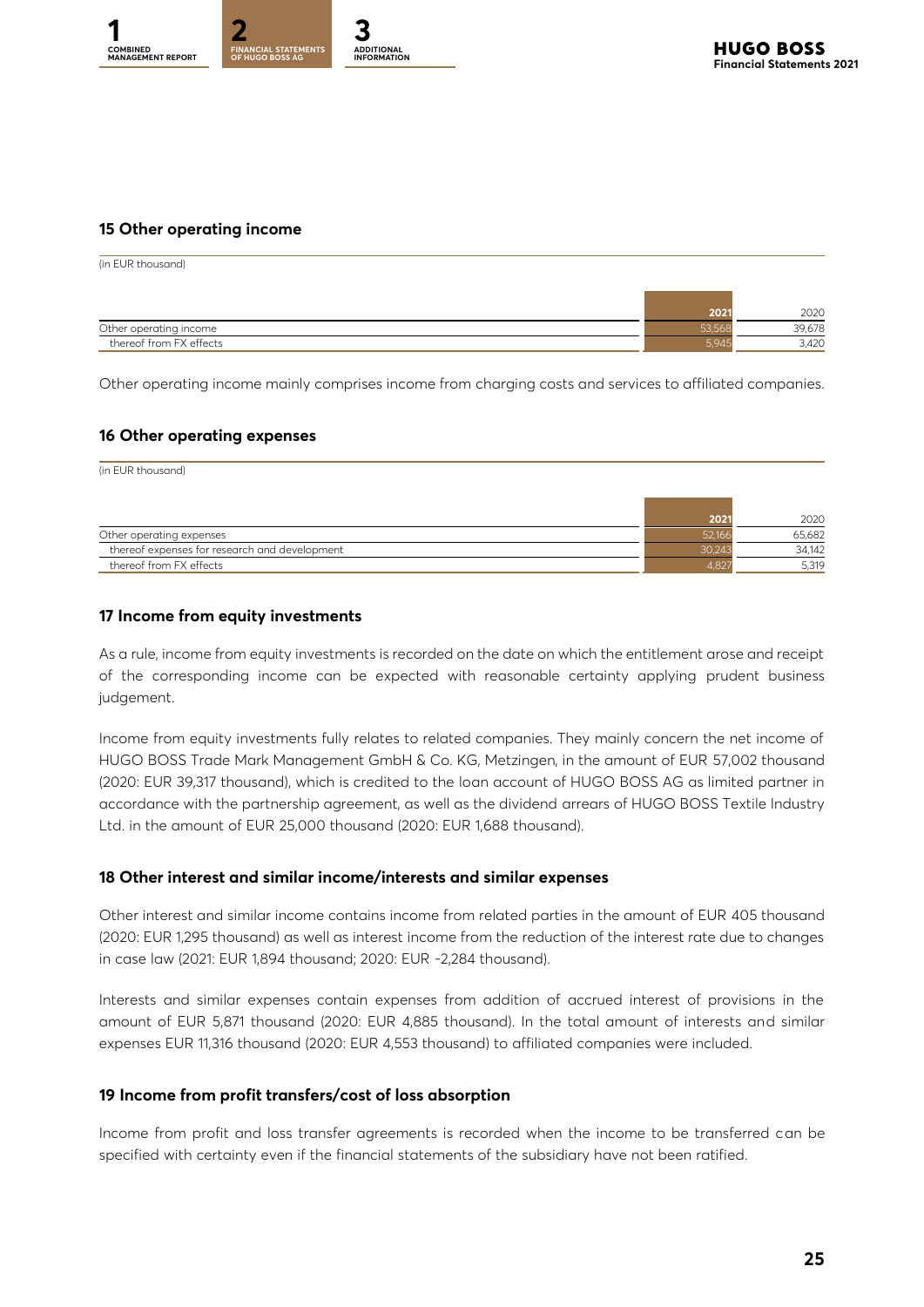

There are control and profit transfer agreements with the subsidiaries HUGO BOSS Beteiligungsgesellschaft mbH, Metzingen, and HUGO BOSS Internationale Beteiligungs-GmbH, Metzingen.

#### **20 Depreciation/amortization of financial assets and securities classified as current assets**

Due to an impairment that is expected to be permanent, an unscheduled write-down was performed pursuant to section 253(3) sentence 6 of the Handelsgesetzbuch (HGB -- German Commercial Code) on shares in HUGO BOSS Textile Industry Ltd. in the amount of EUR 15,922 thousand (2020: EUR 17,291 thousand).

#### **21 Taxes on income**

Current income taxes for fiscal year 2021 included expenses relating to other periods of EUR 9,425 thousand (2020: EUR 1,835 thousand) and deductible withholding tax of EUR 1,819 thousand (2020: EUR 3,775 thousand). Expenses relating to other periods include provisions for the risk of the consequences of the external tax audits of HUGO BOSS AG for the years 2016 to 2018. The further losses carried back into 2019 in the prior year remained unchanged due to the statutory changes as part of the German Federal Government's COVID-19 relief measures.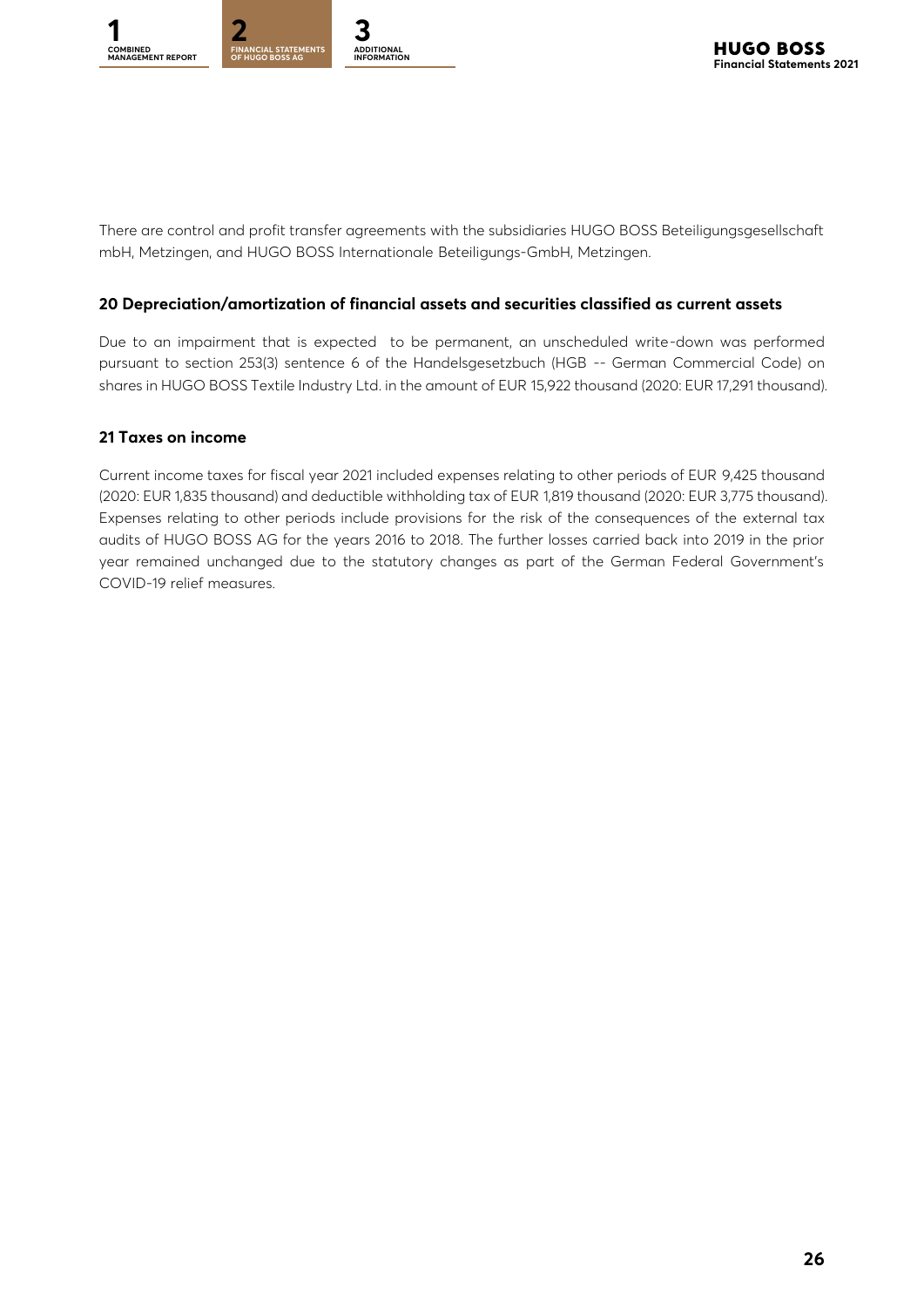### **Additional notes to the Income Statement**

#### **Cost of material**

(in EUR thousand)

| <b>Cost of materials</b>                        | 585.589 | 441,927 |
|-------------------------------------------------|---------|---------|
| Cost of services purchased                      |         | 98.406  |
| Cost of raw materials, consumables and supplies |         | 343,521 |
|                                                 | 2021    | 2020    |
|                                                 |         |         |

#### **Personnel expenses**

| (in EUR thousand)                       |         |         |
|-----------------------------------------|---------|---------|
|                                         |         |         |
|                                         | 2021    | 2020    |
| Wages and salaries                      | 223,791 | 202,523 |
| Social security and other pension costs | 35,174  | 33.845  |
| thereof for pensions                    | 869     | 1.179   |
| Personnel expenses                      | 258,965 | 236,368 |

#### **Income from grants from public authorities**

In fiscal year 2021, HUGO BOSS AG received refunds from the public authorities for short -time working compensation and social security contributions in connection with the use of short-time working compensation in the amount of EUR 6,328 thousand (2020: EUR 6,289 thousand). These were offset against personnel expenses. In addition, HUGO BOSS AG received fixed cost subsidies from the Federal Republic of Germany and the Republic of Austria in the amount of EUR 9,644 thousand in the past fiscal year.

#### **Income and expenses relating to other periods**

In the year under review, income relating to other periods of EUR 25,105 thousand was recognized (2020: EUR 9,089 thousand). This primarily originates from the release of provisions and intra-Group recharged expenses in the prior-year period.

Aperiodic expenses amounted to EUR 6,247 thousand (2020: EUR 7,236 thousand), originating primarily from partial disposals from applications in the ERP software that are no longer used.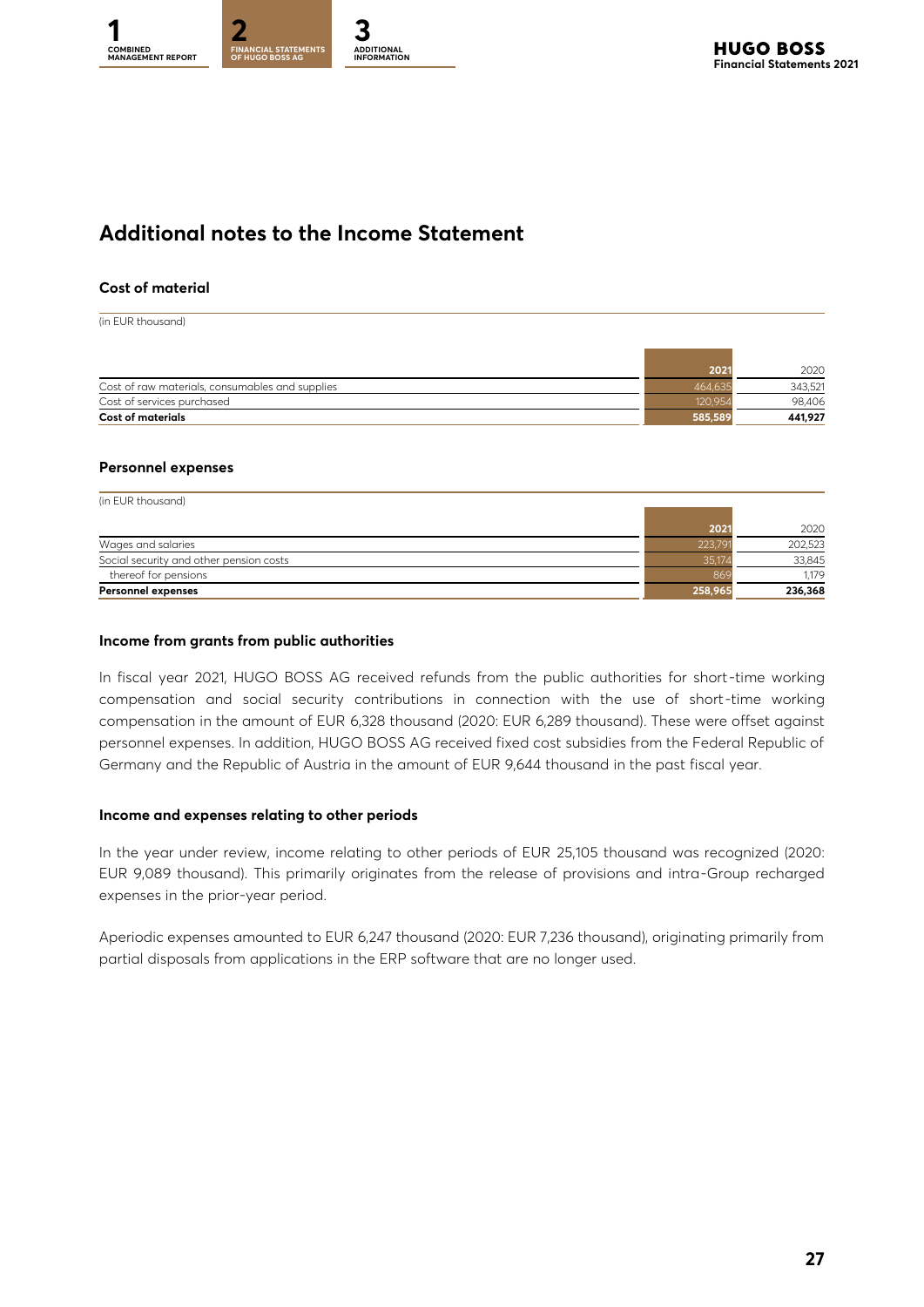# <span id="page-27-0"></span>**Additional information**

#### **Employee numbers**

Average number of employees:

|                                         | 2021 | 2020  |
|-----------------------------------------|------|-------|
| Industrial employees                    |      | 987   |
| Commercial and administrative employees |      | 2.919 |
|                                         |      | 3.906 |

#### **Off-balance sheet transactions in accordance with section 285(3) of the Handelsgesetzbuch (HGB -- German Commercial Code)**

HUGO BOSS uses not just its own land and buildings, but is also a tenant for several other buildings and the associated land. This use is based on real estate lease agreements (operating leases). This helps to reduce capital commitment and leaves the investment risk with the lessor. The leases have remaining terms of four to five years. The leases result in a lease expense of currently EUR 4,074 thousand (2020: EUR 4,065 thousand). The lease payments are shown in the list of other financial commitments in accordance with section 285(3a) of the Handelsgesetzbuch (HGB -- German Commercial Code). These real estate lease agreements contain buy-back options for the relevant properties.

#### **Valuation units not included in the balance sheet pursuant to section 254 HGB (Handelsgesetzbuch -- German Commercial Code) in conjunction with section 285 (23) HGB**

The Company hedges existing interest rate risks from a variable interest rate loan by using a payer swap. The interest rate hedging covers the entire volume of the bank loan on the balance sheet. The interest swap was not recognized as of the reporting date due to its designation as a valuation unit pursuant to section 254 HGB. The Company has formed a valuation unit (micro-hedge) between the loan (the underlying transaction) and the interest swap (the hedging instrument). The interest swap has a fixed interest rate of 5.77% p.a. and is used solely for the purpose of hedging the variable interest payments of the corresponding loan. The interest swap expires on December 31, 2023. As of December 31, 2021, the hedged carrying amount of the loan was EUR 5,675 thousand (previous year: EUR 6,570 thousand). The fair value of the interest swap, which is not recognized in the balance sheet as a result of the formation of a valuation unit, was minus EUR 557 thousand as of December 31, 2021 (previous year: minus EUR 954 thousand) and the nominal volume corresponds to the hedged carrying amount of the loan. The opposing cash outflows from the loan as the underlying transaction and the interest swap as the hedging instrument will be completely offset by 2023 on the basis of the hypothetical derivative method, as the respective loan was hedged immediately after it was granted using the interest swap with identical parameters (maturity, volume, interest rates and interest payment dates).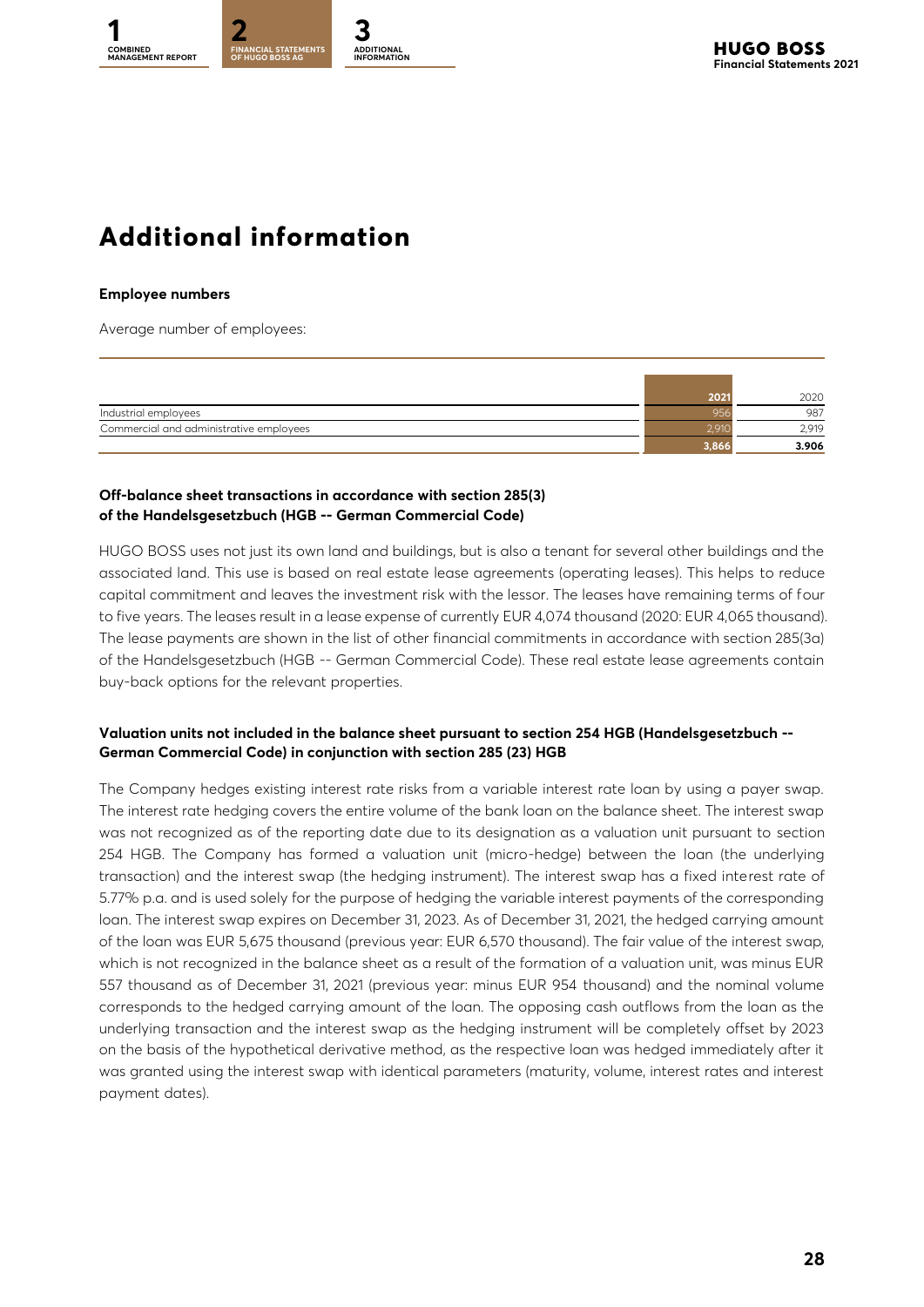#### **Other financial Liabilities under section 285(3a) of the Handelsgesetzbuch (HGB -- German Commercial Code)**

| 2021                                                                                           |         | <b>Tenancy and leasing</b><br>contracts |                          | thereof affiliated<br>companies |                             | thereof associates |                             |                    |
|------------------------------------------------------------------------------------------------|---------|-----------------------------------------|--------------------------|---------------------------------|-----------------------------|--------------------|-----------------------------|--------------------|
| (in EUR thousand)                                                                              | Total   | Buildings/<br>real estate               | Hardware/<br>software    | Other<br>contracts              | <b>Buildings</b><br>Leasing | Other<br>contracts | <b>Buildings</b><br>Leasing | Other<br>contracts |
| Due 2022                                                                                       | 55.195  | 34.139                                  | 17.943                   | 3.113                           | 2.310                       | -                  | 2.486                       | 1,500              |
| Due 2023-2026                                                                                  | 81,507  | 73.650                                  | 1.132                    | 6,725                           | 3,440                       |                    | 9.895                       | 4.500              |
| Due after 2026                                                                                 | 42,080  | 42,080                                  | $\overline{\phantom{0}}$ | $\overline{\phantom{a}}$        | $\overline{\phantom{0}}$    |                    | $\overline{\phantom{0}}$    |                    |
|                                                                                                | 178,782 | 149,869                                 | 19,075                   | 9,838                           | 5,750                       |                    | 12,381                      | 6,000              |
| Obligation from investments<br>initiated during the year under<br>review, due in 2022 and 2023 | 1,661   |                                         |                          |                                 |                             |                    |                             |                    |

|                                 |         | Tenancy and leasing |           |           | thereof affiliated |                          |                  |                    |  |
|---------------------------------|---------|---------------------|-----------|-----------|--------------------|--------------------------|------------------|--------------------|--|
| 2020                            |         | contracts           |           |           | companies          |                          |                  | thereof associates |  |
|                                 |         | Buildings/          | Hardware/ | Other     | <b>Buildings</b>   | Other                    | <b>Buildings</b> | Other              |  |
| (in EUR thousand)               | Total   | real estate         | software  | contracts | Leasing            | contracts                | Leasing          | contracts          |  |
| Due 2021                        | 53,037  | 33.581              | 17.692    | 1,764     | 2.310              | $\overline{\phantom{0}}$ | 2.496            |                    |  |
| Due 2022-2025                   | 83.628  | 80,541              | 1,451     | 1,636     | 5,396              | $\overline{\phantom{0}}$ | 9.983            |                    |  |
| Due after 2025                  | 52,114  | 52,114              |           |           |                    |                          | 4,445            |                    |  |
|                                 | 188,779 | 166,236             | 19,143    | 3,400     | 7,706              |                          | 14,924           |                    |  |
| Obligation from investments     |         |                     |           |           |                    |                          |                  |                    |  |
| initiated during the year under |         |                     |           |           |                    |                          |                  |                    |  |
| review, due in 2021 and 2022    | 572     |                     |           |           |                    |                          |                  |                    |  |

The values are quantifiable nominal amounts. In addition, there are other financial obligations from service contracts with variable compensation components that cannot be reliably estimated.

#### **Contingent Liabilities**

| (in EUR thousand)                                                                   |            |            |
|-------------------------------------------------------------------------------------|------------|------------|
|                                                                                     | 31.12.2021 | 12/31/2020 |
| Contingent liabilities from guarantees                                              | 78,732     | 175,363    |
| thereof affiliated companies                                                        | 78,732     | 175,363    |
| Contingent liabilities from the provision of collateral for third party liabilities | 4,857      | 5,203      |
| thereof affiliated companies                                                        | 4,857      | 5,203      |
|                                                                                     | 83,589     | 180.566    |

Guarantees and collateral for third party liabilities have only been provided for the benefit of subsidiaries. According to our information, the underlying obligations can be met by the companies in question in all cases. The reduction in contingent liabilities is mainly due to the non-utilization of the syndicated loan.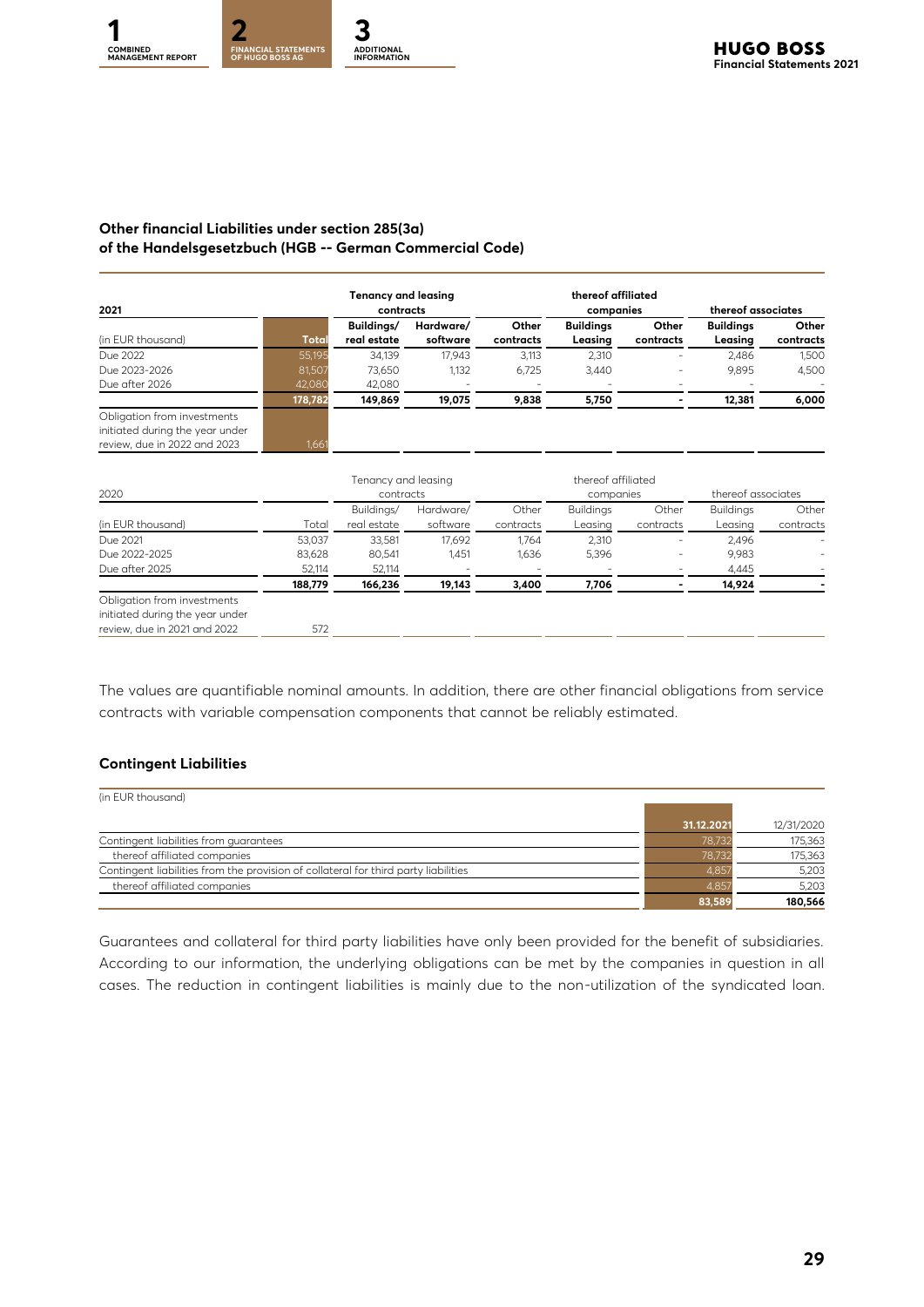

### **Compensation of the Managing Board and the Supervisory Board**

Members of the Supervisory Board and the Managing Board are listed in the corresponding passages.

#### **Compensation of the members of the Managing Board**

The total compensation of the members of the Managing Board in accordance with section 285(9a) sentence 1 to 4 of the Handelsgesetzbuch (HGB -- German Commercial Code) came to EUR 14,554 thousand in fiscal year 2021 (2020: EUR 5,402 thousand). Of this amount, EUR 3,888 thousand was attributable to basic compensation including fringe benefits (2020: EUR 2,294 thousand). In the fiscal year 2021 special remuneration of EUR 700 thousand (2020: EUR 200 thousand) was granted. An amount of EUR 4,176 thousand (2020: EUR 1,232 thousand) is accounted for by the Short Term Incentive (STI) agreed for the fiscal year 2021. The Long Term Incentive (LTI) for 2021 - 2024 relates to an amount of EUR 5.790 thousand, which results in 187,910 subscription rights in 2021.

Moreover, no loans were granted to nor contingent liabilities assumed in favor of members of the Managing Board in fiscal year 2021. Members of the Managing Board buy, as part of their other in-kind benefits granted, as well as for the personal need discounted at HUGO BOSS.

|                             | Board                                          | Daniel Grieder<br>Chairman of the Managing<br>(from June 2021) |                                               | Yves Müller<br>Member of the Managing | Dr. Heiko Schäfer<br>Member of the Managing<br>Board                  |       |  |
|-----------------------------|------------------------------------------------|----------------------------------------------------------------|-----------------------------------------------|---------------------------------------|-----------------------------------------------------------------------|-------|--|
|                             | 2021                                           | 2020                                                           | 2021                                          | 2020                                  | 2021                                                                  | 2020  |  |
| Service cost under HGB      | 303                                            |                                                                | 380                                           | 350                                   | 290                                                                   | 215   |  |
| Pension provision under HGB |                                                |                                                                |                                               |                                       |                                                                       |       |  |
|                             | Oliver Timm<br>Member of the Managing<br>Board |                                                                | Ingo Wilts<br>Member of the Managing<br>Board |                                       | Mark Langer<br>Chairman of the Managing<br>Board<br>(until July 2020) |       |  |
|                             | 2021                                           | 2020                                                           | 2021                                          | 2020                                  | 2021                                                                  | 2020  |  |
| Service cost under HGB      | 300                                            |                                                                | 290                                           | 280                                   |                                                                       | 247   |  |
| Pension provision under HGB |                                                |                                                                |                                               |                                       |                                                                       | 1,054 |  |
|                             |                                                |                                                                |                                               |                                       |                                                                       |       |  |

#### **PENSION COMMITMENTS** (in EUR thousand)

|                             | Total |      |  |
|-----------------------------|-------|------|--|
|                             |       | 2020 |  |
| Service cost under HGB      |       | 792  |  |
| Pension provision under HGB |       | .054 |  |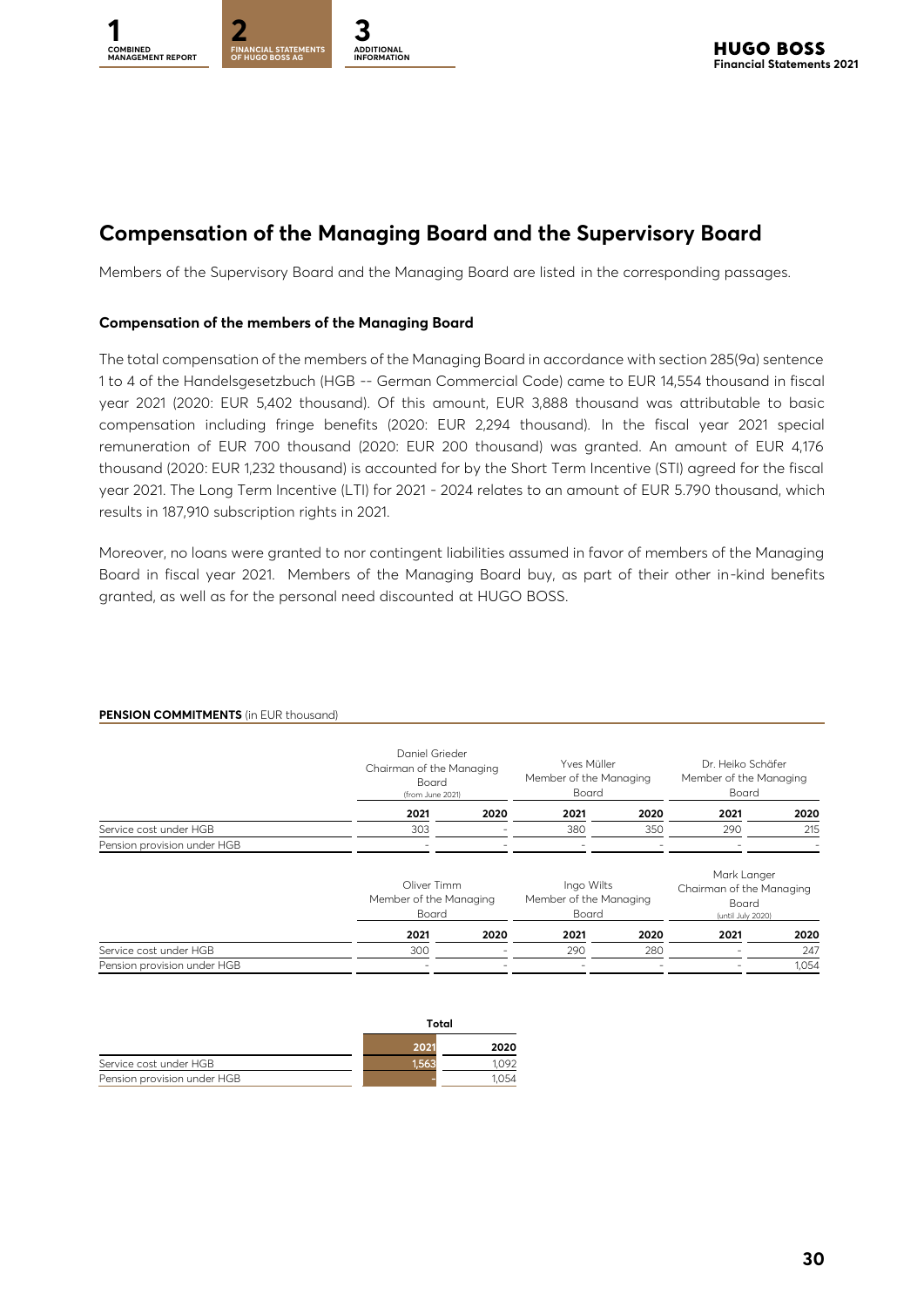

#### **Compensation of former Managing Board members**

In 2021, former members of the Managing Board and their surviving dependents received total compensation of EUR 2,260 thousand (2021: EUR 3,502 thousand). This includes compensation for termination of employment in the amount of EUR 1,861 thousand (2020: EUR 3,645 thousand).

Provisions for pensions obligations for former members of the Managing Board and their surviving dependents was made in the amount of EUR 44,596 thousand (2020: EUR 43,655 thousand). After netting against the reinsurance policy qualifying as plan assets, these amounted to EUR 34,915 thousand (2020: EUR 35.734 thousand).

#### **Compensation of the Supervisory Board**

The Supervisory Board received total compensation of EUR 1,204 thousand for its services 2020. For fiscal year 2021, the Supervisory Board receives a fixed remuneration of EUR 1,790 thousand.

Beyond that no significant transactions between the companies of the HUGO BOSS Group and people in key positions and their next family members took place.

In total, the members of the Managing Board and the Supervisory Board hold a little more than 1% (2020: less than 1%) of the shares issued by HUGO BOSS AG to end of fiscal year.

### **German Corporate Governance Code**

In December 2021, the Managing Board and Supervisory Board of HUGO BOSS AG issued the declaration of compliance prescribed by section 161 Aktiengesetz (AktG – German Stock Corporation Act). It is available for shareholders on the Company's website.

### **Auditor's fees**

In accordance with section 285(17) of the Handelsgesetzbuch (HGB -- German Commercial Code), this has not been disclosed here as this information can be found in the consolidated financial statements of HUGO BOSS AG.

### **Dividend and appropriation of net profit**

The fiscal year 2021 of HUGO BOSS AG closed with a net income of EUR 96,406 thousand (net loss 2020: EUR 152,577 thousand). The unappropriated surplus after transfer to retained earnings amounted to EUR 83.704 thousand (2020: EUR 38,262 thousand).

In view of the strong operational and financial performance in 2021, the very solid financial position and management's confidence in the successful execution of its "CLAIM 5" growth strategy, HUGO BOSS is planning to resume dividend payments. Consequently, the Managing Board and the Supervisory Board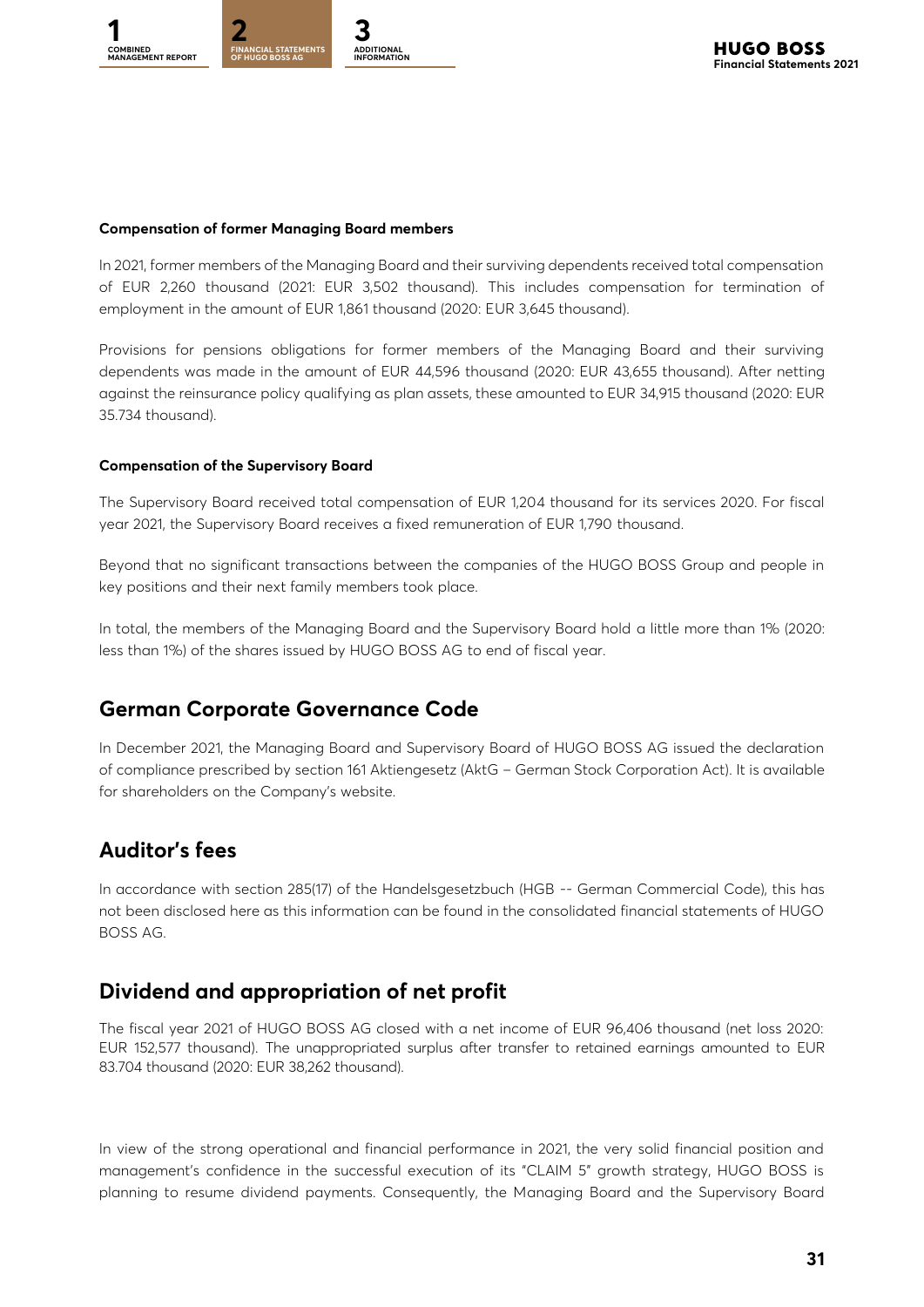

intend to propose to the Annual Shareholders' Meeting on May 24, 2022, a dividend of EUR 0.70 per share for fiscal year 2021 (2020: legal minimum dividend of EUR 0.04). This corresponds to an amount of EUR 48,311 thousand (2020: EUR 2,761 thousand). Furthermore, it is proposed to carry forward EUR 35,393 thousand (2020: EUR 35,501 thousand) to own account.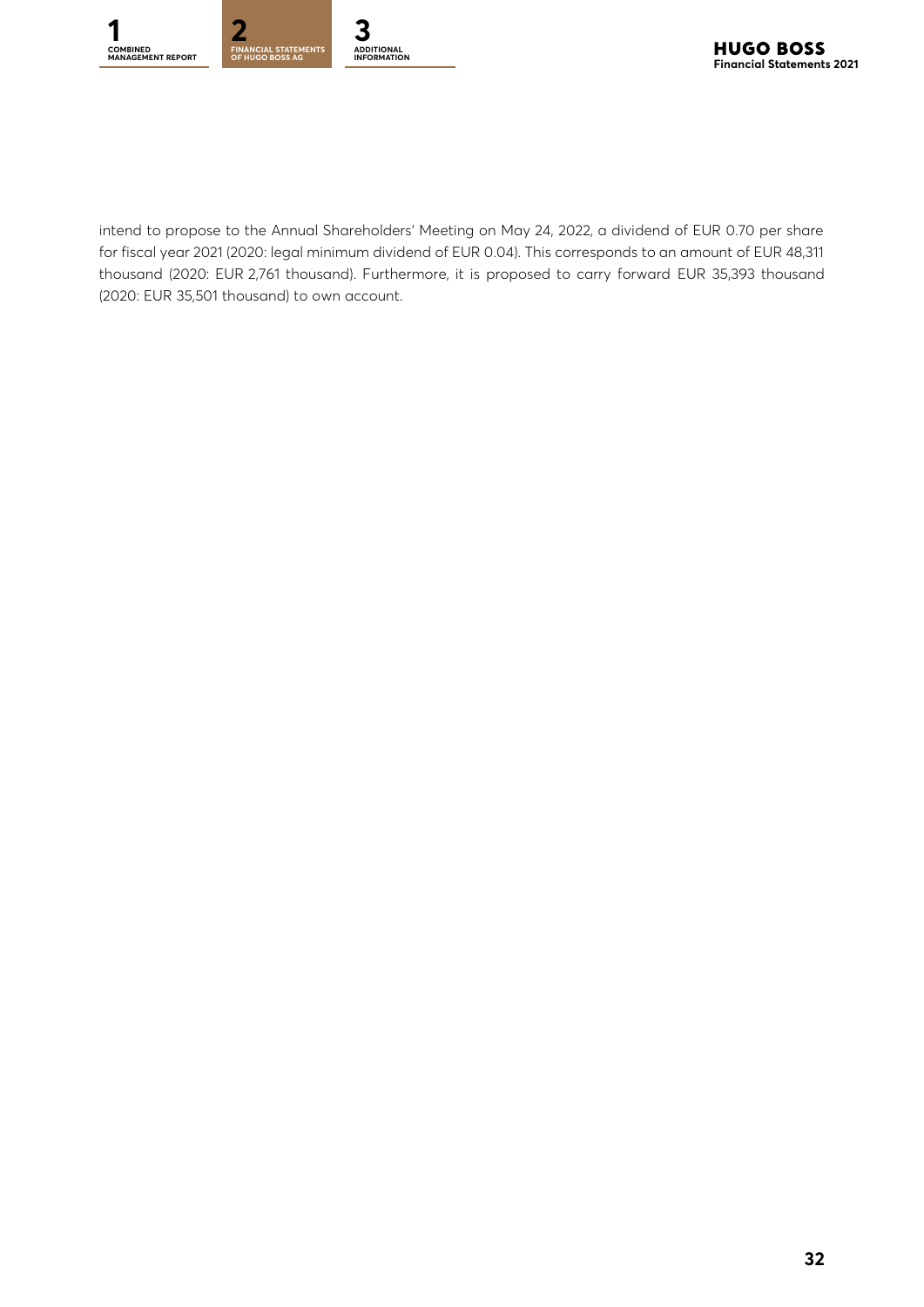

## **Subsequent events in accordance with section 289 of the Handelsgesetzbuch (HGB -- German Commercial Code)**

To further advance the innovative strength and sustainability of its brands, HUGO BOSS entered into a longterm, strategic partnership with HeiQ AeoniQ LLC – a fully owned subsidiary of Swiss innovator HeiQ Plc – in early 2022. A core element of this partnership is a USD 5 million equity investment made by HUGO BOSS – the first of its kind as part of the Company's "CLAIM 5" growth strategy. The investment is supplemented by exclusive partnership arrangements of up to USD 4 million, conditional to achieving certain performance milestones. The partnership will focus on the manufacturing of a sustainable, circular, and recyclable cellulosic yarn aimed at substituting synthetic fibers such as polyester and nylon.

Chief Brand Officer Ingo Wilts informed the Supervisory Board of HUGO BOSS AG on February 23, 2022 that he will resign from his office as a member of the Managing Board for personal reasons with effect from February 28, 2022 and will thus leave the Managing Board of HUGO BOSS AG. The duties falling under the responsibility of Ingo Wilts shall be assumed by Chief Executive Officer Daniel Grieder.

At the time this report was prepared on February 24, 2022, it was not possible for the Company to predict with sufficient certainty the extent to which a further escalation of the Ukraine conflict would impact the global economy and industry growth in fiscal year 2022. Even though the global business of HUGO BOSS was not noticeably affected by the geopolitical tensions at the time this report was prepared, it cannot be ruled out in principle that a further escalation of the conflict will have a material negative impact on the net assets, financial position, and results of operations of HUGO BOSS in fiscal year 2022.

Between the end of fiscal year 2021 and the preparation of this report on February 24, 2022, there were no further material macroeconomic, socio-political, industry-related or Company-specific changes that the Management expects to have a significant impact on the Group's earnings, net assets or financial position.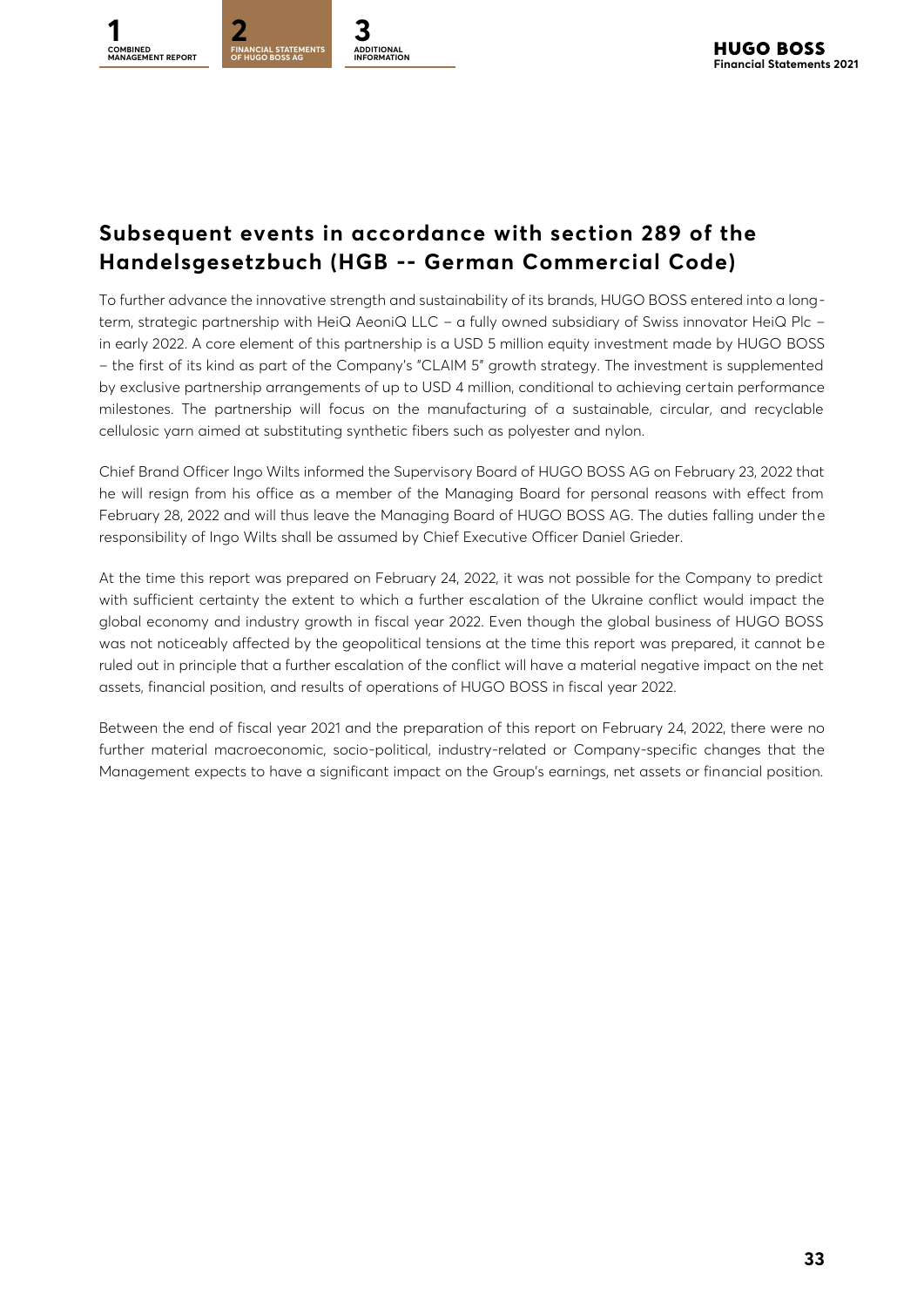<span id="page-33-0"></span>

# **Disclosures pursuant to Section 160 (1) no. 8 AktG ["Aktiengesetz": German Stock Corporation Act]**

The following is a list of notifiable shareholdings in HUGO BOSS AG as of the balance sheet date and up to February 24, 2022, of which the Company has been notified in writing pursuant to Section 33 (1) or (2) of the German Securities Trading Act (WpHG). The information was taken from the most recent notification of a notifiable party to HUGO BOSS AG.

#### **Notified reportable shareholdings as of February 24, 2022**

PFC S.r.l., Vicenza, Italy, and Zignago Holding S.p.A., Fossalta di Portogruaro, Italy, which have pooled their shares through a shareholders' agreement, notified the Company on February 13, 2020, that their joint share of voting rights in HUGO BOSS AG, held directly or indirectly, exceeded the threshold of 15% of the voting rights in HUGO BOSS AG on February 7, 2020, and amounted to 10,879,003 voting rights or 15.45% of the voting rights on that date.

AllianceBernstein Corporation, Wilmington, USA, notified the Company on March 12, 2021, that its share of voting rights in HUGO BOSS AG, held directly or indirectly, exceeded the threshold of 3% of the voting rights in HUGO BOSS AG on March 5, 2021, and amounted to 2,186,475 voting rights or 3.11% of the voting rights on that date.

Mr. Michael Ashley notified the Company on December 22, 2021, that his voting rights in HUGO BOSS AG, held directly or indirectly, amounted to 3,787,900 voting rights or 5.38% of the voting rights on December 17, 2021.

Janus Henderson Group Plc, St. Helier, Jersey, notified the Company on February 7, 2022, that its share of voting rights in HUGO BOSS AG on January 31, 2022, held directly or indirectly, amounted to 3,567988 voting rights or 5.07% of the voting rights.

BlackRock, Inc., Wilmington, USA, notified the Company on January 13, 2022, that its share of voting rights in HUGO BOSS AG, held directly or indirectly, fell below the threshold of 3% of the voting rights in HUGO BOSS AG on January 10, 2022, and amounted to 2,377,531 voting rights or 3.38% of the voting rights on that date.

Goldman Sachs Group, Inc, Wilmington, USA, notified the Company on February 4, 2022, that its share of voting rights in HUGO BOSS AG, held directly or indirectly, exceeded the threshold of 5% of the voting rights in HUGO BOSS AG on February 2, 2022, and amounted to 3,581,347 voting rights or 5.09% of the voting rights on that date.

UBS Group AG, Zurich, Switzerland, notified the Company on February 7, 2022, that its voting rights in HUGO BOSS AG, held directly or indirectly, amounted to 4,420,135 voting rights or 6.28% of the voting rights on February 2, 2022.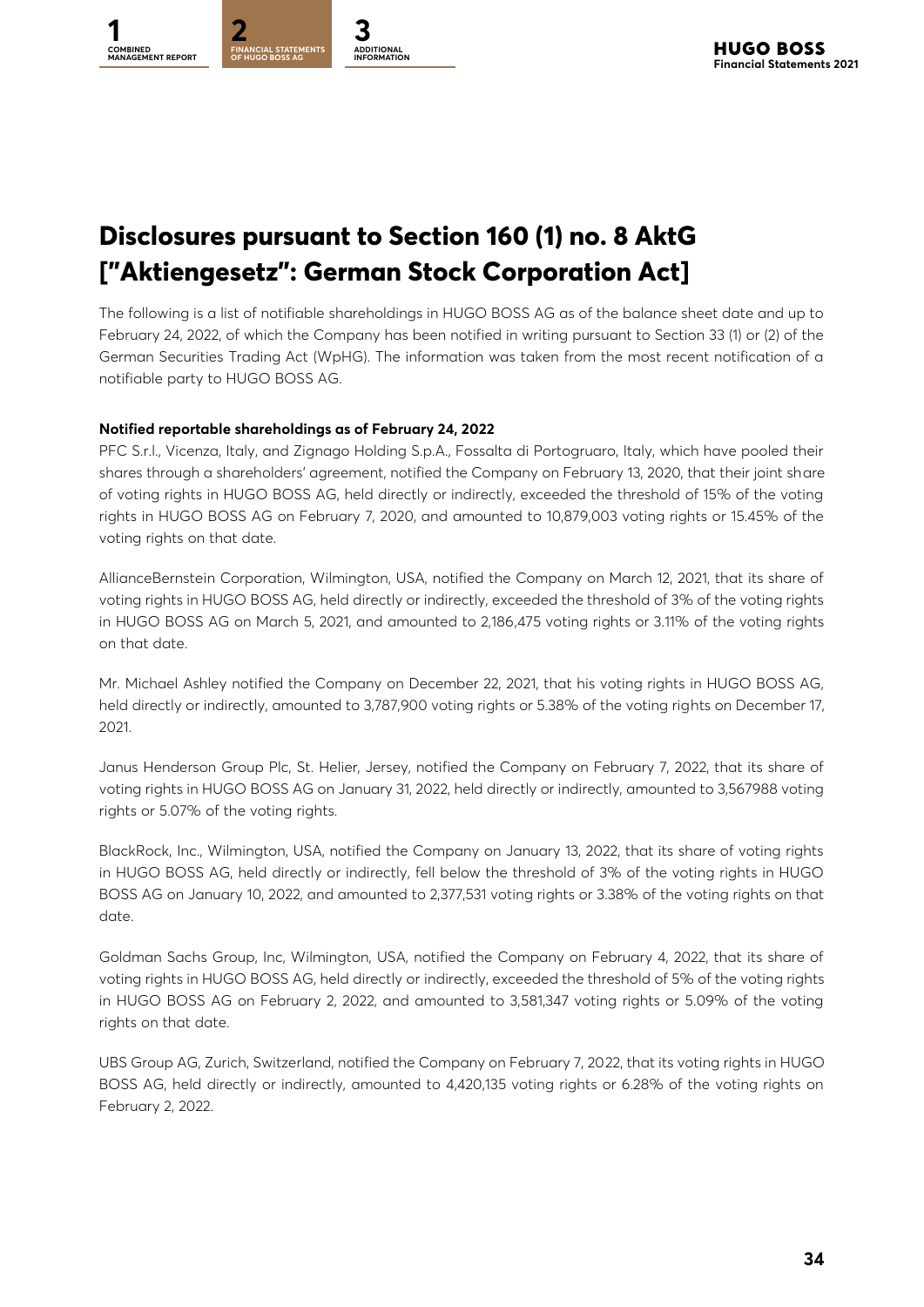# <span id="page-34-0"></span>**Managing Board**

**Member of the Managing Board Responsibility**

**Daniel Grieder** (Herrliberg, Switzerland / Metzingen, Germany)

Chairman of Managing Board

since June 1, 2021 Member of the Managing Board

**Yves Müller** (Hamburg/Metzingen, Germany)

since December 1, 2017 Member of the Managing Board

**Dr. Heiko Schäfer**  (Hamburg/Metzingen, Germany)

since March 16, 2020 Member of the Managing Board

**Oliver Timm**  (Meerbusch/Metzingen, Germany)

since January 1, 2021 Member of the Managing Board

**Ingo Wilts**

(Amsterdam, Netherlands / Metzingen, Germany)

since August 15, 2016 Member of the Managing Board

Corporate Strategy, Business Unit BOSS Menswear, Business Unit BOSS Womenswear, Business Unit HUGO, Global Marketing, Corporate Communication, Licenses Management

Controlling, Finance and Tax, Internal Audit, Central Services, IT (incl. Information Security), Investor Relations, Risk and Insurance Management, Legal/Compliance/Data Protection, HR

Operations, Own Manufacturing, Product Development and Sourcing, Sustainability and Quality Management, Global Logistics

Own Retail and Wholesale incl. E-commerce, Visual Merchandising, Retail Operations, Real Estate Management, Customer Relationship Management (CRM)

Creative Management, Project Lead Rebranding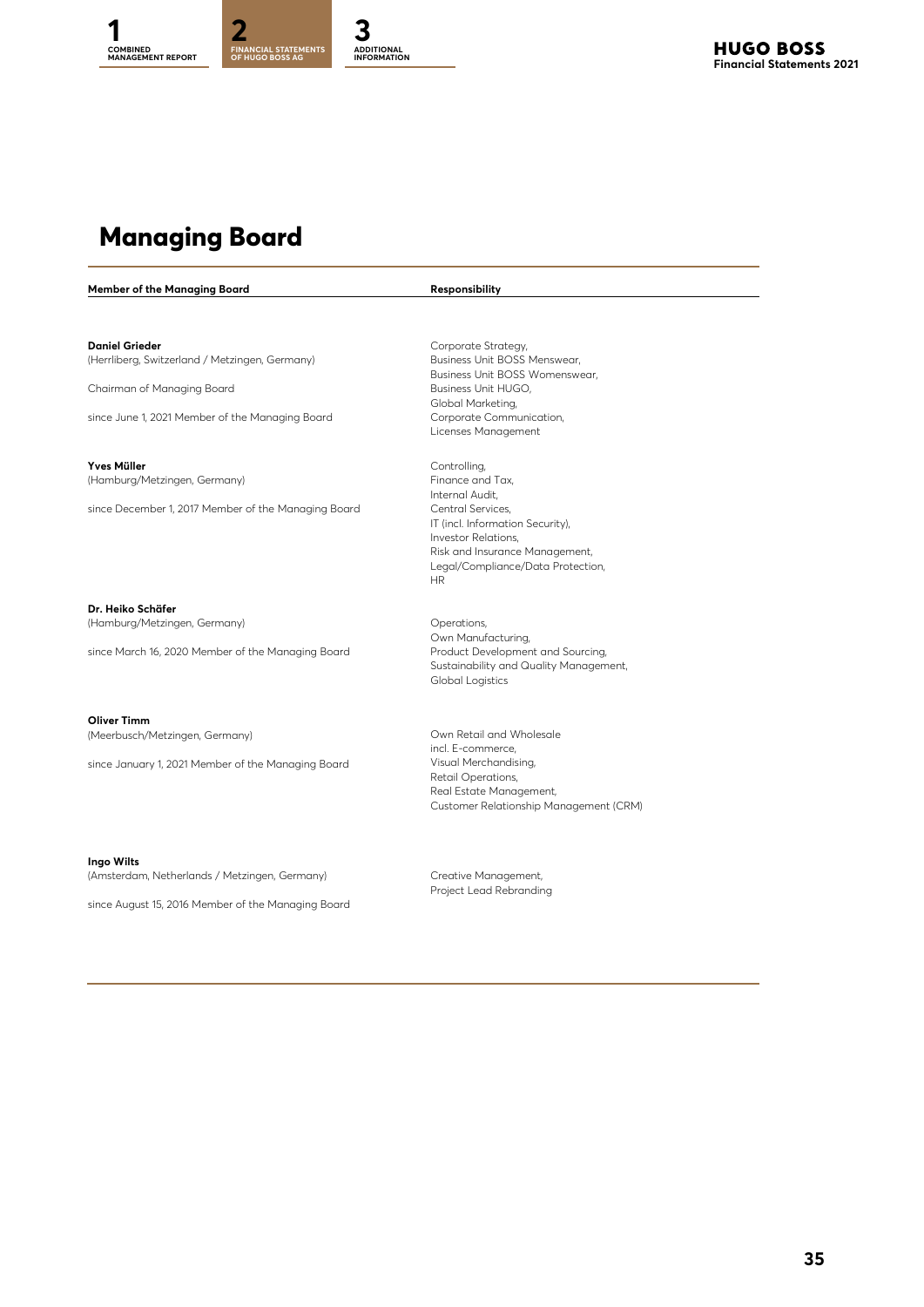# <span id="page-35-0"></span>**Supervisory Board**

#### **Shareholder representatives Employee representatives**

**Hermann Waldemer Sinan Piskin**  (Blitzingen, Switzerland) (Metzingen, Germany)

**Iris Epple-Righi**

Management Consultant,

Gaetano Marzotto **Marzotto** Member since 2020 (Milan, Italy)

Chairman of the Supervisory Board **(Metzingen, Germany)** (Metzingen, Germany) Gruppo Santa Margherita S.p.A.,

**Luca Marzotto** 

Chief Executive Officer Member since 2010 Reutlingen, Germany,

**Christina Rosenberg** (Munich, Germany) **Martin Sambeth**

Management Conulstant

innotail, Munich, Germany, Member since 2020 Karlsruhe, Germany,

**Robin J. Stalker** (Oberreichenbach, Germany) **Bernd Simbeck**

Chartered Accountant,

Management Consultant, Administrative Employee/Chairmann of the Works Concil Chairman of the Supervisory Board, (since September 2021), HUGO BOSS AG, Metzingen, Germany, Member since 2015 Member since 2015 Member since 2008

(Munich, Germany) **Katharina Herzog** (Reutlingen, Germany)

Member since 2020 Senior Vice President Group Finance & Tax HUGO BOSS AG Metzingen, Germany,

**Anita Kessel**

Fossalta di Portogruaro, Italy, Employee HUGO BOSS AG, Administrative Employee HUGO BOSS AG, Andre States and Metzinaen, Germany. Metzingen, Germany, Member since 2015

#### (Venice, Italy) **Tanja Silvana Nitschke**

(Inzigkofen, Germany)

Zignago Holding S.p.A., First Authorized Representative of the German Metalworkers Union Fossalta di Portogruaro, Italy, (IG Metall) Reutlingen-Tübingen, Member since 2015

(Tiefenbronn, Germany)

Second Authorized Representative and Treasurer of the German Metalworkers Union (IG Metall) Karlsruhe, Germany, Member since 2016

## (Metzingen, Germany)

Member since 2020 **Administrative Employee HUGO BOSS AG**, Metzingen, Germany,

Member since 2021 (since September 1, 2021)

**Antonio Simina** (Metzingen, Germany)

Tailor/Chairman of the Works Concil (to September 2021), HUGO BOSS AG, Metzingen, Germany, Member from 1985 until 2021 (until August 31, 2021)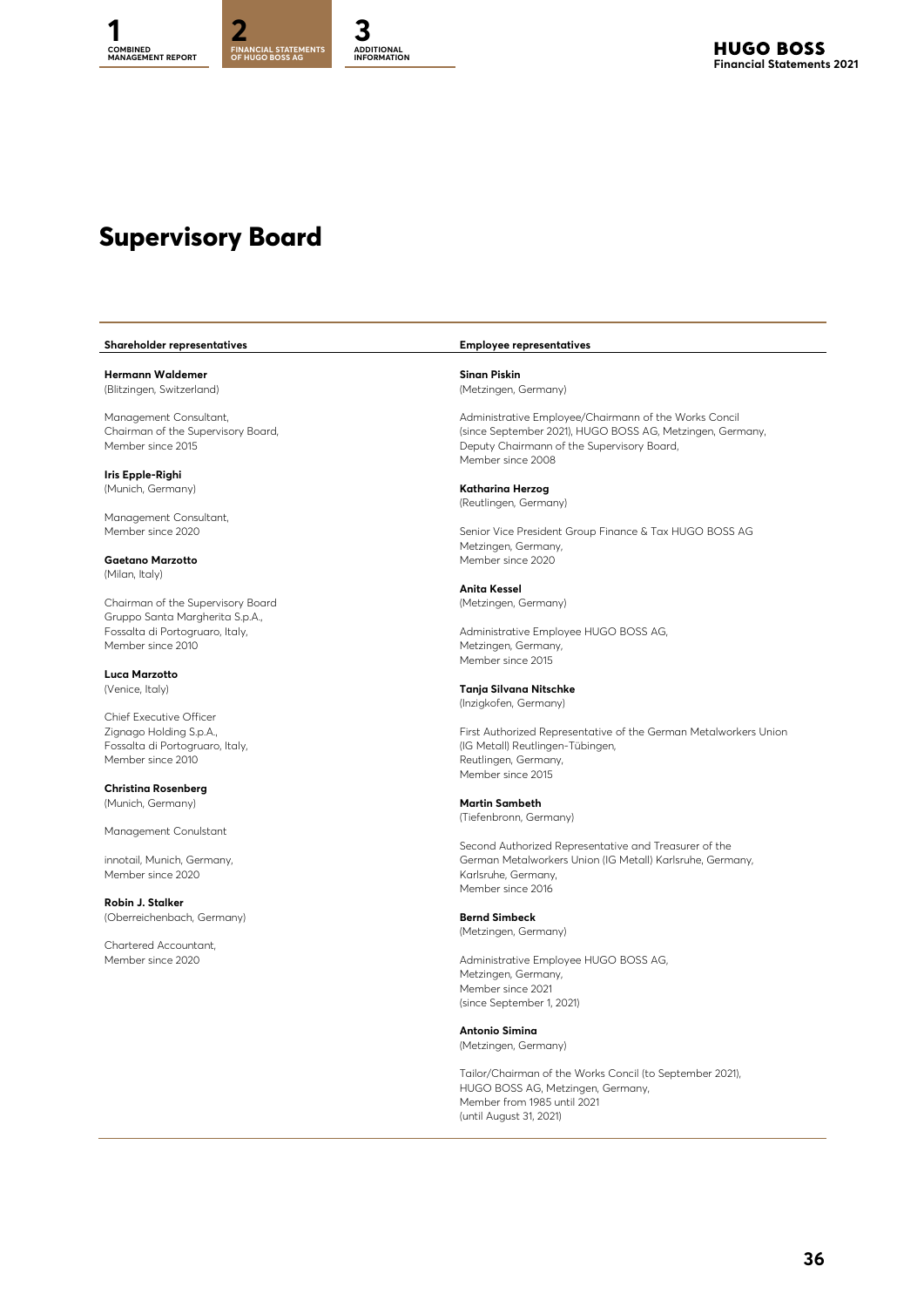<span id="page-36-0"></span>

# **Additional disclosures on the members of the Supervisory Board and the Managing Board**

The members of the Company's Supervisory Board are also members of a supervisor board at the following companies:<sup>1</sup>

| Iris Epple-Righi           | Global-e Online Ltd.                  | Petah-Tikva, Israel            |  |  |
|----------------------------|---------------------------------------|--------------------------------|--|--|
| Katharina Herzog           | HUGO BOSS Holding Netherlands B.V.    | Amsterdam, Netherlands         |  |  |
|                            | HUGO BOSS International B.V.          | Amsterdam, Netherlands         |  |  |
| <b>Gaetano Marzotto</b>    | Style Capital SGR S.p.A. <sup>2</sup> | Milan, Italy                   |  |  |
|                            | Golmar Italia S.p.A.                  | Turin, Italy                   |  |  |
|                            | Golmar Holding S.p.A.                 | Turin, Italy                   |  |  |
|                            | Zignago Holding S.p.A.                | Fossalta di Portogruaro, Italy |  |  |
|                            | Zignago Vetro S.p.A.                  | Fossalta di Portogruaro, Italy |  |  |
| Luca Marzotto              | Dimora 01                             | Milan, Italy                   |  |  |
|                            | Florence S.r.l.                       | Milan, Italy                   |  |  |
|                            | Forte Forte S.r.l.                    | Sarcedo, Italy                 |  |  |
|                            | Isotex Engineering S.r.l.             | Trissino, Italy                |  |  |
|                            | ITACA EQUITY Holding S.pA.            | Milan, Italy                   |  |  |
|                            | Multitecno S.r.l.                     | Fossalta di Portogruaro, Italy |  |  |
|                            | MySecretCase S.r.l.                   | Milan, Italy                   |  |  |
|                            | Santex Rimar Group S.r.l.             | Trissino, Italy                |  |  |
|                            | Smit S.r.l.                           | Trissino, Italy                |  |  |
|                            | Solwa S.r.l.                          | Trissino, Italy                |  |  |
|                            | Sperotto Rimar S.r.l.                 | Trissino, Italy                |  |  |
|                            | Vetri Speciali S.p.A.                 | Trento, Italy                  |  |  |
|                            | Zignago Vetro S.p.A.                  | Fossalta di Portogruaro, Italy |  |  |
| <b>Christina Rosenberg</b> | Josef Tretter GmbH & Co. KG           | Munich, Germany                |  |  |
|                            | Villeroy & Boch AG                    | Mettlach, Germany              |  |  |
| Robin J. Stalker           | Commerzbank AG                        | Frankfurt, Germany             |  |  |
|                            | Schaeffler AG                         | Herzogenaurach, Germany        |  |  |
|                            | Schmitz Cargobull AG <sup>2</sup>     | Horstmar, Germany              |  |  |

<sup>1</sup> The members not named have no seats on executive or supervisory boards at other companies.

<sup>2</sup> Member holds position of Chairman.

The members of the Company's Managing Board do not have any mandates in executive or supervisory bodies of other companies.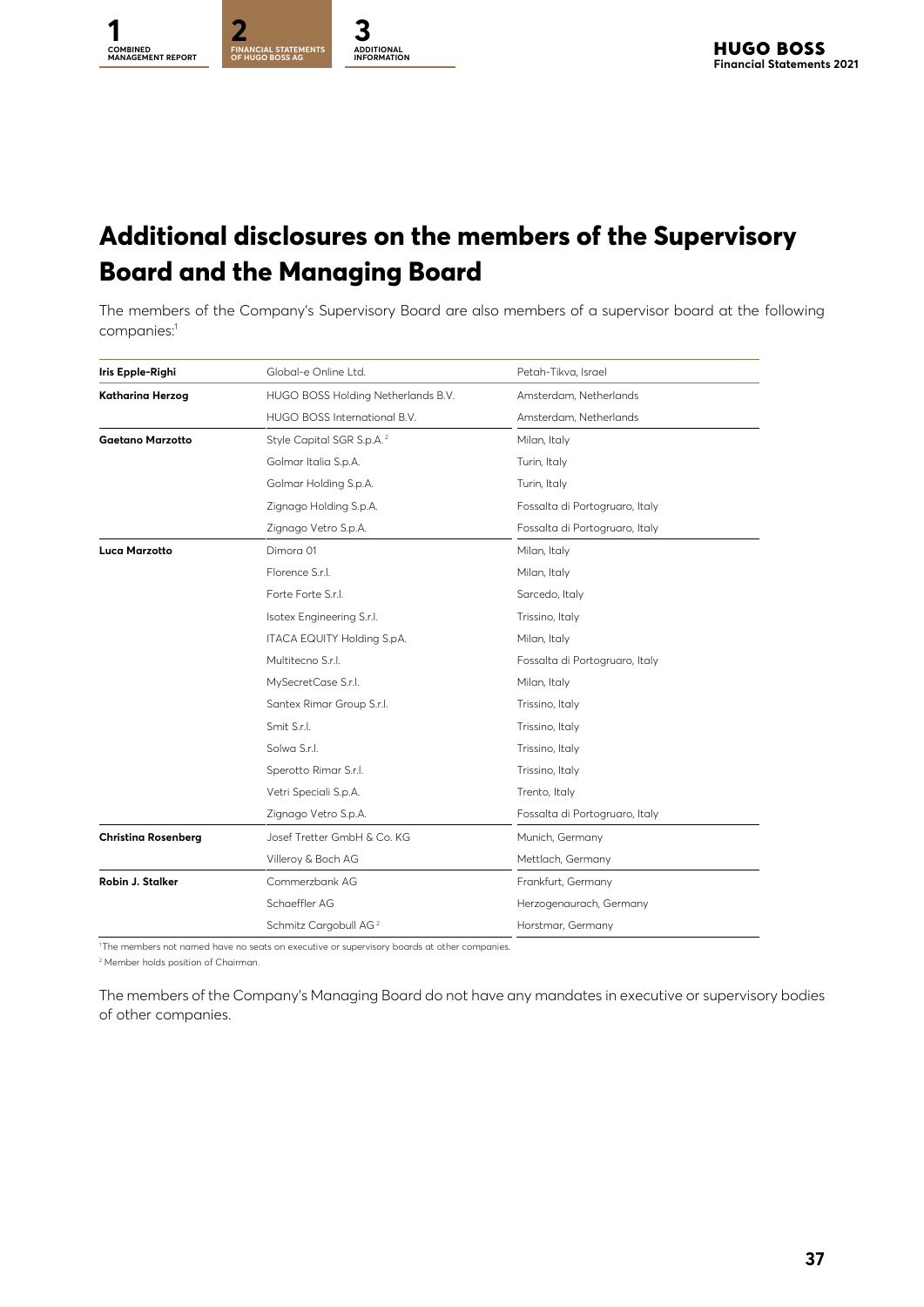<span id="page-37-0"></span>

# **Disclosure**

The Group annual report and accounts of HUGO BOSS AG are published in the electronic German Federal Gazette and on the HUGO BOSS website.

Metzingen, February 24, 2022

HUGO BOSS AG The Managing Board

**Daniel Grieder Yves Müller Dr. Heiko Schäfer Oliver Timm Ingo Wilts**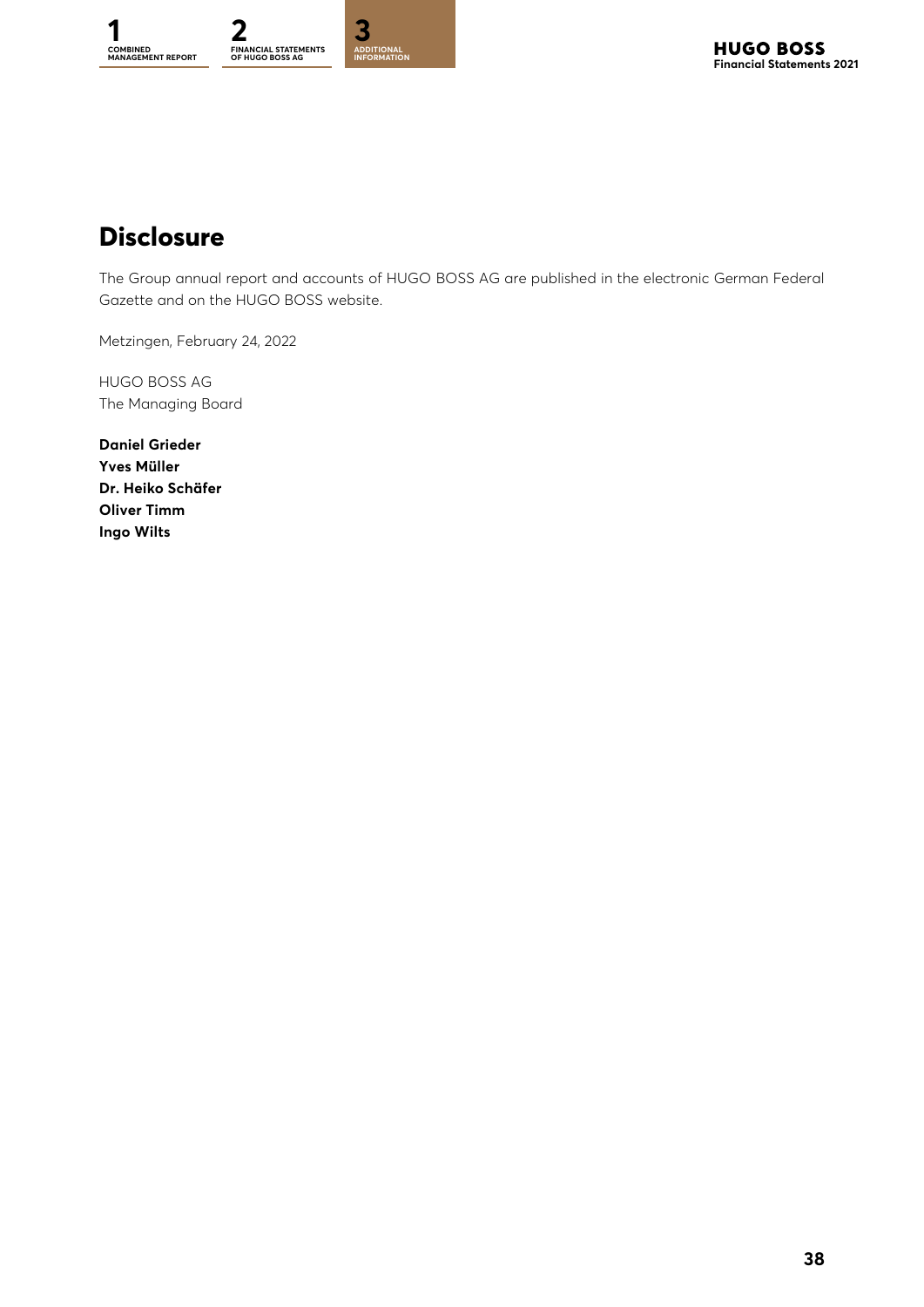# <span id="page-38-0"></span>**CHAPTER 3 ADDITIONAL INFORMATION**

**39**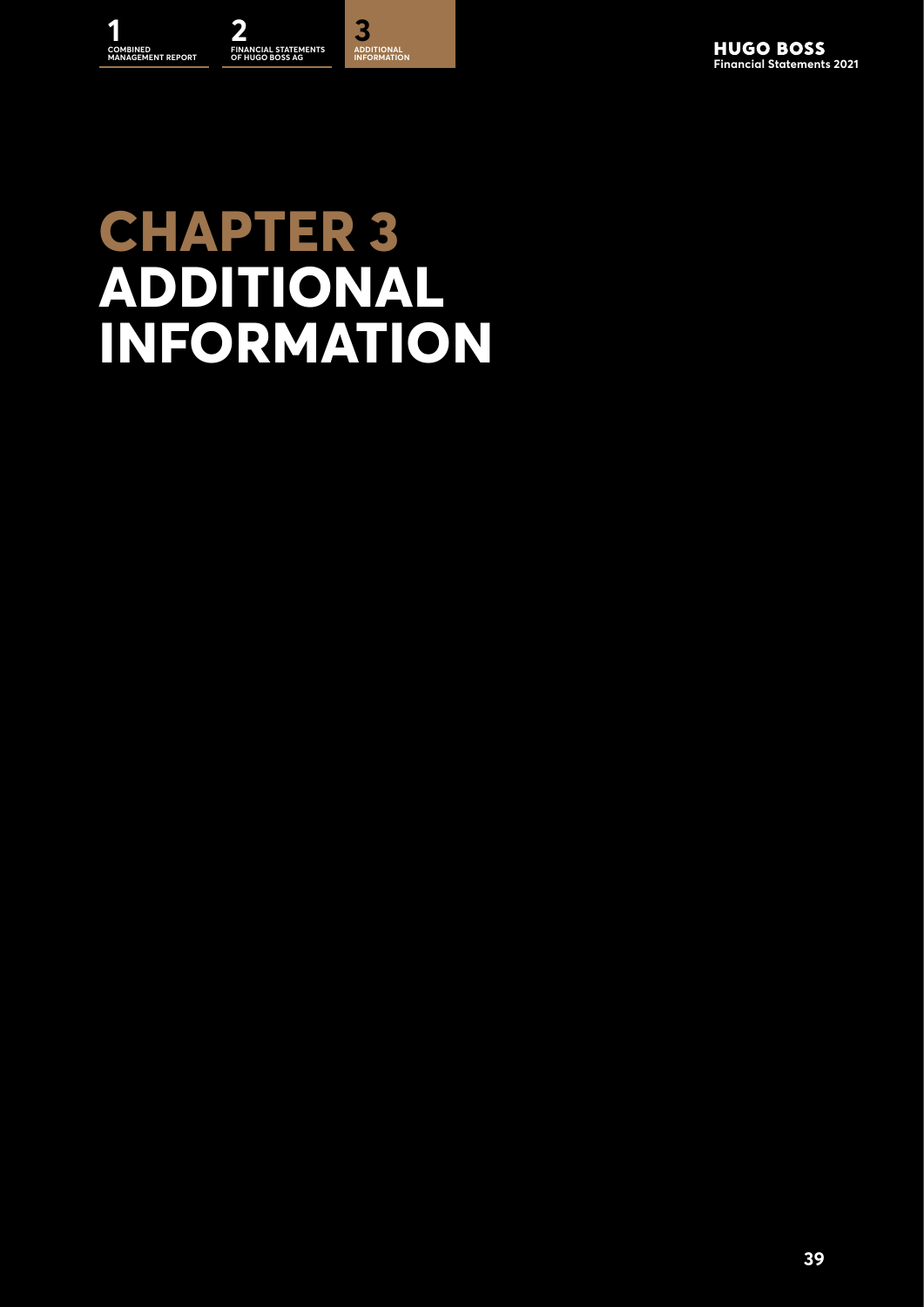<span id="page-39-0"></span>

# **RESPONSIBILITY STATEMENT**

To the best of our knowledge, and in accordance with the applicable reporting principles, the annual financial statements give a true and fair view of the assets, liabilities, financial position and profit or loss of HUGO BOSS AG, and the management report, which is combined with the Group management report, includes a fair review of the development and performance of the business and the position of HUGO BOSS AG, together with a description of the principal opportunities and risks associated with the expected development of HUGO BOSS AG.

Metzingen, February 24, 2022

HUGO BOSS AG The Managing Board

**Daniel Grieder Yves Müller Dr. Heiko Schäfer Oliver Timm Ingo Wilts**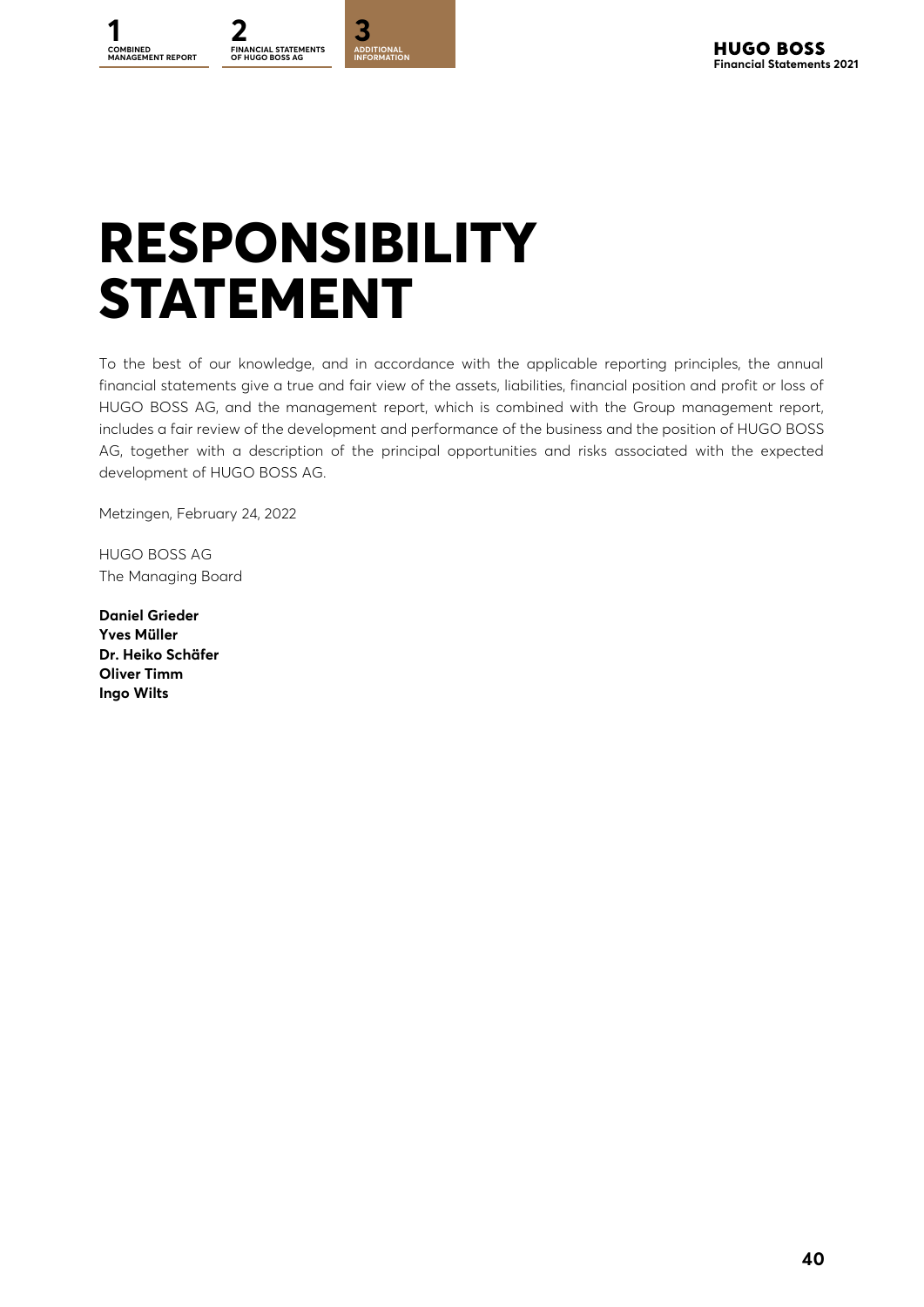<span id="page-40-0"></span>

**We have issued the following opinion on the annual financial statements and the management report, which has been combined with the Group management report, and on the ESEF documents:**

# **"INDEPENDENT AUDITOR´S REPORT**

#### To HUGO BOSS AG

#### **Report on the audit of the annual financial statements and of the management report**

#### **Opinions**

We have audited the annual financial statements of HUGO BOSS AG, Metzingen, which comprise the balance sheet as at 31 December 2021, and the income statement for the fiscal year from 1 January to 31 December 2021 and notes to the financial statements, including the accounting policies presented therein. In addition, we have audited the management report of HUGO BOSS AG, which has been combined with the management report of the Company, for the fiscal year from 1 January to 31 December 2021. In accordance with the German legal requirements, we have not audited the content of the non-financial statement included in the section "combined non-financial statement" of the management report or the corporate governance statement pursuant to Sec. 289f HGB ["Handelsgesetzbuch": German Commercial Code], which was published as part of the management report on the Company's website and referred to in the management report.

In our opinion, on the basis of the knowledge obtained in the audit,

- the accompanying annual financial statements comply, in all material respects, with the requirements of German commercial law applicable to business corporations and give a true and fair view of the assets, liabilities and financial position of the Institution as at 31 December 2021 and of its financial performance for the fiscal year from 1 January to 31 December 2021 in compliance with German legally required accounting principles, and
- the accompanying management report as a whole provides an appropriate view of the Company's position. In all material respects, this management report is consistent with the annual financial statements, complies with German legal requirements and appropriately presents the opportunities and risks of future development. Our opinion on the management report does not cover the content of the statement on corporate governance or the non-financial statement referred to above.

Pursuant to Sec. 322 (3) Sentence 1 HGB, we declare that our audit has not led to any reservations relating to the legal compliance of the annual financial statements and of the management report.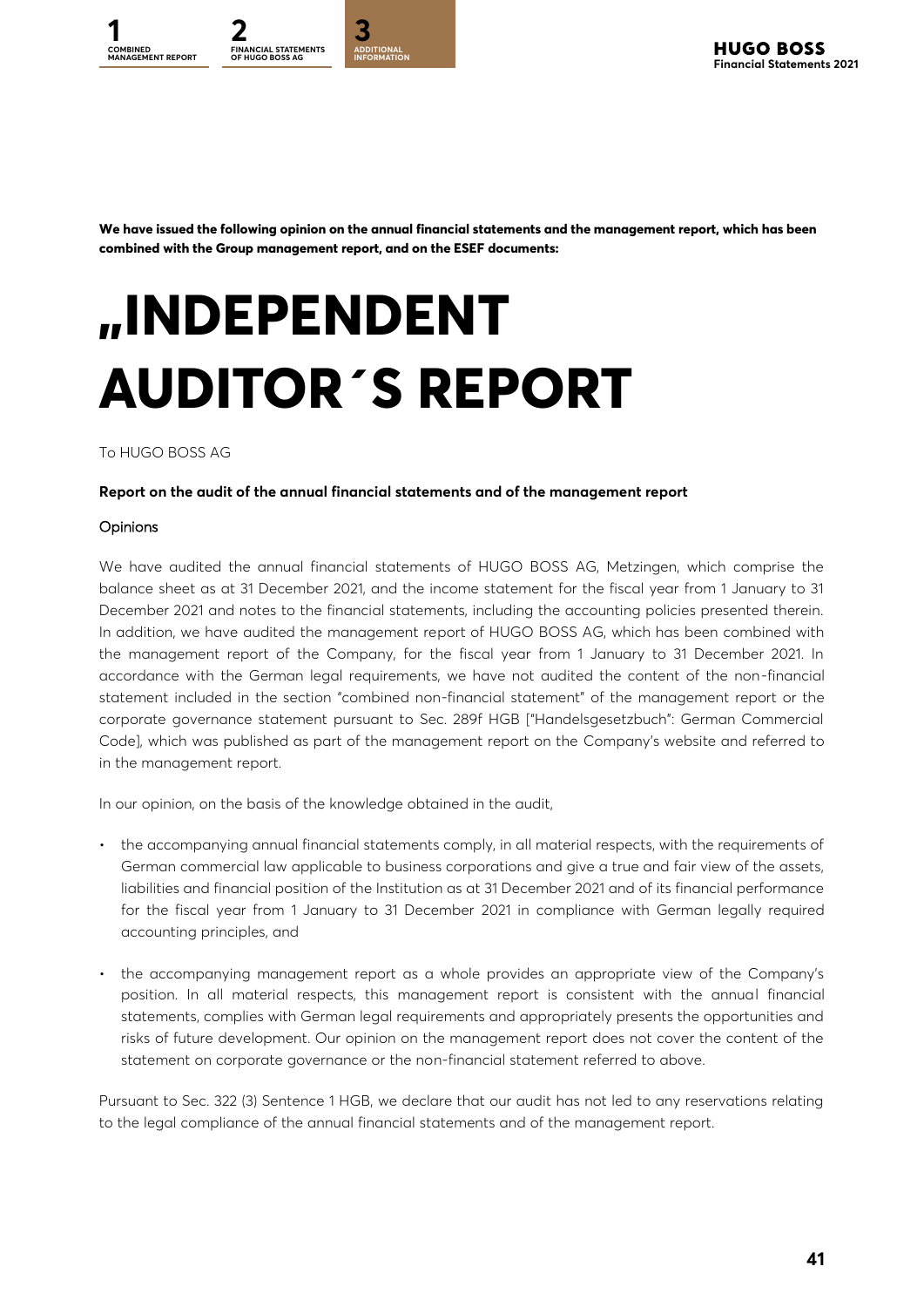

#### **Basis for the opinions**

We conducted our audit of the annual financial statements and of the management report in accordance with Sec. 317 HGB and the EU Audit Regulation (No 537/2014, referred to subsequently as "EU Audit Regulation") and in compliance with German Generally Accepted Standards for Financial Statement Audits promulgated by the Institut der Wirtschaftsprüfer [Institute of Public Auditors in Germany] (IDW). Our responsibilities under those requirements and principles are further described in the "Auditor's responsibilities for the audit of the annual financial statements and of the management report" section of our auditor's report. We are independent of the Company in accordance with the requirements of European law and German commercial and professional law, and we have fulfilled our other German professional responsibilities in accordance with these requirements. In addition, in accordance with Art. 10 (2) f) of the EU Audit Regulation, we declare that we have not provided non-audit services prohibited under Art. 5 (1) of the EU Audit Regulation. We believe that the audit evidence we have obtained is sufficient and appropriate to provide a basis for our opinions on the annual financial statements and on the management report.

#### **Key audit matters in the audit of the annual financial statements**

Key audit matters are those matters that, in our professional judgment, were of most significance in our audit of the annual financial statements for the fiscal year from 1 January to 31 December 2021. These matters were addressed in the context of our audit of the annual financial statements as a whole, and in forming our opinion thereon; we do not provide a separate opinion on these matters.

Below, we describe what we consider to be the key audit matters:

#### **1) Impairment testing of shares in affiliates**

#### Reasons why the matter was determined to be a key audit matter:

Shares in affiliates as of 31 December 2021 reported in the annual financial statements of HUGO BOSS AG account for a large part of total assets. For the purpose of impairment testing, the Company determines the fair values on an annual basis using a discounted cash flow method.

The results of the valuations particularly depend on estimates of the future cash flows by the executive directors as well as the discount rate used. Due to the materiality of the shares in affiliates as well as the fact that the impairment testing of shares in affiliates involves a large degree of judgment, particularly with regard to the sustained impacts of the COVID-19 pandemic, we determined the impairment testing of shares in affiliates to be a key audit matter.

#### Auditor's response:

We examined the methodology and mathematical accuracy of the valuation model used. We assessed the individual components used to determine the discount rate with the support of our internal valuation experts by analyzing the peer group, comparing market data with external evidence and examining the mathematical accuracy of the calculation.

We checked on a test basis that the planning assumptions used in the business plan of the equity investments are in line with the business plan of the Company passed by the Managing Board and approved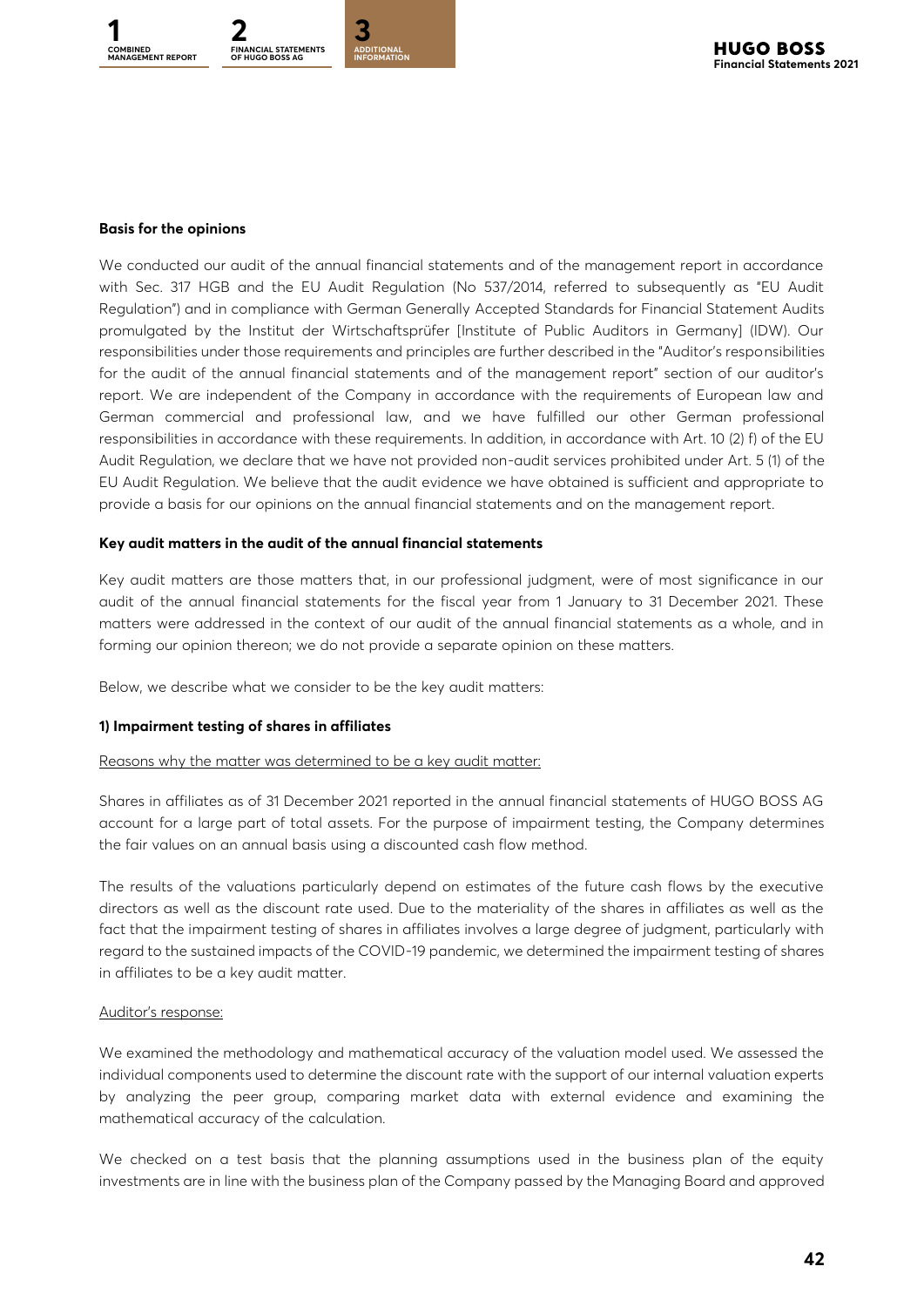

by the Supervisory Board. In addition, we inspected the growth rates used to roll forward the budget by comparing internal and external data. We also analyzed the forecasts of individual equity investments with regard to the future development derived from findings in the past, in light of the sustained impacts of the COVID-19 pandemic, discussed this with the Company's executive directors and obtained evidence substantiating the individual assumptions of the forecasts.

Our audit procedures regarding the impairment testing of shares in affiliates did not lead to any reservations.

#### Reference to related disclosures:

The disclosures by the Company on the impairment of shares in affiliates can be found on page 10 et. seq of the notes to the financial statements.

#### **2) Measurement of inventories**

#### Reasons why the matter was determined to be a key audit matter:

HUGO BOSS is active in the high-end segment of the fashion and apparel industry and is confronted with continuously changing customer demand. A rapidly changing market leads to increased inventory risks and uncertainty in the measurement of inventories, particularly during the sustained COVID-19 pandemic.

In particular, the calculation of the write-down rates using the Company's IT-supported write-down procedure as well as, where necessary, the calculation of additional manual adjustments which are not taken into account in this write-down procedure, require the executive directors of the Company to exercise judgment, particularly during the sustained COVID-19 pandemic.

The measurement of inventories was a key audit matter due to the judgment exercised.

#### Auditor's response:

In our audit, we first examined the procedures established by the Company's executive directors for determining write-downs recognized for slow-moving goods and assessed the effectiveness of the controls implemented in this process.

We appraised the suitability of the IT-supported write-down procedure for the assessment of inventory risks resulting from salability, range and net realizable value, also against the backdrop of the latest developments in the COVID-19 pandemic. In this regard, we drew on internal IT experts to appraise the implementation of automated write-down procedures in the IT system, with the main focus being placed on assessing the consistency of the parameters to those used in prior years. In those cases where changes had been made to the write-down routines in the reporting year, we examined the causes and appraised their implementation. In light of past experience and taking account of the sustained impacts of the COVID-19 pandemic, we also appraised the write-down routines applied by the Company in terms of the latest sales planning by performing analytical comparisons with the write-downs performed in each country in previous years. We compared the computational logic of the model with the accounting policies used by the Company and mathematically verified it on a test basis.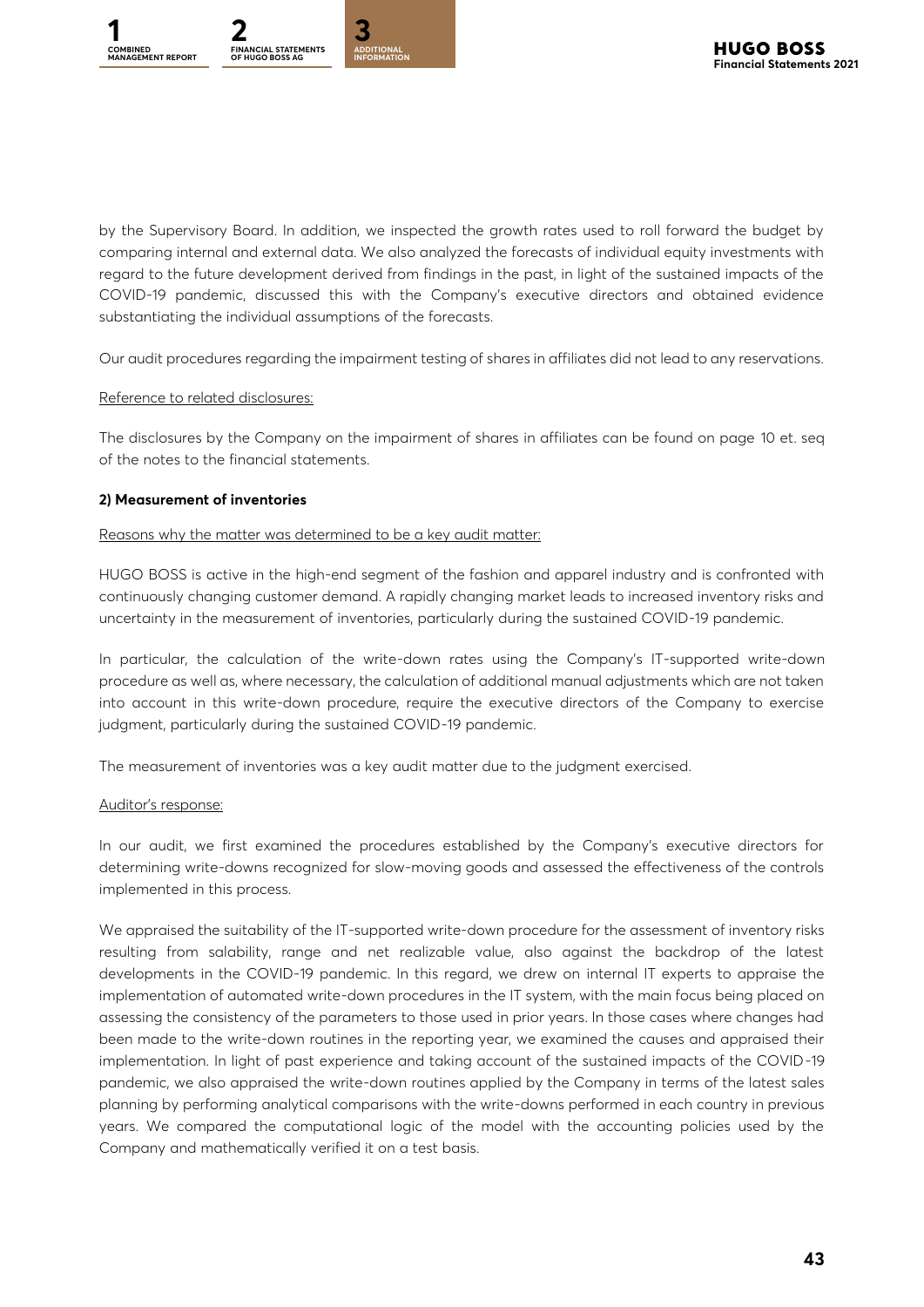

We discussed additional manual adjustments, which are not taken into account in this write-down procedure, with the Company's executive directors, particularly in light of the sustained effects of the COVID-19 pandemic, verified their data basis and calculation as well as obtained supportive evidence from specialist departments and performed further substantive audit procedures.

Our audit procedures did not lead to any reservations relating to the measurement of the inventories of the Company.

#### Reference to related disclosures:

The disclosures by the Company on the measurement of inventories can be found on page 11 of the notes to the financial statements.

#### **Other information**

The executive directors and the Supervisory Board are responsible for the declaration pursuant to Sec. 161 AktG ["Aktiengesetz": German Stock Corporation Act] on the German Corporate Governance Code, which is a component of the corporate governance statement. In all other respects, the executive directors are responsible for the other information. The other information comprises the corporate governance statement as well as the non-financial statement referred to above. Furthermore, the other information comprises additional components to be included in the annual report, of which we obtained a version prior to issuing this auditor's report, in particular:

• all of the "Additional information" section of the annual report excluding the section "Independent auditor's report"

but not the annual financial statements, not the management report disclosures whose content is audited and not our auditor's report thereon.

Our opinions on the annual financial statements and on the management report do not cover the other information, and consequently we do not express an opinion or any other form of assurance conclusion thereon.

In connection with our audit, our responsibility is to read the other information and, in so doing, to consider whether the other information

- is materially inconsistent with the annual financial statements, with the management report or our knowledge obtained in the audit, or
- otherwise appears to be materially misstated.

#### **Responsibilities of the executive directors and the Supervisory Board for the annual financial statements and the management report**

The executive directors are responsible for the preparation of the annual financial statements that comply, in all material respects, with the requirements of German commercial law applicable to business corporations, and that the annual financial statements give a true and fair view of the assets, liabilities,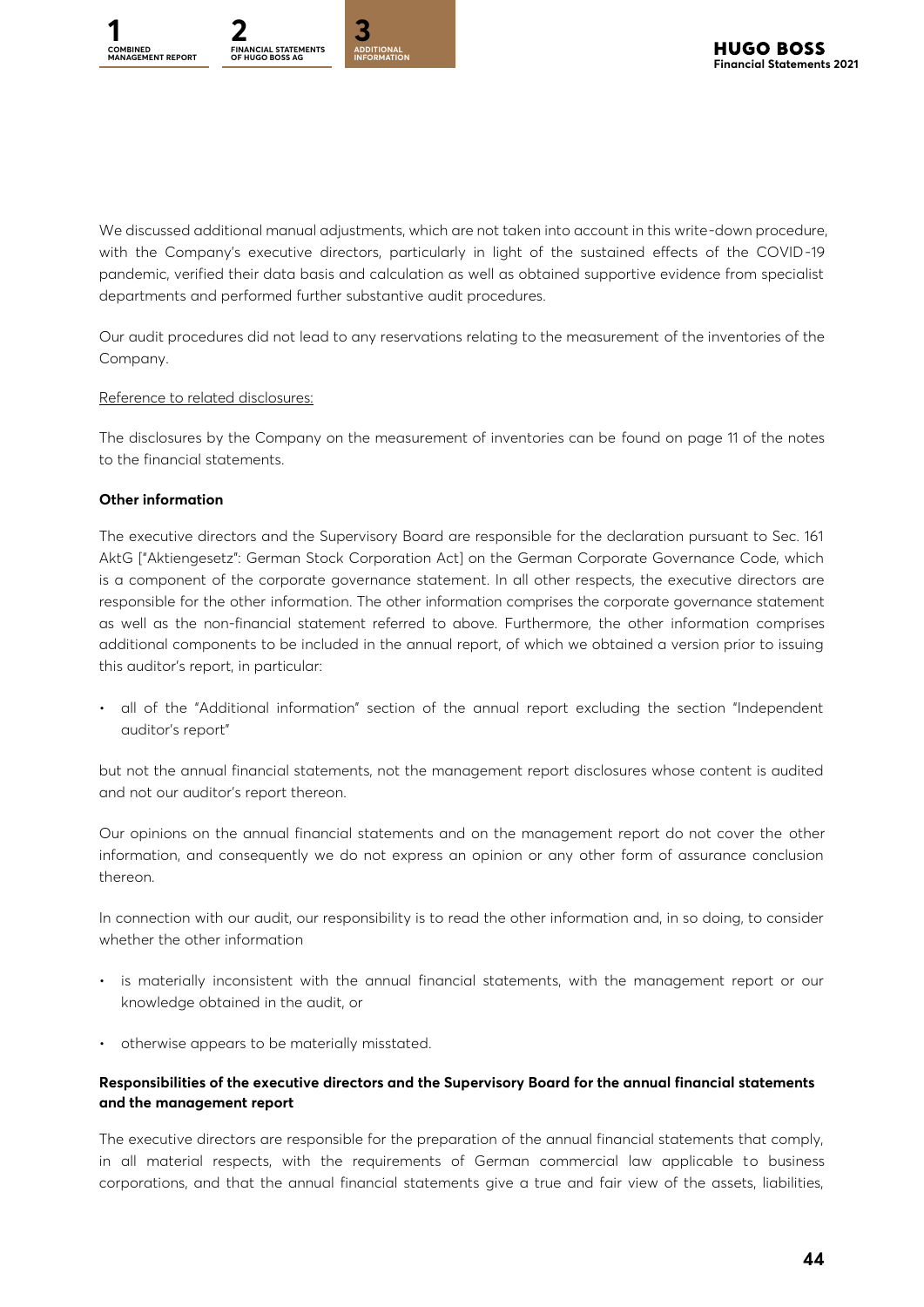

financial position and financial performance of the Company in compliance with German legally required accounting principles. In addition, the executive directors are responsible for such internal control as they, in accordance with German legally required accounting principles, have determined necessary to enable the preparation of annual financial statements that are free from material misstatement, whether due to fraud or error.

In preparing the annual financial statements, the executive directors are responsible for assessing the Company's ability to continue as a going concern. They also have the responsibility for disclosing, as applicable, matters related to going concern. In addition, they are responsible for financial reporting based on the going concern basis of accounting, provided no actual or legal circumstances conflict therewith.

Furthermore, the executive directors are responsible for the preparation of the management report that, as a whole, provides an appropriate view of the Company's position and is, in all material respects, consistent with the annual financial statements, complies with German legal requirements and appropriately presents the opportunities and risks of future development. In addition, the executive directors are responsible for such arrangements and measures (systems) as they have considered necessary to enable the preparation of a management report that is in accordance with the applicable German legal requirements, and to be able to provide sufficient appropriate evidence for the assertions in the management report.

The Supervisory Board is responsible for overseeing the Company's financial reporting process for the preparation of the annual financial statements and of the management report.

#### **Auditor's responsibilities for the audit of the annual financial statements and of the management report**

Our objectives are to obtain reasonable assurance about whether the annual financial statements as a whole are free from material misstatement, whether due to fraud or error, and whether the management report as a whole provides an appropriate view of the Company's position and, in all material respects, is consistent with the annual financial statements and the knowledge obtained in the audit, complies with the German legal requirements and appropriately presents the opportunities and risks of future development, as well as to issue an auditor's report that includes our opinions on the annual financial statements and on the management report.

Reasonable assurance is a high level of assurance, but is not a guarantee that an audit conducted in accordance with Sec. 317 HGB and the EU Audit Regulation and in compliance with German Generally Accepted Standards for Financial Statement Audits promulgated by the Institut der Wirtschaftsprüfer (IDW) will always detect a material misstatement. Misstatements can arise from fraud or error and are considered material if, individually or in the aggregate, they could reasonably be expected to influence the economic decisions of users taken on the basis of these annual financial statements and this management report.

We exercise professional judgment and maintain professional skepticism throughout the audit. We also:

• Identify and assess the risks of material misstatement of the annual financial statements and of the management report, whether due to fraud or error, design and perform audit procedures responsive to those risks, and obtain audit evidence that is sufficient and appropriate to provide a basis for our opinions. The risk of not detecting a material misstatement resulting from fraud is higher than for one resulting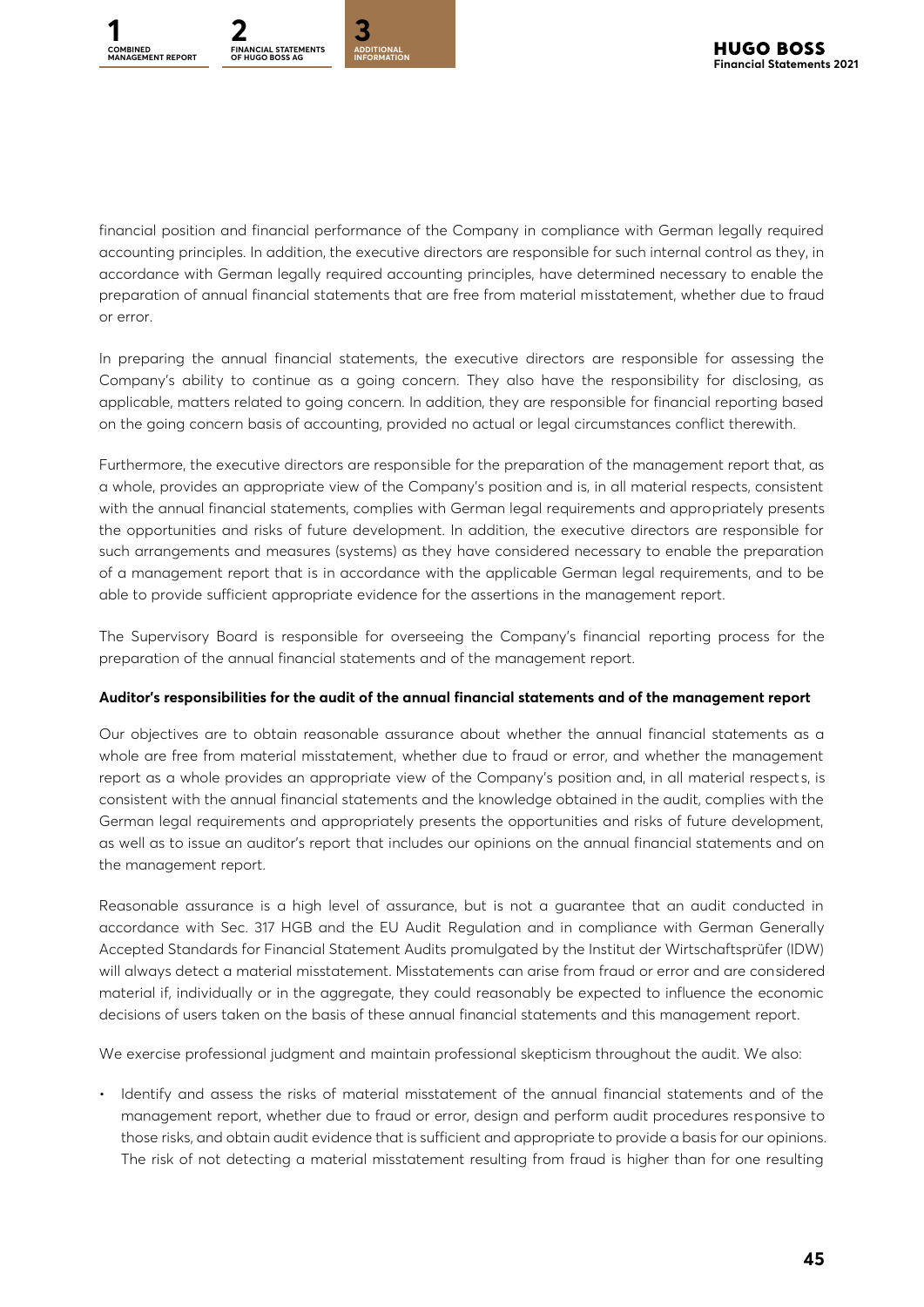

from error, as fraud may involve collusion, forgery, intentional omissions, misrepresentations, or the override of internal control.

- Obtain an understanding of internal control relevant to the audit of the annual financial statements and of arrangements and measures (systems) relevant to the audit of the management report in order to design audit procedures that are appropriate in the circumstances, but not for the purpose of expressing an opinion on the effectiveness of these systems of the Company.
- Evaluate the appropriateness of accounting policies used by the executive directors and the reasonableness of estimates made by the executive directors and related disclosures.
- Conclude on the appropriateness of the executive directors' use of the going concern basis of accounting and, based on the audit evidence obtained, whether a material uncertainty exists related to events or conditions that may cast significant doubt on the Company's ability to continue as a going concern. If we conclude that a material uncertainty exists, we are required to draw attention in the auditor's report to the related disclosures in the annual financial statements and in the management report or, if such disclosures are inadequate, to modify our respective opinions. Our conclusions are based on the audit evidence obtained up to the date of our auditor's report. However, future events or conditions may cause the Company to cease to be able to continue as a going concern.
- Evaluate the overall presentation, structure and content of the annual financial statements, including the disclosures, and whether the annual financial statements present the underlying transactions and events in a manner that the annual financial statements give a true and fair view of the assets, liabilities, financial position and financial performance of the Company in compliance with German legally required accounting principles.
- Evaluate the consistency of the management report with the annual financial statements, its conformity with [German] law, and the view of the Company's position it provides.
- Perform audit procedures on the prospective information presented by the executive directors in the management report. On the basis of sufficient appropriate audit evidence we evaluate, in particular, the significant assumptions used by the executive directors as a basis for the prospective information and evaluate the proper derivation of the prospective information from these assumptions. We do not express a separate opinion on the prospective information and on the assumptions used as a basis. There is a substantial unavoidable risk that future events will differ materially from the prospective information.

We communicate with those charged with governance regarding, among other matters, the planned scope and timing of the audit and significant audit findings, including any significant deficiencies in internal control that we identify during our audit.

We also provide those charaed with governance with a statement that we have complied with the relevant independence requirements and communicate with them all relationships and other matters that may reasonably be thought to bear on our independence and where applicable, the related safeguards.

From the matters communicated with those charged with governance, we determine those matters that were of most significance in the audit of the annual financial statements of the current period and are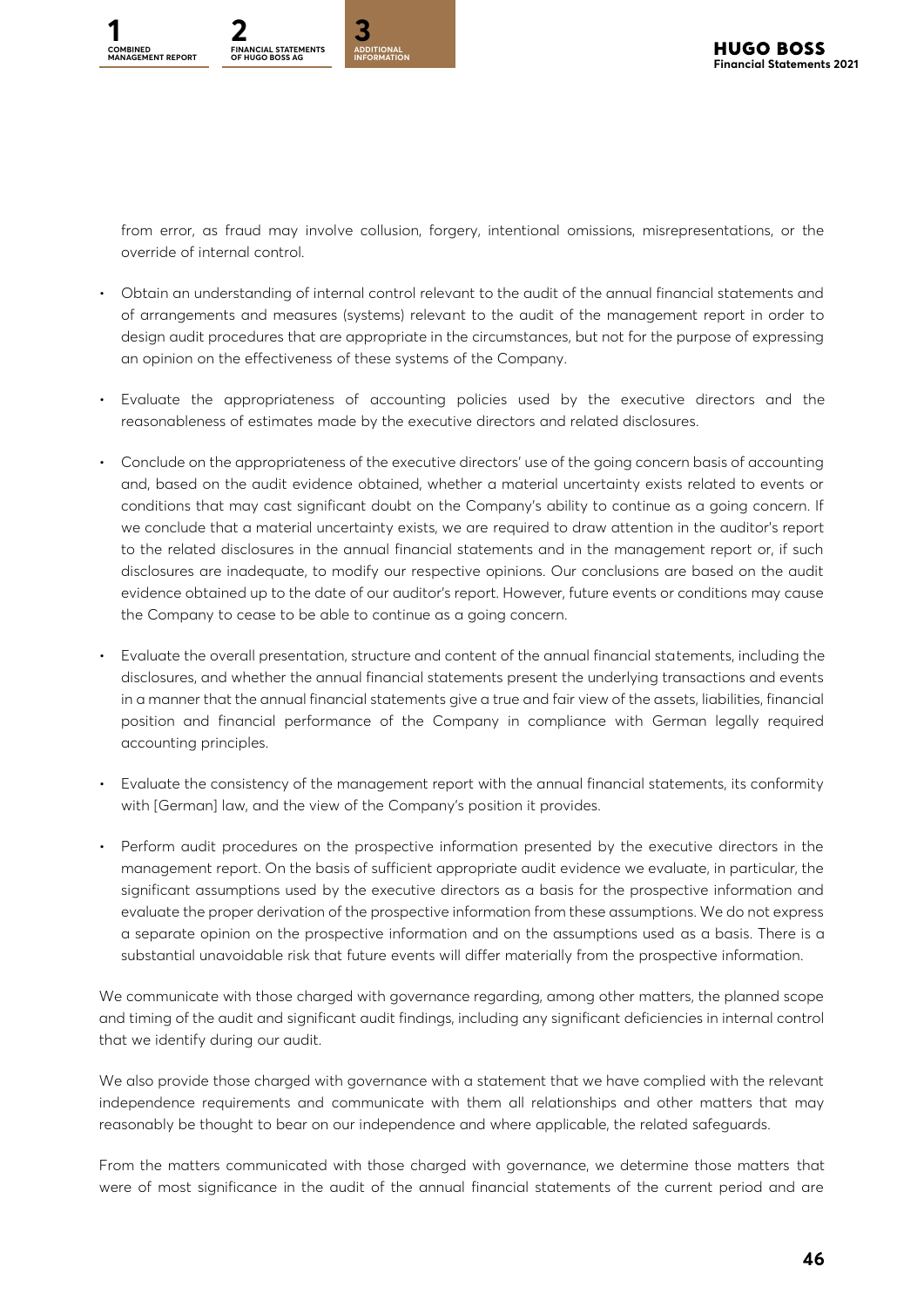

therefore the key audit matters. We describe these matters in our auditor's report unless law or regulation precludes public disclosure about the matter.

Other legal and regulatory requirements

#### **Report on the assurance in accordance with Sec. 317 (3b) HGB on the electronic reproduction of the annual financial statements and the management report prepared for publication purposes**

#### **Opinion**

We have performed assurance work in accordance with Sec. 317 (3a) HGB to obtain reasonable assurance about whether the rendering of the annual financial statements and the management report (hereinafter the "ESEF documents") contained in HugoBoss\_AG\_EA+LB\_ESEF-2021-12-31.zip (SHA-256 checksum: a20bf91879266028f803dbccbb08830fe47c3c8471506b5c5c7f584efb4899dd) containing the ESEF documents subject to assurance and prepared for publication purposes complies in all material respects with the requirements of Sec. 328 (1) HGB for the electronic reporting format ("ESEF format"). In accordance with German legal requirements, this assurance work extends only to the conversion of the information contained in the annual financial statements and the management report into the ESEF format and therefore relates neither to the information contained within these renderings nor to any other information contained in the file identified above.

In our opinion, the rendering of the annual financial statements and the management report contained in the file identified above and prepared for publication purposes complies in all material respects with the requirements of Sec. 328 (1) HGB for the electronic reporting format. Beyond this assurance opinion and our audit opinions on the accompanying annual financial statements and the accompanying management report for the fiscal year from [date] to [date] contained in the "Report on the audit of the annual financial statements and of the management report" above, we do not express any assurance opinion on the information contained within these renderings or on the other information contained in the file identified above.

#### **Basis for the opinion**

We conducted our assurance work on the rendering of the annual financial statements and the management report contained in the file identified above in accordance with Sec. 317 (3a) HGB and the IDW Assurance Standard: Assurance on the Electronic Rendering of Financial Statements and Management Reports Prepared for Publication Purposes in Accordance with Sec. 317 (3a) HGB (IDW AsS 410) (October 2021). Our responsibility in accordance therewith is further described in the "Auditor's responsibilities for the assurance work on the ESEF documents" section. Our audit firm applies the IDW Standard on Quality Management 1: Requirements for Quality Management in the Audit Firm (IDW QS 1).

#### **Responsibilities of the executive directors and the Supervisory Board for the ESEF documents**

The executive directors of the Company are responsible for the preparation of the ESEF documents including the electronic rendering of the annual financial statements and the management report in accordance with Sec. 328 (1) Sentence 4 No. 1 HGB.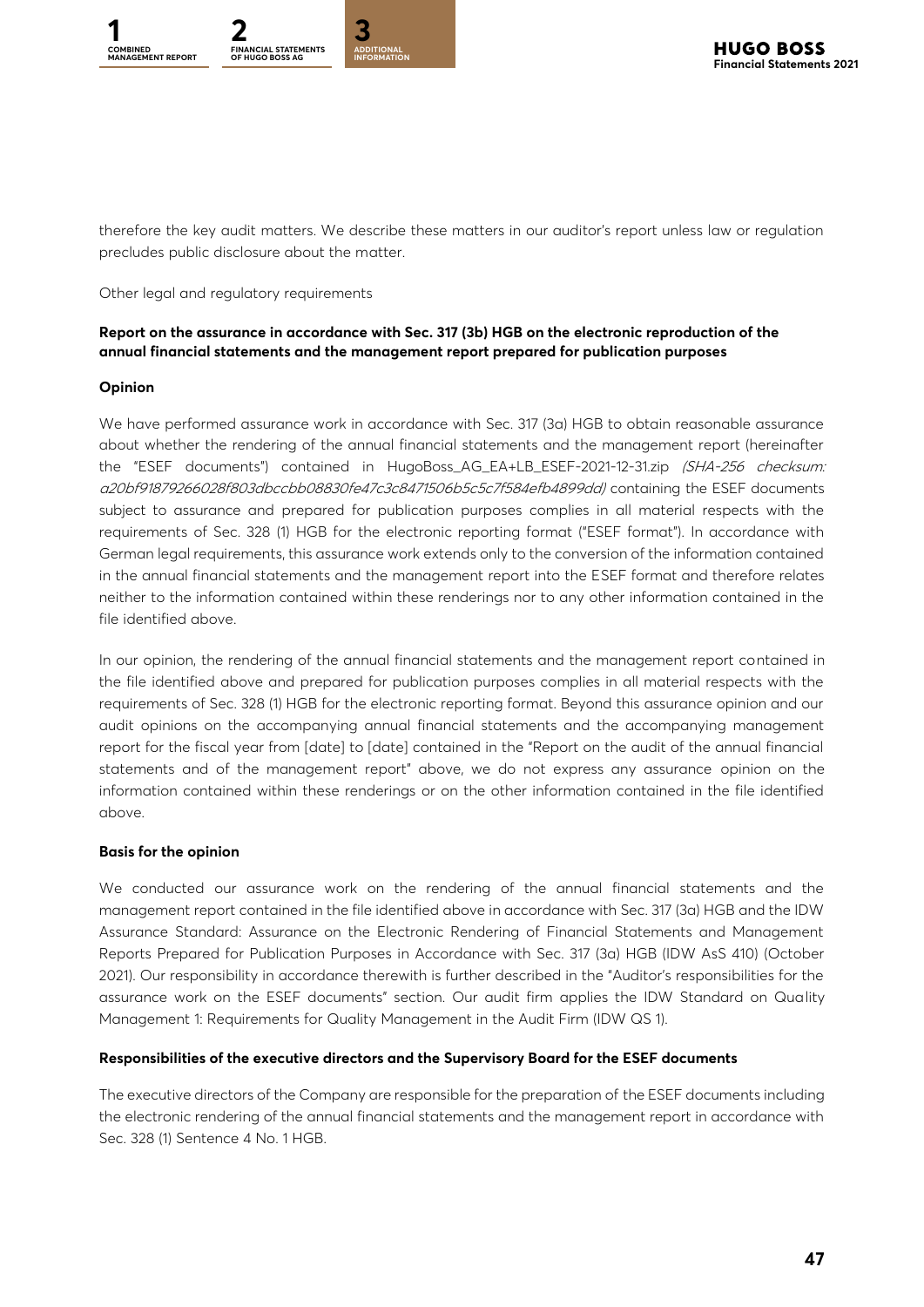

In addition, the executive directors of the Company are responsible for such internal control as they have determined necessary to enable the preparation of ESEF documents that are free from material intentional or unintentional non-compliance with the requirements of Sec. 328 (1) HGB for the electronic reporting format.

The Supervisory Board is responsible for overseeing the process for preparing the ESEF documents as part of the financial reporting process.

#### **Auditor's responsibilities for the assurance work on the ESEF documents**

Our objective is to obtain reasonable assurance about whether the ESEF documents are free from material intentional or unintentional non-compliance with the requirements of Sec. 328 (1) HGB. We exercise professional judgment and maintain professional skepticism throughout the assurance work. We also:

- Identify and assess the risks of material intentional or unintentional non-compliance with the requirements of Sec. 328 (1) HGB, design and perform assurance procedures responsive to those risks, and obtain assurance evidence that is sufficient and appropriate to provide a basis for our assurance opinion.
- Obtain an understanding of internal control relevant to the assurance on the ESEF documents in order to design assurance procedures that are appropriate in the circumstances, but not for the purpose of expressing an assurance opinion on the effectiveness of these controls.
- Evaluate the technical validity of the ESEF documents, i.e., whether the file containing the ESEF documents meets the requirements of Commission Delegated Regulation (EU) 2019/815, in the version in force at the date of the financial statements, on the technical specification for this file.
- Evaluate whether the ESEF documents enable an XHTML rendering with content equivalent to the audited annual financial statements and to the audited management report.

#### **Further information pursuant to Art. 10 of the EU Audit Regulation**

We were elected as auditor by the Annual Shareholders' Meeting on 11 May 2021. We were engaged by the chairman of the Supervisory Board on 27 July 2021. We have been the auditor of HUGO BOSS AG without interruption since fiscal year 2012.

We declare that the opinions expressed in this auditor's report are consistent with the additional report to the audit committee pursuant to Art. 11 of the EU Audit Regulation (long-form audit report).

In addition to the financial statement audit, we have provided to the Company or entities controlled by it the following services that are not disclosed in the annual financial statements or in the management report:

- agreed-upon procedures with regard to sales generated in properties leased by third parties and
- review of the sustainability report of HUGO BOSS AG for 2020 and 2021.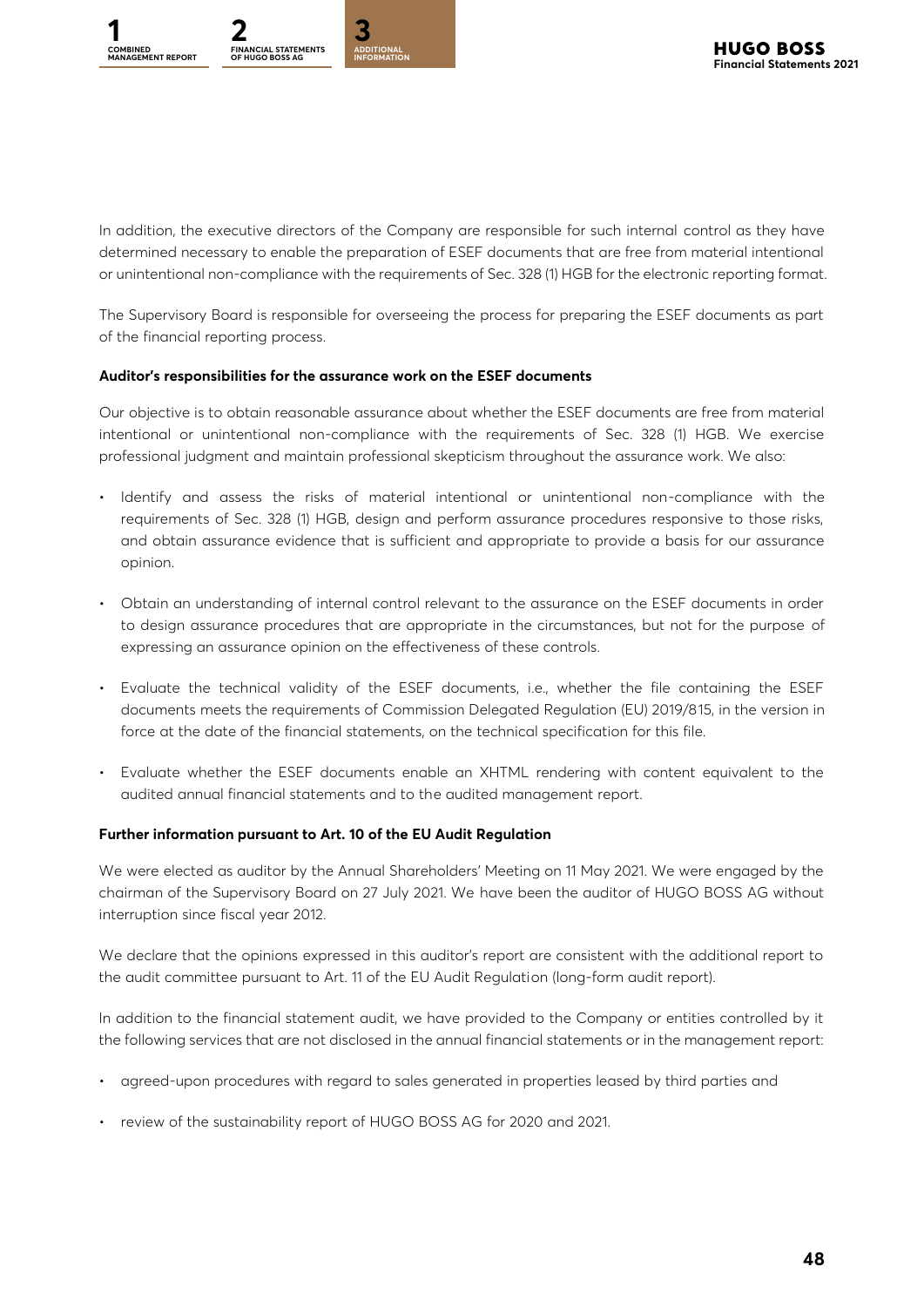

#### **Other matter – use of the auditor's report**

Our auditor's report must always be read together with the audited annual financial statements and the audited management report as well as the assured ESEF documents. The annual financial statements and the management report converted to the ESEF format – including the versions to be published in the Bundesanzeiger [German Federal Gazette] – are merely electronic renderings of the audited annual financial statements and the audited management report and do not take their place. In particular, the ESEF report and our assurance opinion contained therein are to be used solely together with the assured ESEF documents made available in electronic form.

#### **German Public Auditor responsible for the engagement**

The German Public Auditor responsible for the engagement is Mr. Peter Werling."

Stuttgart, March 3, 2022

Ernst & Young GmbH Wirtschaftsprüfungsgesellschaft

Werling Störzinger Wirtschaftsprüfer Wirtschaftsprüfer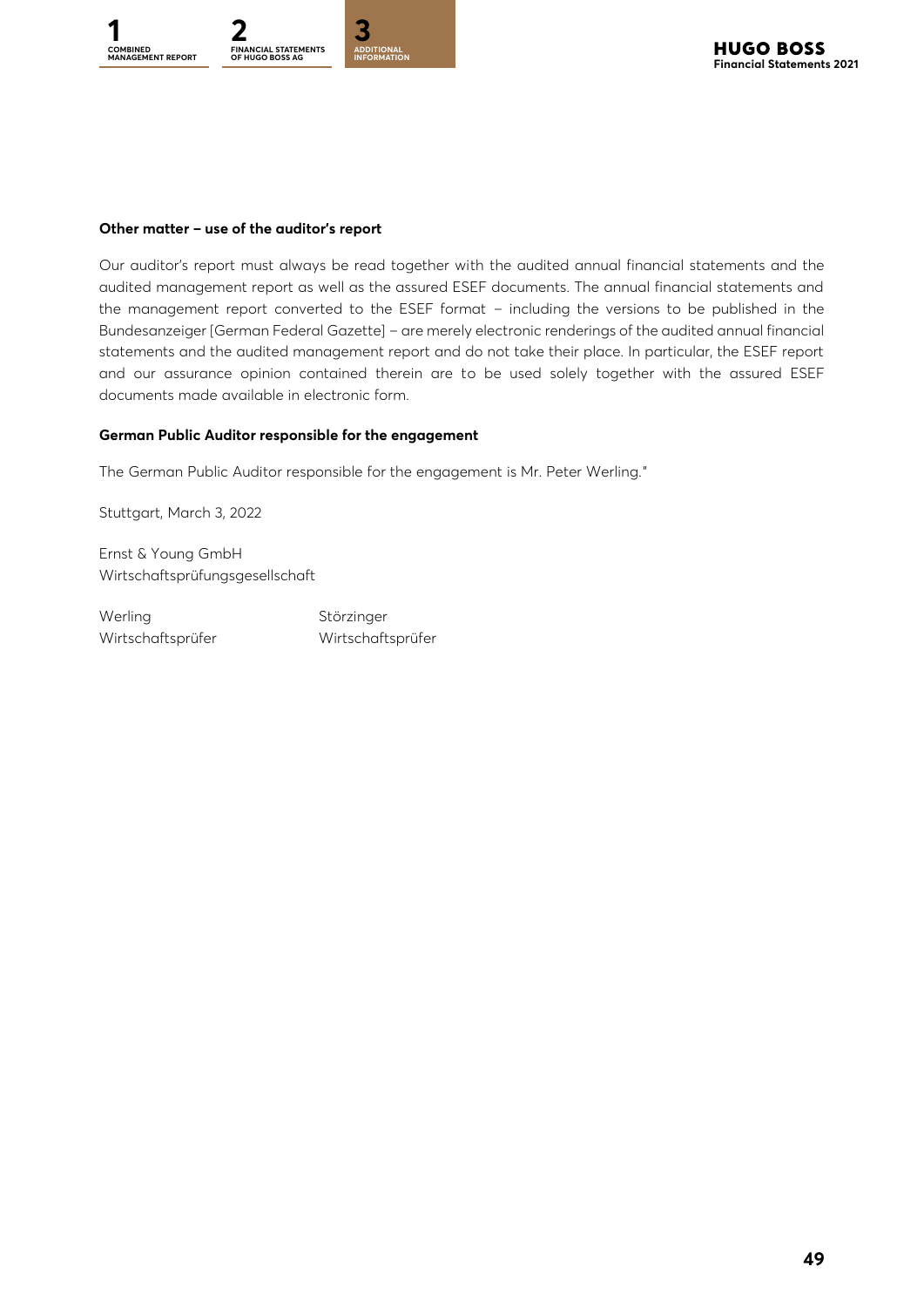# <span id="page-49-0"></span>**FORWARD-LOOKING STATEMENTS**

This document contains forward-looking statements that reflect management's current views with respect to future events. The words "anticipate", "assume", "believe", "estimate", "expect", "intend", "may", "plan", "project", "should" and similar expressions identify forward-looking statements. Such statements are subject to risks and uncertainties. If any of these or other risks or uncertainties occur, or if the assumptions underlying any of these statements prove incorrect, then actual results may be materially different from those expressed or implied by such statements. HUGO BOSS does not intend or assume any obligation to update any forward-looking statement, which speaks only as of the date on which it is made.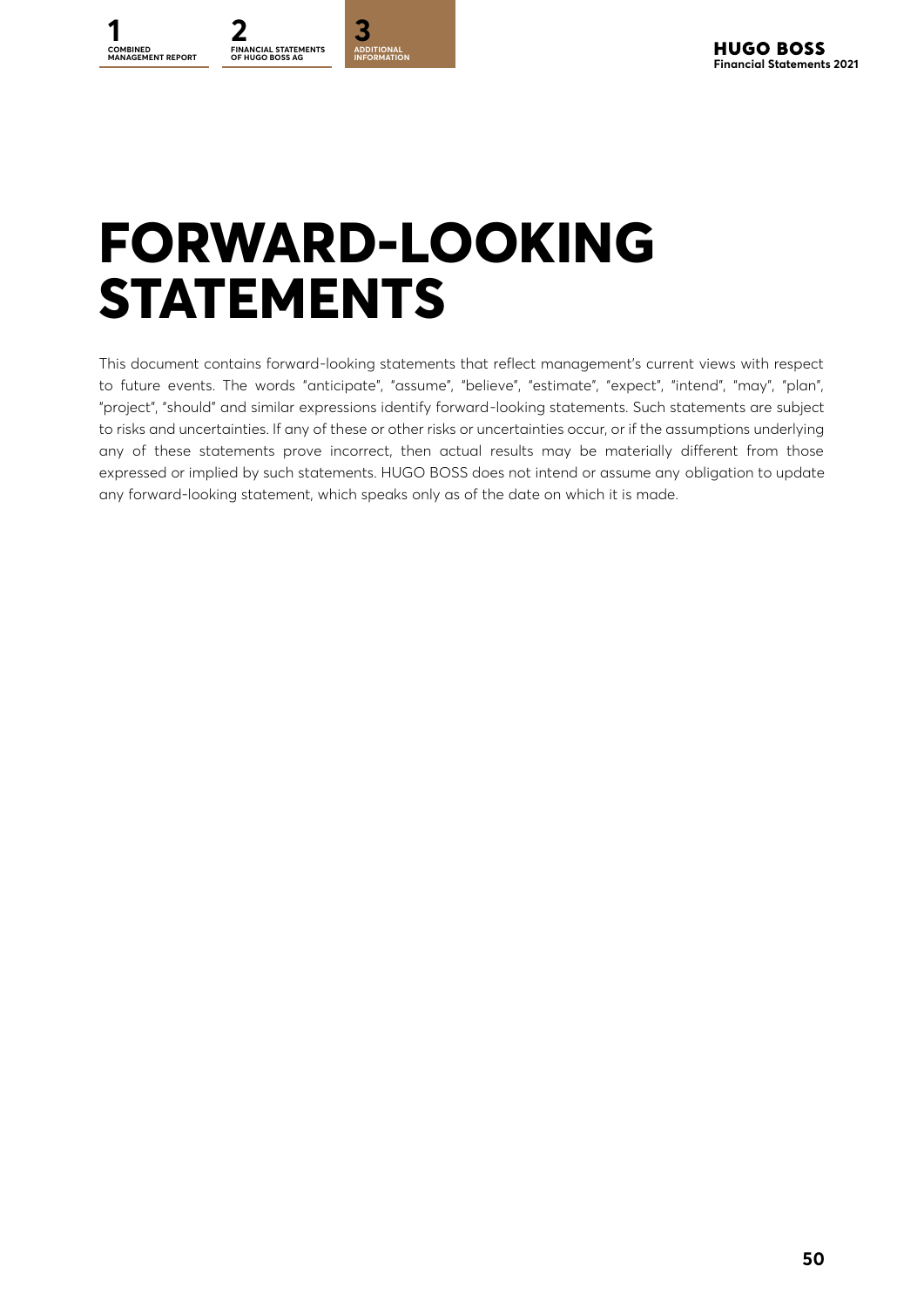# <span id="page-50-0"></span>**FINANCIAL CALENDAR AND CONTACTS**

# **Financial Calendar**

**May 4, 2022** First Quarter Results 2022

**May 24, 2022** Virtual Annual Shareholders' Meeting

**August 3, 2022** Second Quarter Results 2022 & First Half Year Report 2022

**November 3, 2022** Third Quarter Results 2022

# **Contacts**

#### **Investor Relations**

**Phone** +49 7123 94 – 80903 **Email** investor-relations@hugoboss.com

#### **Christian Stöhr**

Vice President Investor Relations **Phone** +49 7123 94 – 87563 **Email** christian\_stoehr@hugoboss.com

#### **Carolin Westermann**

Head of Corporate Communication **Phone** +49 7123 94 – 86321 **Email** carolin\_westermann@hugoboss.com